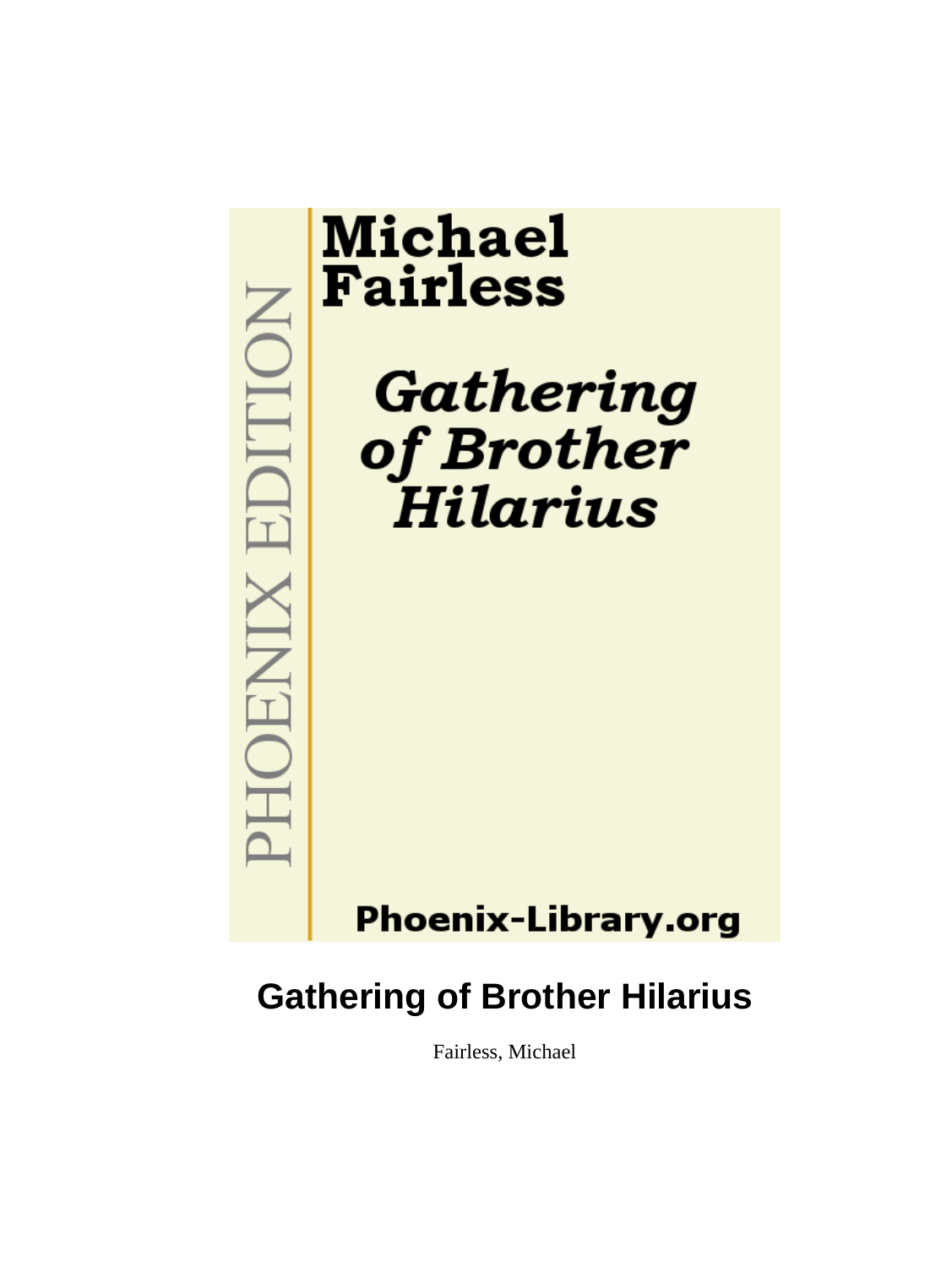[Table Of Content](#page-78-0) [About Phoenix−Edition](#page-80-0) **[Copyright](#page-81-0)**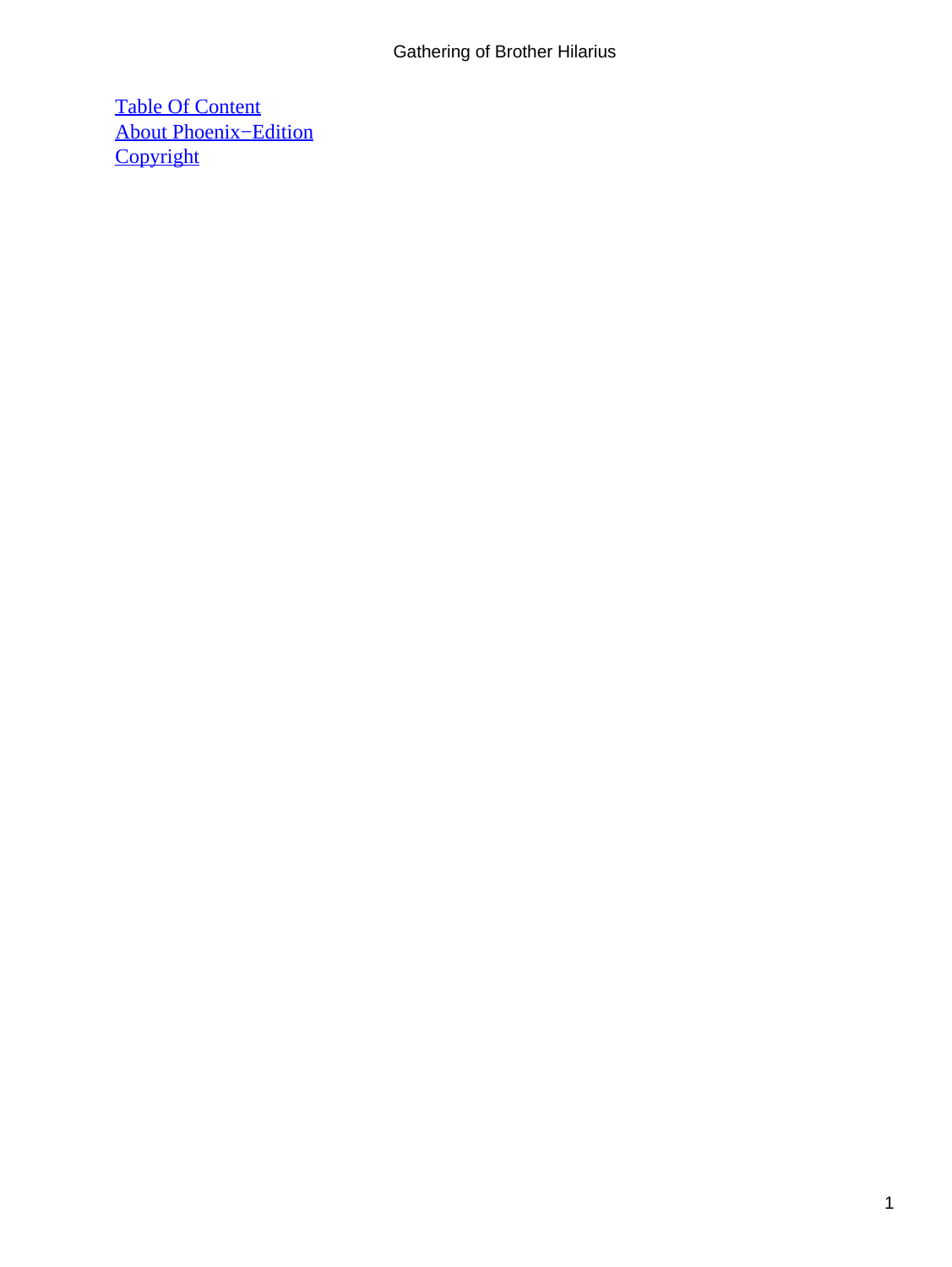## *T*HE **GATHERING OF BROTHER HILARIUS BY MICHAEL FAIRLESS**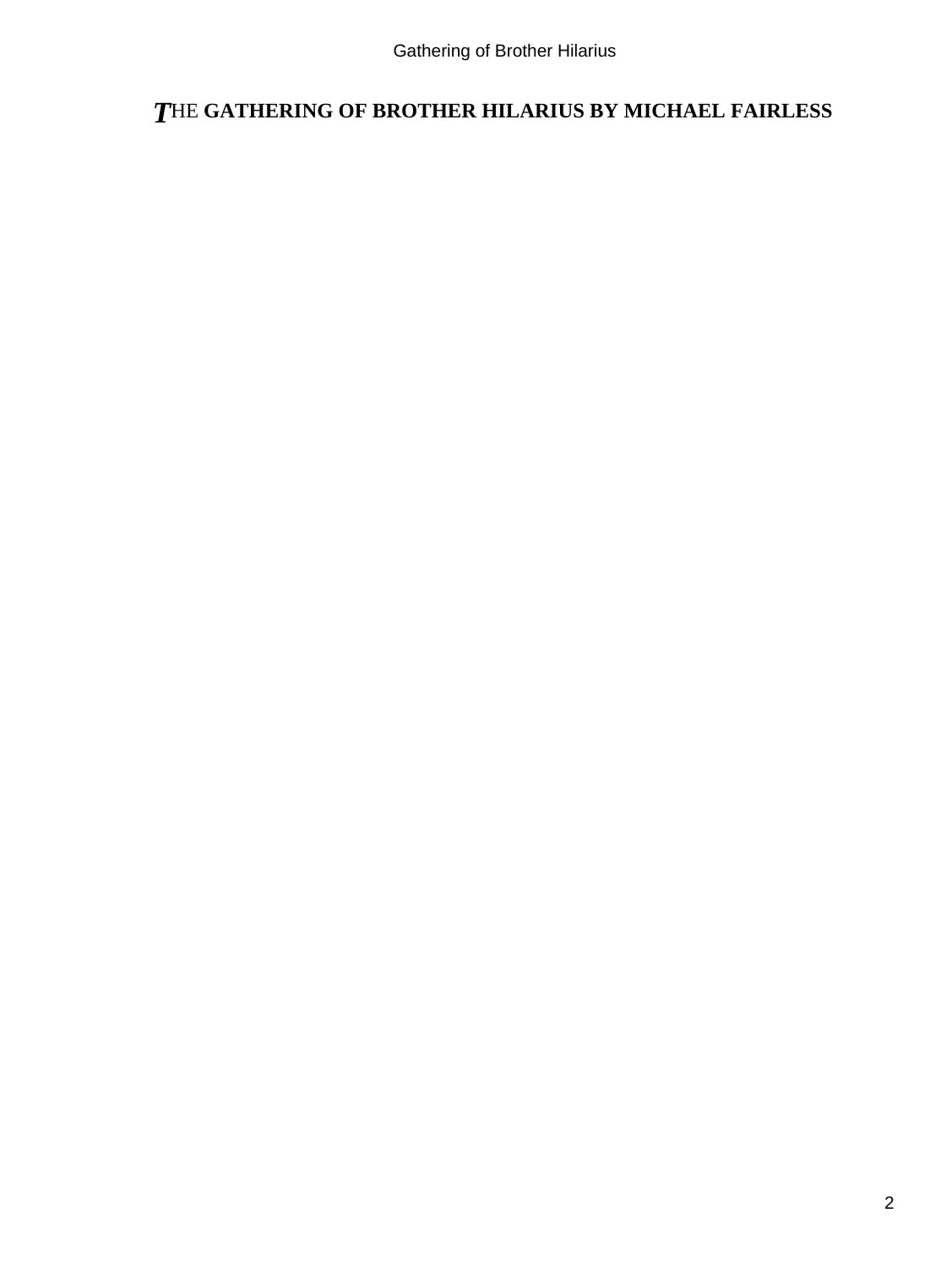## **[PART I − THE SEED](#page-78-0)**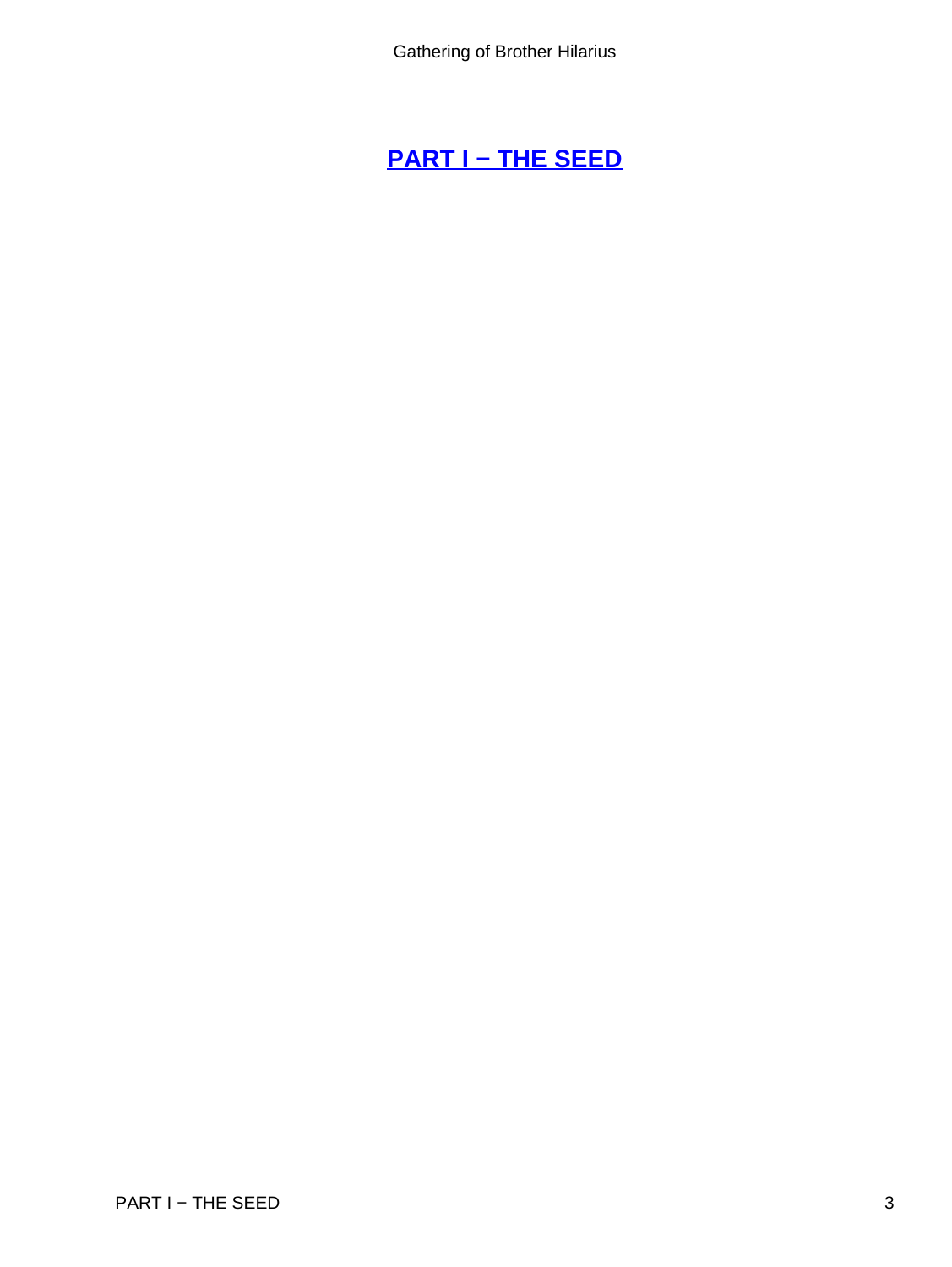## **[CHAPTER I − BLIND EYES IN THE FOREST](#page-78-0)**

*HILARIUS* stood at the Monastery gate, looking away down the smooth, well–kept road to the highway beyond. It lay quiet and serene in the June sunshine, the white way to the outer world, and not even a dust cloud on the horizon promised the approach of the train of sumpter mules laden with meats for the bellies and cloth for the backs of the good Brethren within. The Cellarer lacked wine, the drug stores in the farmery were running low; last, but not least, the Precentor had bespoken precious colours, rich gold, costly vellum, and on these the thoughts of Hilarius tarried with anxious expectation.

 On his left lay the forest, home of his longing imaginings. The Monastery wall crept up one side of it, and over the top the great trees peered and beckoned with their tossing, feathery branches. Twice had Hilarius walked there, attending the Prior as he paced slowly and silently along the mossy ways, under the strong, springing pines; and the occasions were stored in his memory with the glories of St Benedict's Day and Our Lady's Festivals. Away to the right, within the great enclosure, stretched the Monastery lands, fair to the eye, with orchard and fruitful field, teeming with glad, unhurried labour.

 At a little elevation, overlooking the whole domain, rose the Priory buildings, topped by the Church, crown and heart of the place, signing the sign of the Cross over the daily life and work of the Brethren, itself the centre of that life, the object of that work, ever unfinished because love knows not how to make an end. To the monks it was a page in the history of the life of the Order, written in stone, blazoned with beauty of the world's treasure; a page on which each generation might spell out a word, perchance add a line, to the greater glory of God and St Benedict. They were always at work on it, stretching out eager hands for the rare stuffs and precious stones devout men brought from overseas, finding a place for the best of every ordered craft; their shame an uncouth line or graceless arch, their glory each completed pinnacle and fretted spire; ever restoring, enlarging, repairing, spendthrift of money and time in the service of the House of the Lord.

 The sun shone hot on grey wall and green garth; the spirit of insistent peace brooded over the place. The wheeling white pigeons circling the cloister walls cried peace; the sculptured saints in their niches over the west door gave the blessing of peace; an old, blind monk crossed the garth with the hesitating gait of habit lately acquired – on his face was great peace. It rested everywhere, this peace of prayerful service, where the clang of the blacksmith's hammer smote the sound of the Office bell.

 Hilarius, at the gate, questioned the road again and again for sign of the belated train. It was vexatious; the Prior's lips would take a thinner line, for the mules were already some days overdue; and it was ill to keep the Prior waiting. The soft June wind swept the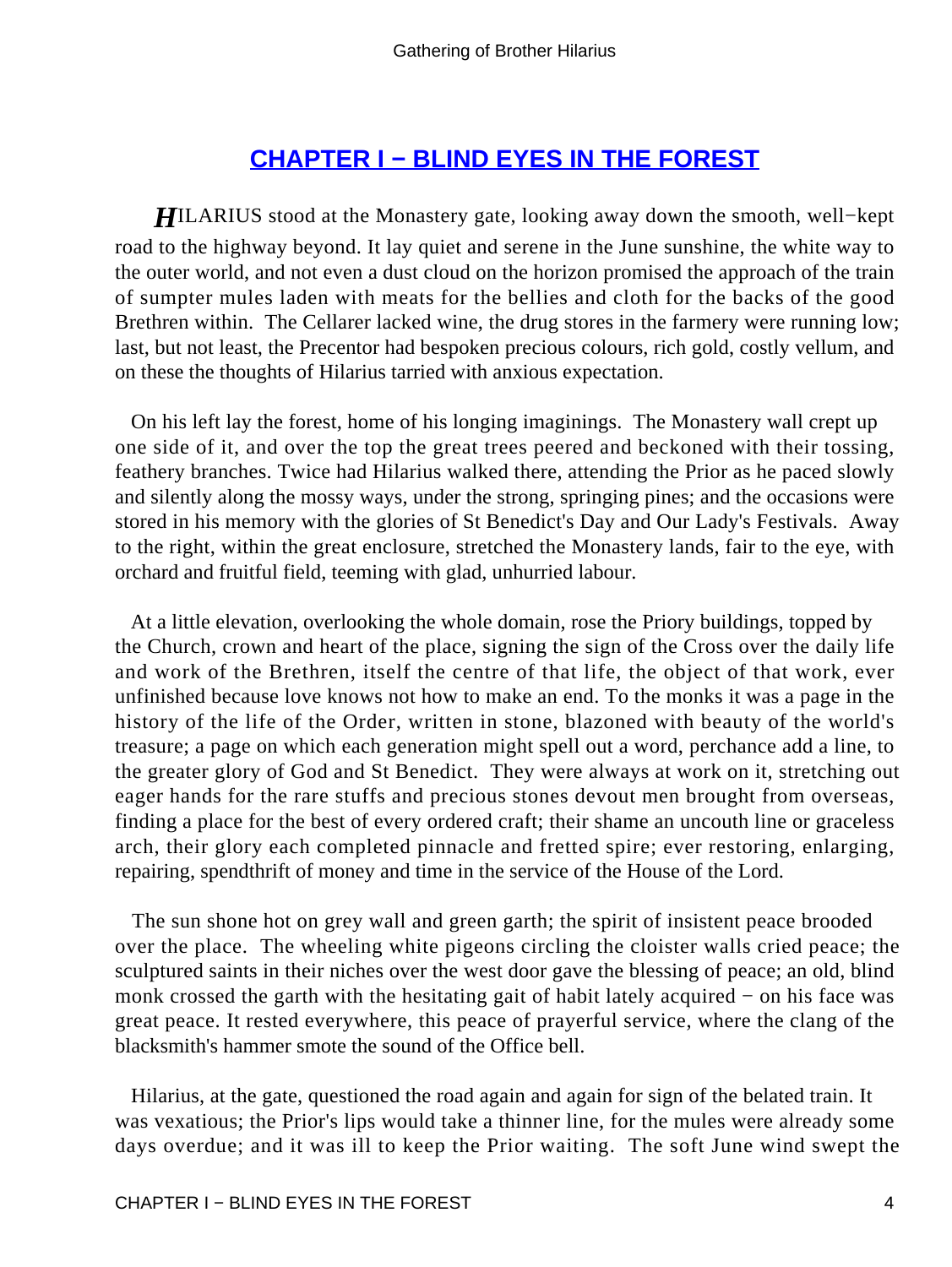fragrance of Mary's lilies across to the lad; he turned his dreamy, blue eyes from the highway to the forest. The scent of the pinewoods rushed to meet his sudden thought. Should he, dare he, break cloister, and taste the wondrous delight of an unwalled world? It were a sin, a grave sin, in a newly−made novice, cloister−bred. The sweet, pungent smell overpowered him; the trees beckoned with their long arms and slender fingers; the voice of the forest called, and Hilarius, answering, walked swiftly away, with bowed head and beating heart, between the sunburnt pine−boles.

 At last he ventured to stop and look around him, his fair hair aflame in the sunlight, his eyes full of awe of this arched and pillared city of mystery and wonder.

 It was very silent. Here and there a coney peeped out and fled, and a woodpecker toiled with sharp, effective stroke. Hilarius' eyes shone as he lifted his head and caught sight of the sunlit blue between the great, green−fringed branches: it was as if Our Lady trailed her gracious robe across the tree−tops. Then, as he bathed his thirsty soul in the great sea of light and shade, cool depths and shifting colours, the sense of his wrong−doing slipped from him, and joy replaced it − joy so great that his heart ached with it. He went on his way, singing Lauda Syon, his eyes following the pine−boles, and presently, coming out into an open glade, halted in amazement.

 A flower incarnate stood before him; stood − nay, danced in the wind. Over the sunny sward two little scarlet−clad feet chased each other in rhythmic maze; dainty little brown hands spread the folds of the deep blue skirt; a bodice, silver−laced, served as stalk, on which balanced, lightly swaying, the flower of flowers itself. Hilarius' eyes travelled upwards and rested there. Cheeks like a sunburnt peach, lips, a scarlet bow; shimmering, tender, laughing grey eyes curtained by long curling lashes; soft tendrils of curly hair, blue black in the shadows, hiding the low level brow. A sight for gods, but not for monks; above all, not for untutored novices such as Hilarius.

 His sin had found him out; it was the Devil, the lovely lady of St Benedict; he drew breath and crossed himself hastily with a murmured «Apage Sataas!»

The dancer stopped, conscious perhaps of a chill in the wind.

 «O what a pretty boy!» she cried gaily. «Playing truant, I dare wager. Come and dance!»

 Hilarius crimsoned with shame and horror. «Woman,» he said, and his voice trembled somewhat, «art thou not shamed to deck thyself in this devil's guise?»

The dancer bit her lip and stamped her little red shoe angrily.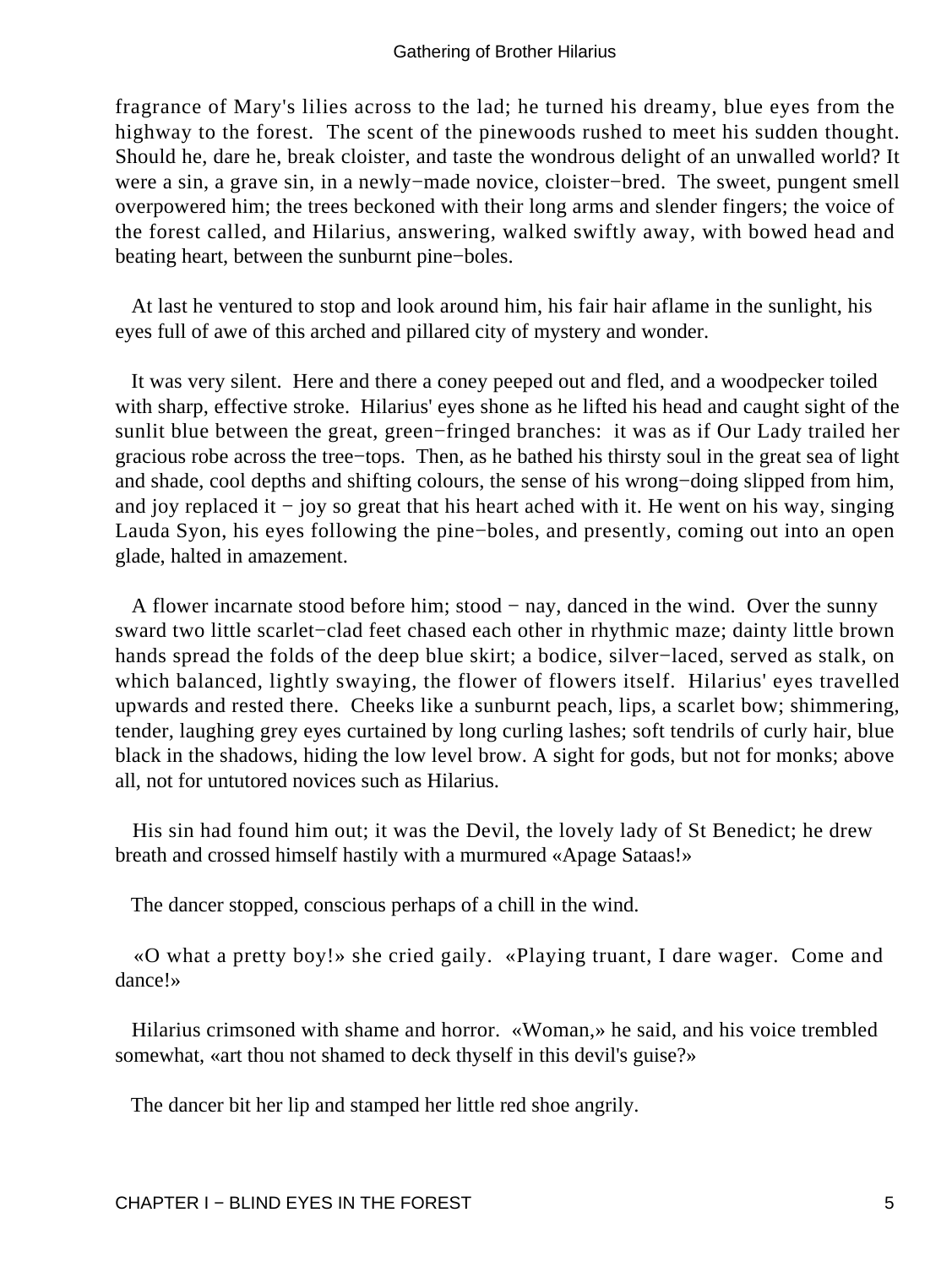«No more devil's guise than thine own,» she retorted, eyeing his semi−monastic garb with scant favour. «Can a poor maid not practise her steps in the heart of a forest, but a cloister−bred youngster must cry devil's guise?»

 As she spoke her anger vanished like a summer cloud, and she broke into peal on peal of joyous laughter. «Poor lad, with thy talk of devils; hast thou never looked a maid in the eyes before?»

 Shrewdly hit, mistress; never before has Hilarius looked a maid in the eyes, and now he drops his own.

 «Dost thou not know it is sin to deck the body thus, and entice men's souls to their undoing?»

 «An what is the matter with my poor body, may it please you, kind sir?» she asked demurely, and stood with downcast eyes, like a scolded child.

 «It is wrong to deck the body,» began Hilarius, softening at her attitude, «because, because − »

Again the merry laugh rang out.

 «Because, because − nay, Father» (with a mock reverence), «methinks thy sermon is not ready; let it simmer awhile, and I will catechise. How old art thou?» She held up her small finger admonishingly.

«Seventeen,» replied Hilarius, surprised into reply.

«Art thou a monk?»

«Nay, a novice only.»

«Hast thou ever loved?»

Hilarius threw up his hands in shocked indignation, but she went on unconcerned −

 «'Twas a foolish question; the answer's writ large for any maid to read. But tell me, why art thou angry at the thought of love?»

Hilarius felt the ground slipping from under his feet.

 «There is an evil love, and a holy love; it is good to love God and the Saints and the Brethren  $-$  »

CHAPTER I − BLIND EYES IN THE FOREST 6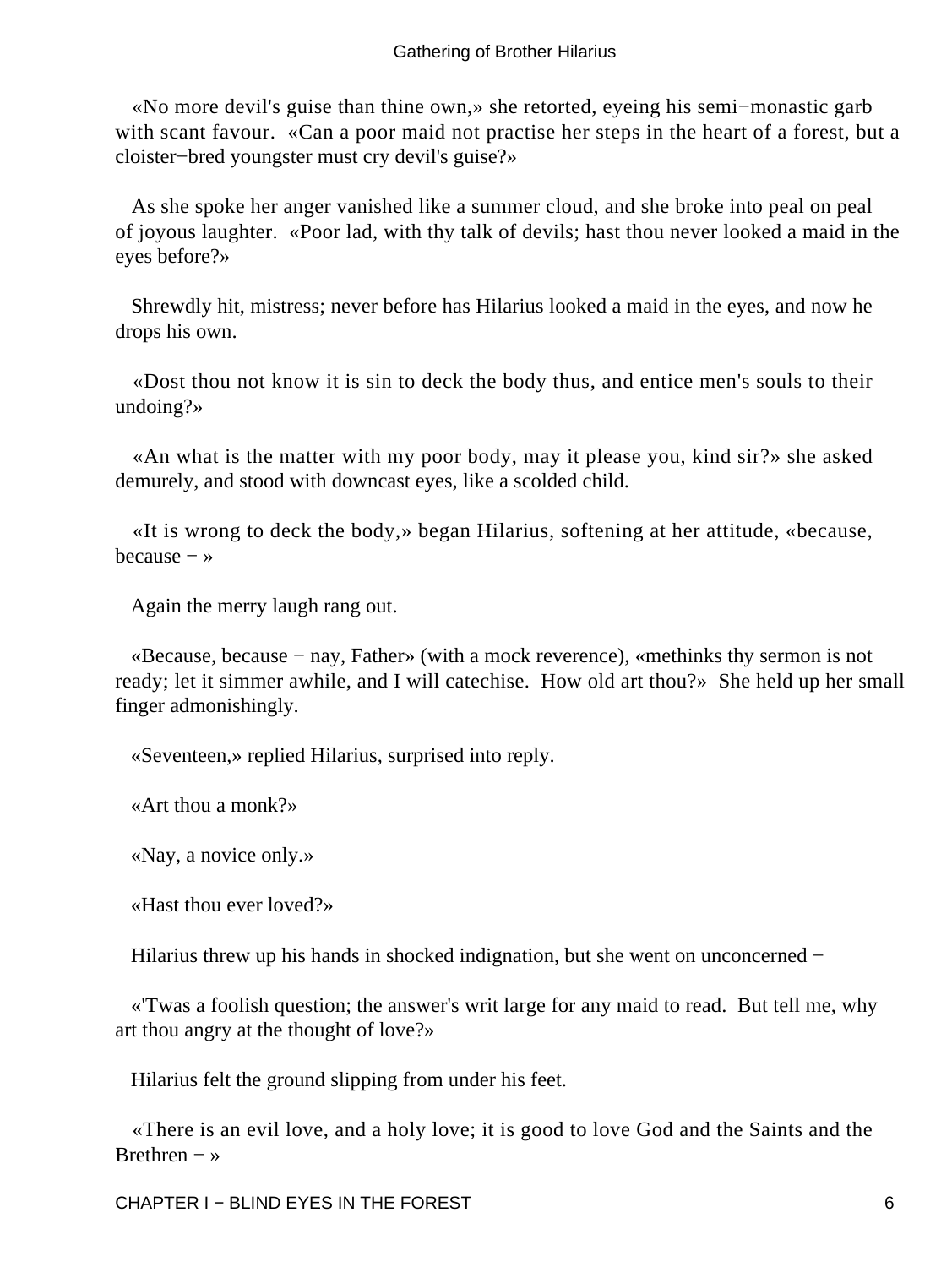«But not the sisters?» the wicked little laugh pealed out. «Poor sisters! Why, boy, the world is full of love, and not all for the Saints and the Brethren, and it is good – good – good!» She opened her arms wide. «'Tis the devil and the monks who call it evil. Hast thou never seen the birds mate in the springtime, nor heard the nightingale sing?»

 «It is well for a husband to love his wife, and a mother her child. That is love in measure, but not so high as the love we bear to God and the Saints!» quoth Hilarius sententiously, mindful of yesterday's homily in the Frater.

«But how can'st thou know that thou lovest the Saints?» the dancer persisted.

How did he know?

 «How dost thou know that thou lovest thy mother?» he cried triumphantly, forgetting the reprobate nature of the catechist, and anxious only to come well out of the wordy war.

But the unexpected happened.

 «Dost thou dare speak to me of my mother? I, love her? − I hate her;» and she flung herself down on the grass in a passion of weeping.

Even a master of theology is helpless before a woman's tears.

 «Maid, maid,» said Hilarius, in deep distress, «indeed I did not mean to vex thee;» and he came up and laid his hand on her shoulder.

So successfully can the Prince of Darkness simulate grief!

 The dancer sat up and brushed away her tears; she looked fairer and more flowerlike than before, sitting on the green sward, looking up at him through shining lashes.

«There, boy, 'tis naught. How could'st thou know? But what of thine own mother?»

«I know not.»

«Nay, what is this? And thy father?»

 «He was a gentle knight who died in battle ere I knew him. I came a little child to the Monastery, and know no other place.»

«Ah,» − vindictively, − «then thy mother may have been a light o' love.»

«Light of love; it has a wondrous fair sound,» said Hilarius with a smile.

CHAPTER I − BLIND EYES IN THE FOREST THE TO THE TOTAL THE TOTAL THE TOTAL THE TOTAL THE TOTAL THE TOTAL THE TO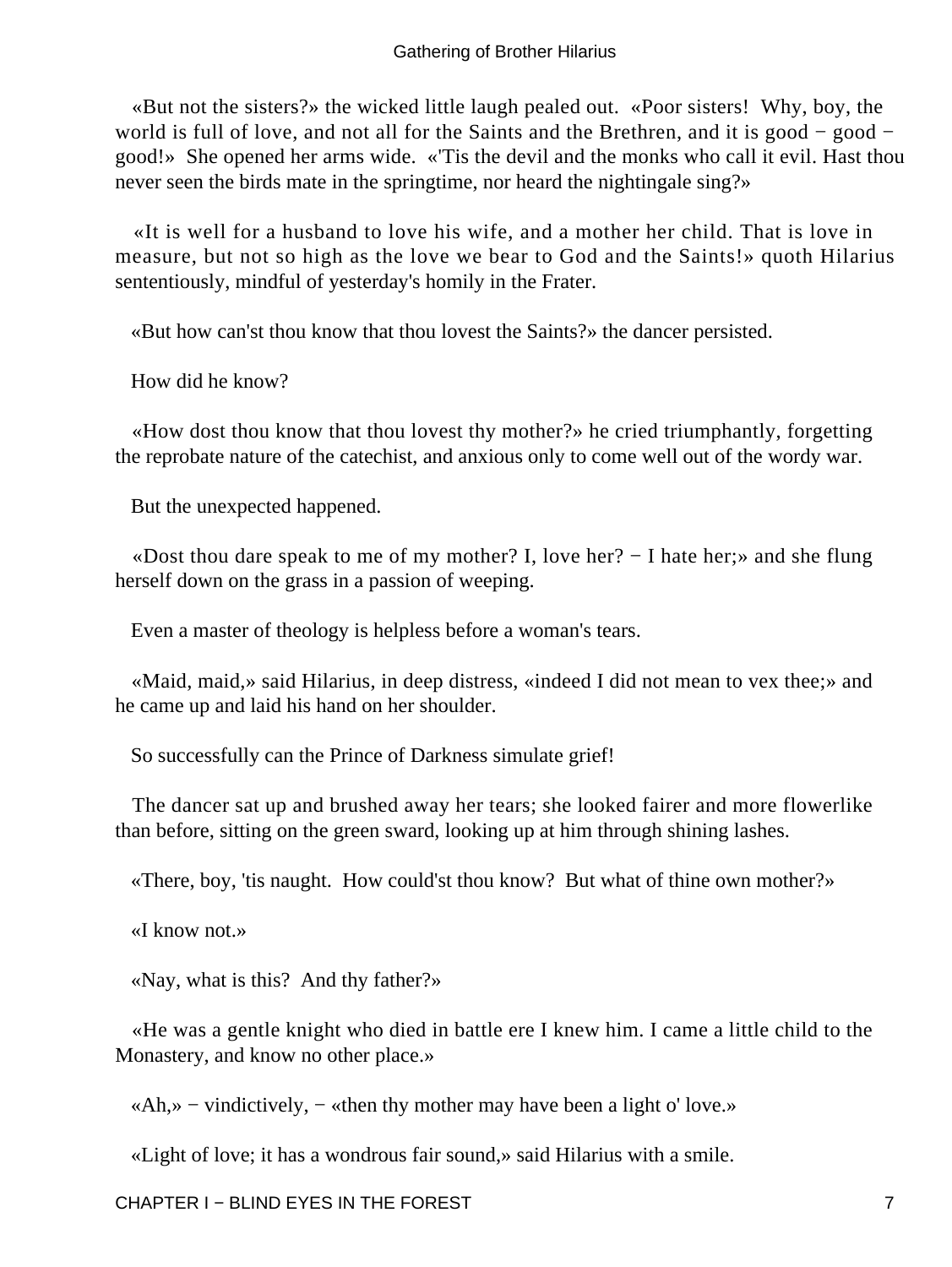The maid looked at him speechless.

«Go home, Boy,» she said at last emphatically.

 Just then a lad, a tumbler by his dress, pushed a way through the undergrowth, and stood grinning at the pair.

«So, Gia!» he said. «We must make haste; the others wait.»

 «''Tis my brother,» said the dancer, «and» − pointing to the bag slung across the youth's shoulder – «I trust he hath a fine fat hen from thy Monastery for our meal.»

Hilarius broke into a cold sweat.

 The Convent's hens! The Saints preserve us! Was nothing sacred, and were the Ten Commandments written solely for use in the Monasteries?

«'Tis stealing,» he said feebly.

«'Tis stealing,» the dancer mocked. «Hast thou another sermon ready, Sir Preacher?»

«Empty bellies make light fingers,» quoth the youth. «Did'st thou ever hunger, master?»

«There is the fast of Lent which presses somewhat,» said Hilarius.

«But ever a meal certain once in the day?» queried the girl.

«Ay, surely, and collation also; and Sunday is no fast.»

The mischievous apes laughed − how they laughed!

 «So, good Preacher,» said the dancer at last, rising to her feet, «thou dost know it is wrong to steal; but hast never felt hunger. Thou dost know it is wrong to love any but God, the Saints, and thy mother; but thou hast never known a mother, nor felt what it was to love. Blind eyes! Blind eyes! the very forest could teach thee these things an thou would'st learn. Farewell, good novice, back to thy Saints and thy nursery; for me the wide wide world; hunger and love – love – love!»

 She seized her brother's hand and together they danced away like two bright butterflies among the trees.

 Hilarius stared after them until they disappeared, and then with dazed eyes and drooping head took his way back to the Monastery. The train of mules had just arrived; all was stir,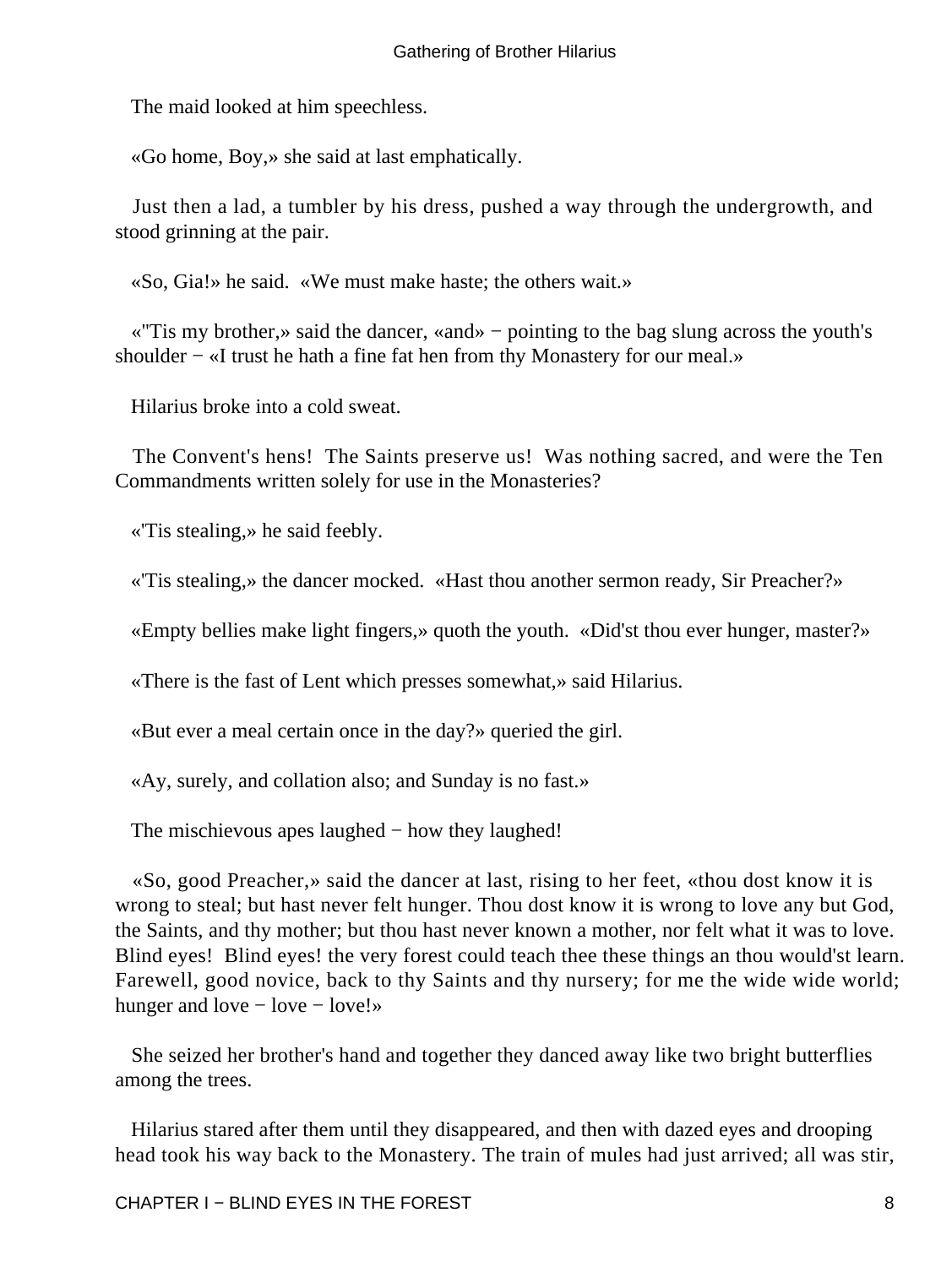bustle, and explanation; and in the thick of it he slipped in unseen, unquestioned; but he was hardly conscious of this mercy vouchsafed him, for in his heart reigned desolation and doubt, and in his ears rang the dancer's parting cry, «Hunger and love − love − love!»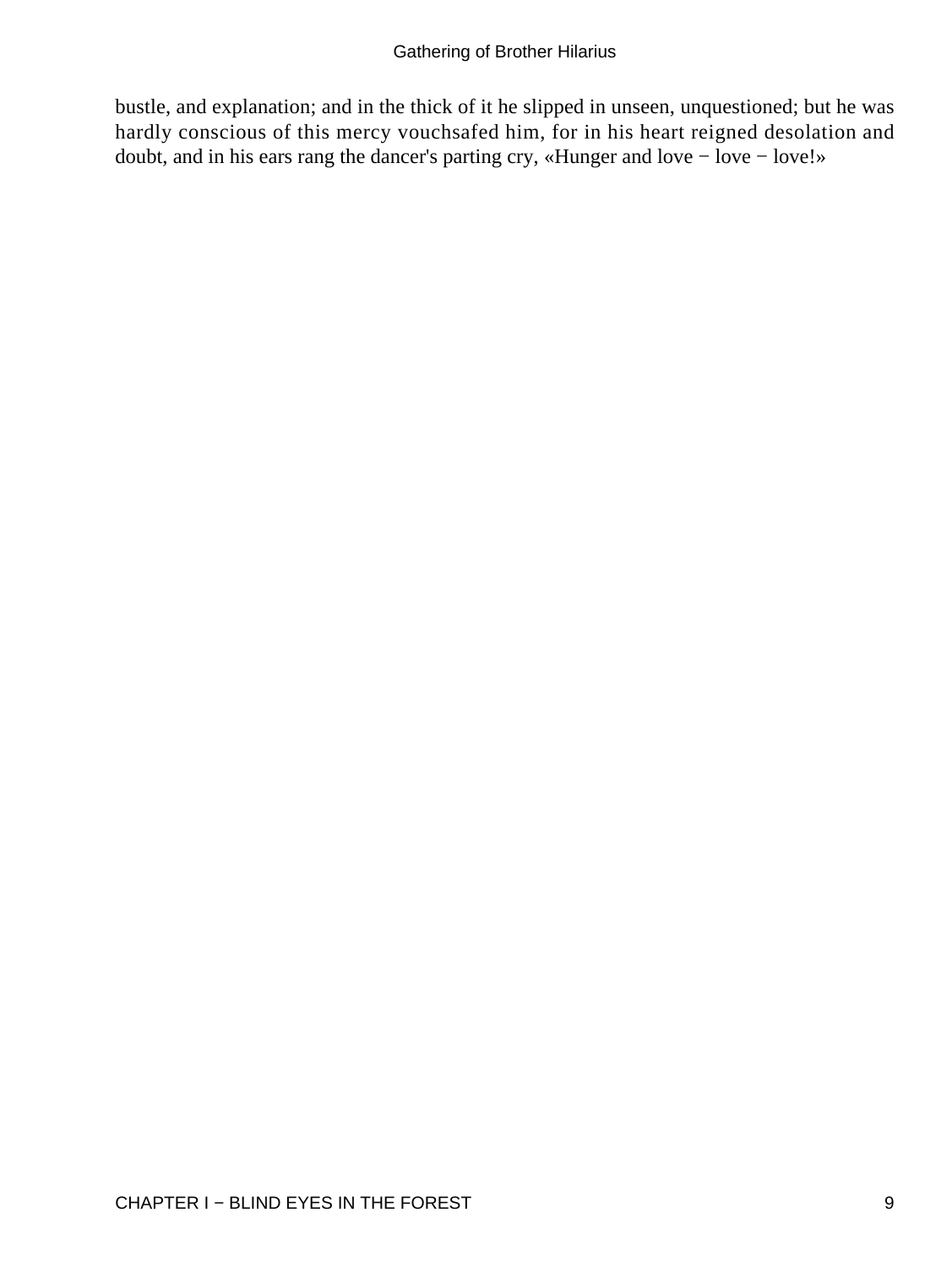## **[CHAPTER II − THE LOVE OF PRIOR STEPHEN](#page-78-0)**

*BROTHER BERNARD*, the Precentor, dealt out gold, paint and vellum with generous hand to his favourite pupil, and wondered at his downcast look.

«Methinks this gold is dull, Brother,» said Hilarius one day, fretfully, to his old master.

And again −

«'Tis very poor vermilion.»

The Brother looked at him enquiry.

«Nay, nay, boy; 'tis thine eyes at fault; naught ails the colours.»

 Later, the Precentor came to look at the delicate border Hilarius was setting to the page of the Nativity of Our Lady.

 «Now may God be good to us!» he cried with uplifted hands. «Since when did man paint the Blessed Mother with grey eyes and black hair – curly too, i' faith?»

Hilarius crimsoned, he was weary of limning ever with blue and gold, he faltered.

 It was the same in chapel. The insistent question pursued him through chant and psalm. Did he really love the Saints – St Benedict, St Scholastica, St Bernard, St Hilary? The names left him untouched; but his lips quivered as he thought of the great love between the holy brother and sister of his Order. If he had had a sister would they have loved like that?

 The Saints' Days came and went, and he scourged himself with the repeated question, kneeling with burning cheeks, and eyes from which tears were not absent, in the Chapel of the Great Mother. «Light of Love,» the girl had called his mother; what more beautiful name could he find for the Queen of Saints herself? So he prayed in his simplicity:− «Great Light of Love, Mother of my mother, grant love, love, love, to thy poor sinful son!»

The question came in his daily life.

 Did he love the Prior? He feared him; and his voice was for Hilarius as the voice of God Himself. Brother John? He feared him too; Brother John's tongue was a thing to fear. Brother Richard, old, half−blind? Surely he loved Brother Richard? − sad, helpless, and lonely, by reason of his infirmities − or was it only pity he felt for him?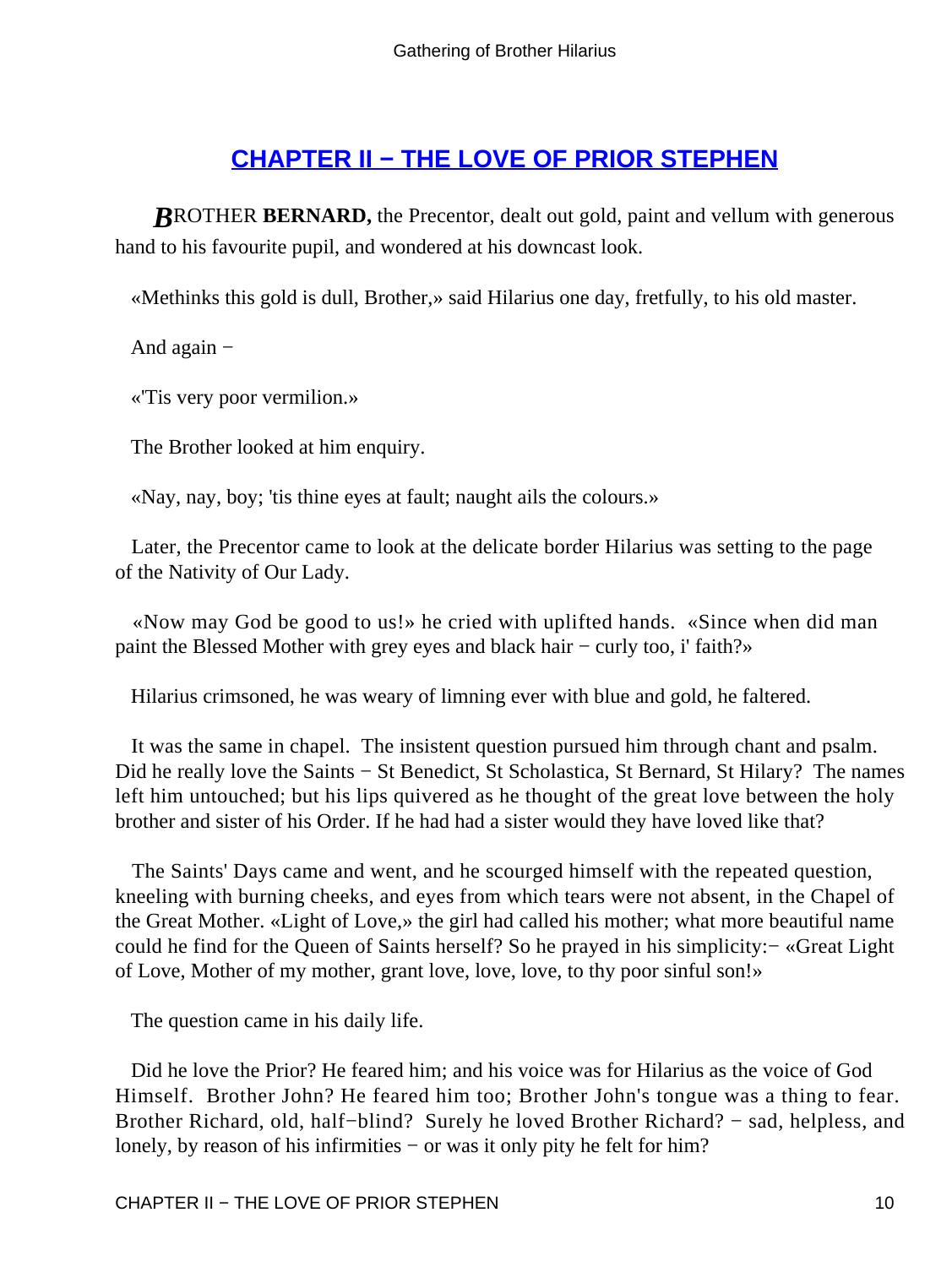Nay, let be; he loved them all. The Monastery was his home, the Prior his father, the monks his brethren; why heed the wild words of the witch in the forest? And yet what was it she had said? «For me the wide world, hunger, and love − love − love!»

 He wandered in the Monastery garden and was troubled by its beauties. Two sulphur butterflies sported around the tall white lilies at the farmery door. Did they love?

 He watched the sparrows at their second nesting, full of business and cheerful bickerings. Did they love?

 She had said the answer was writ large for him to see: he wandered staring, wide−eyed but sightless.

 At last in his sore distress he turned to the Prior, as the ship− wrecked mariner turns to the sea−girt rock that towers serene and unhurt above the devouring waves.

 The Prior heard him patiently, with here and there a shrewd question. When the halting tale was told he mused awhile, his stern blue eyes grew tender, and a little smile troubled the firm line of his mouth.

 «My son,» he said at length, «thou art in the wrong school; nursery, was it the maid said? A shrewd lass and welcome to the hen. Thou art a limner at heart − Brother Bernard tells of thy wondrous skill with the brush − and to be limner thou must learn to hunger and to love as the maid said. Ay, boy, and to be monk too, though alack, men gainsay it.»

 «Father,» said Hilarius, waxing bold from excessive need, «did'st thou ever love as the maid meant?»

«Ay, boy − thy mother.»

There was a long silence. Then the boy said timidly:−

«The maid said she might be light of love; 'tis a beautiful thought.»

The Prior started, and looked at him curiously:−

«What didst thou tell the maid?»

 «That I never knew her, but that my father was a gentle knight who died ere I saw him; and then the maid said perchance my mother was light of love.»

 «Boy,» said the Prior gravely, «'tis a weary tale, and sad of telling. Thy mother was wondrous fair without, but she reckoned love lightly, nay, knew it not for the holy thing it is,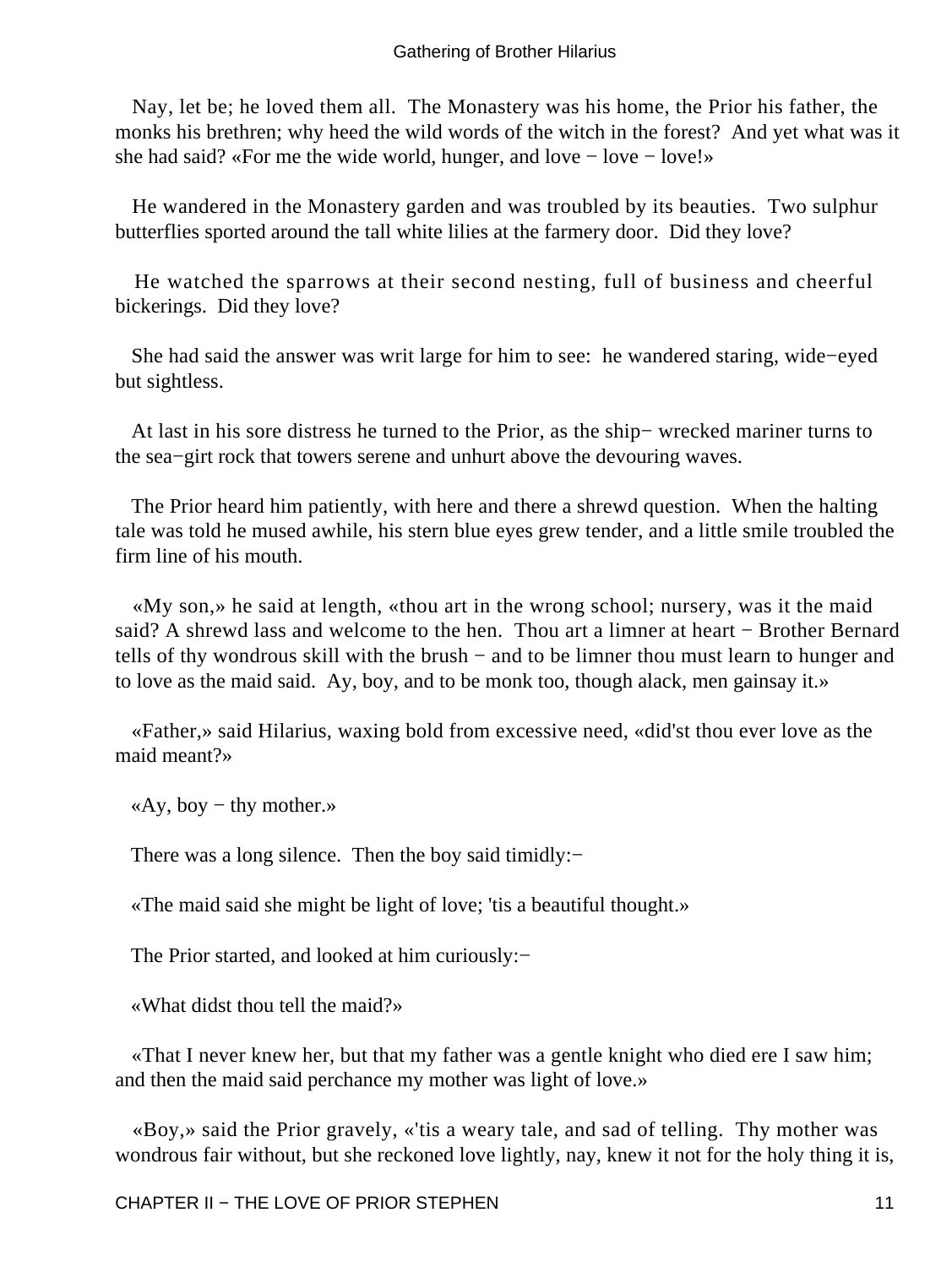but thought only of bodily lusts. Pray for her soul» − his voice grew stern − «as for one of those upon whom God, in His great pity, may have mercy. Thus have I prayed these many years.»

Hilarius looked at him in wide−eyed horror:−

«She was evil, wicked, my mother?»

«Ay − a light woman, that was what the maid meant.»

 Then great darkness fell upon the soul of Hilarius, and he clasped the Prior's knees weeping and praying like a little child.

 «And so, my son,» said the Prior, «for a time thou shalt go out into the world, to strive and fail, hunger and love; only have a care that thou art chaste in heart and life; for it is the pure shall see God, and seeing love Him. Leave me now that. I may set in order thy going; and send the Chamberlain hither to me.»

 That night Hilarius knelt through the long hours at the great Rood, and then at St Mary Maudlin's altar he did penance for his dead mother's sin.

 A week later he left the Monastery as a bird leaves its nest, nay, is pushed out by the far−seeing parent bird, full of vague terrors of the great world without. He had a purse for his immediate needs; a letter to a great knight, Sir John Maltravers, who would be his patron; and another to the Prior's good friend, the Abbat of St Alban's. The Convent bade him a sad farewell, for they loved this gentle lad who had been with them from a little child; and Brother Richard strained his filmy eyes to look his last at the young face he would never see again.

 The Prior gave him the Communion; and later walked beside him to the gates. Then as Hilarius knelt he blessed him; and the boy, overmastered by nameless fear, sprang up and prayed that he might stay and learn some other way, however hard. The Prior shook his head.

 «Nay, my son, so it must be; else how shall I answer to the Master for this most precious lamb of my flock? Come back to us − an thou can'st − let no fear deter thee; only take heed, when thine eyes are opened and the great gifts of hunger and love are vouchsafed thee, to keep still the faithful heart of a little child.»

 Then he bade him go; and Hilarius, for the pull of his heart− strings, must needs run hot−foot down the broad forest road and along the highway, without daring to look back, and so out into the wide, wide world.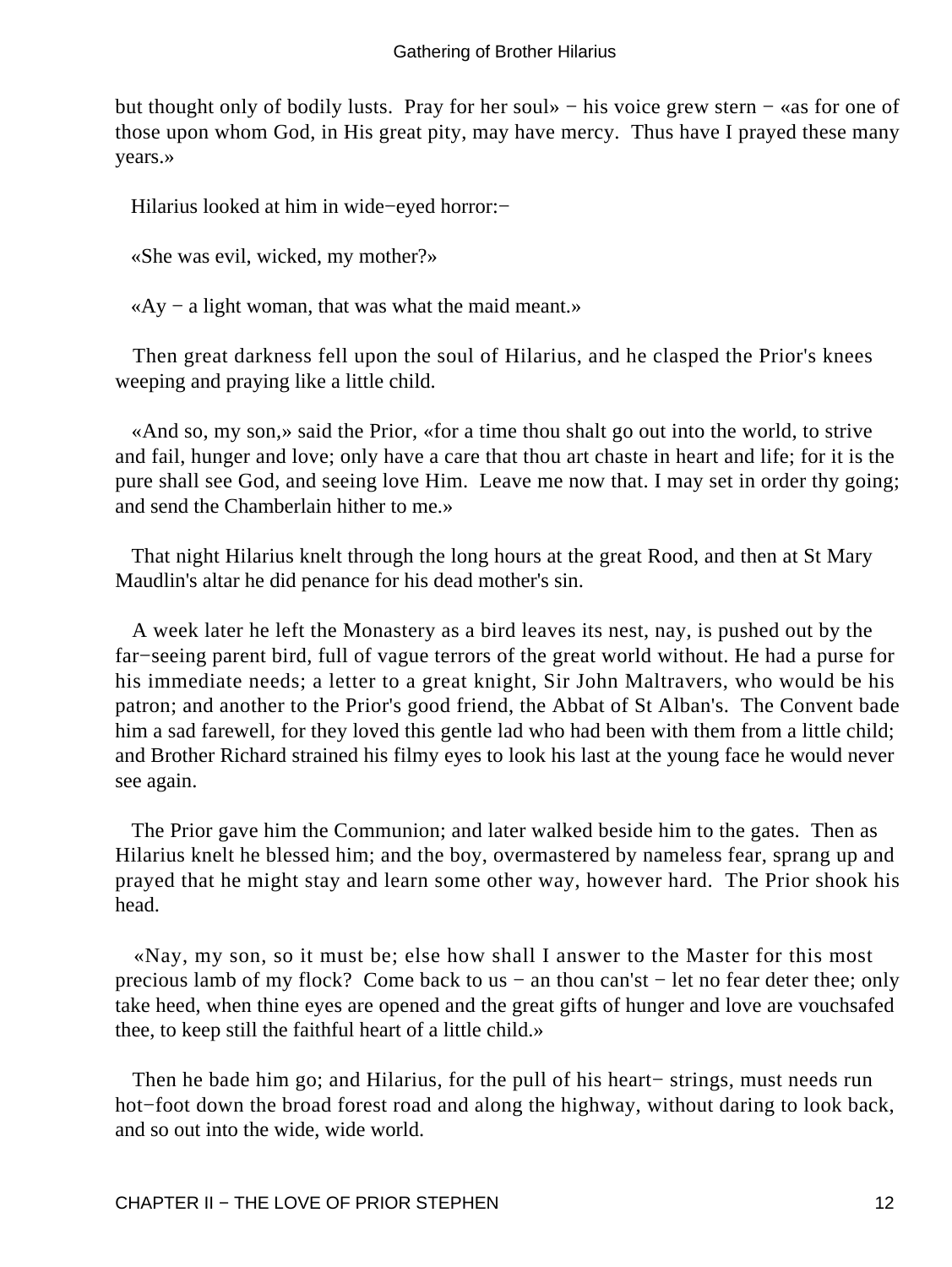## **[CHAPTER III − THE KING'S SONG−BIRD](#page-78-0)**

*M*ARTIN **THE MINSTREL** sat under a wayside oak singing softly to himself as he tuned his vielle. He was a long lanky fellow with straight black locks flat against his sallow face, and dark eyes that smouldered in hollow cavities. He wore the King's colours, and broke a manchet of white bread with his mid−day repast.

 «Heigh−ho!» sighed Martin, and laid the vielle lovingly beside him, "another four leagues to Westminster, and I weary enough of shoe− leather already, and not another penny piece in my pocket 'til I win back to good King Ned. A brave holiday I have had, from Candlemas to Midsummer; free to sing or to be silent, to smile or frown; wide England instead of palace walls; a crust of bread and a jug of cider instead of a king's banquet. Now but another few leagues and the cage again. Money in my pocket, true; but a song here and a song there, such as suit the fancy of the Court gentles, not of Martin the Minstrel. Heigh−ho, heigh–ho! 'tis a poor bird sings at the word of a king, and a poor enough song too, if Edward did but know it.

 «Who comes here? Faith, the lad goes a steady pace and carries a light heart from his song; and no ill voice either.»

 It was Hilarius, and he sang the Alma Redemptoris as he sped along the green grass which bordered the highway.

 When Martin hailed him he turned aside gladly, and his face lit up at the sight of the vielle.

«Whence dost thou come, lad?» said Martin, eyeing him with interest.

«Many days' journey from the Monastery of Prior Stephen,» answered Hilarius.

«But thou art no monk!»

 «Nay, a novice scarcely; but the Prior hath bidden me go forth to see the world. It is wondrous fair,» he added sincerely.

 «He who speaks thus is cloister−bred,» said Martin, and as Hilarius made sign of assent, «'tis writ on thy face as well. Thy Prior gave thee letters to the Abbat of St Peter's, I doubt not; thy face is set for Westminster.»

"Ay, for Westminster, but my letters are for that good knight, Sir John Maltravers. I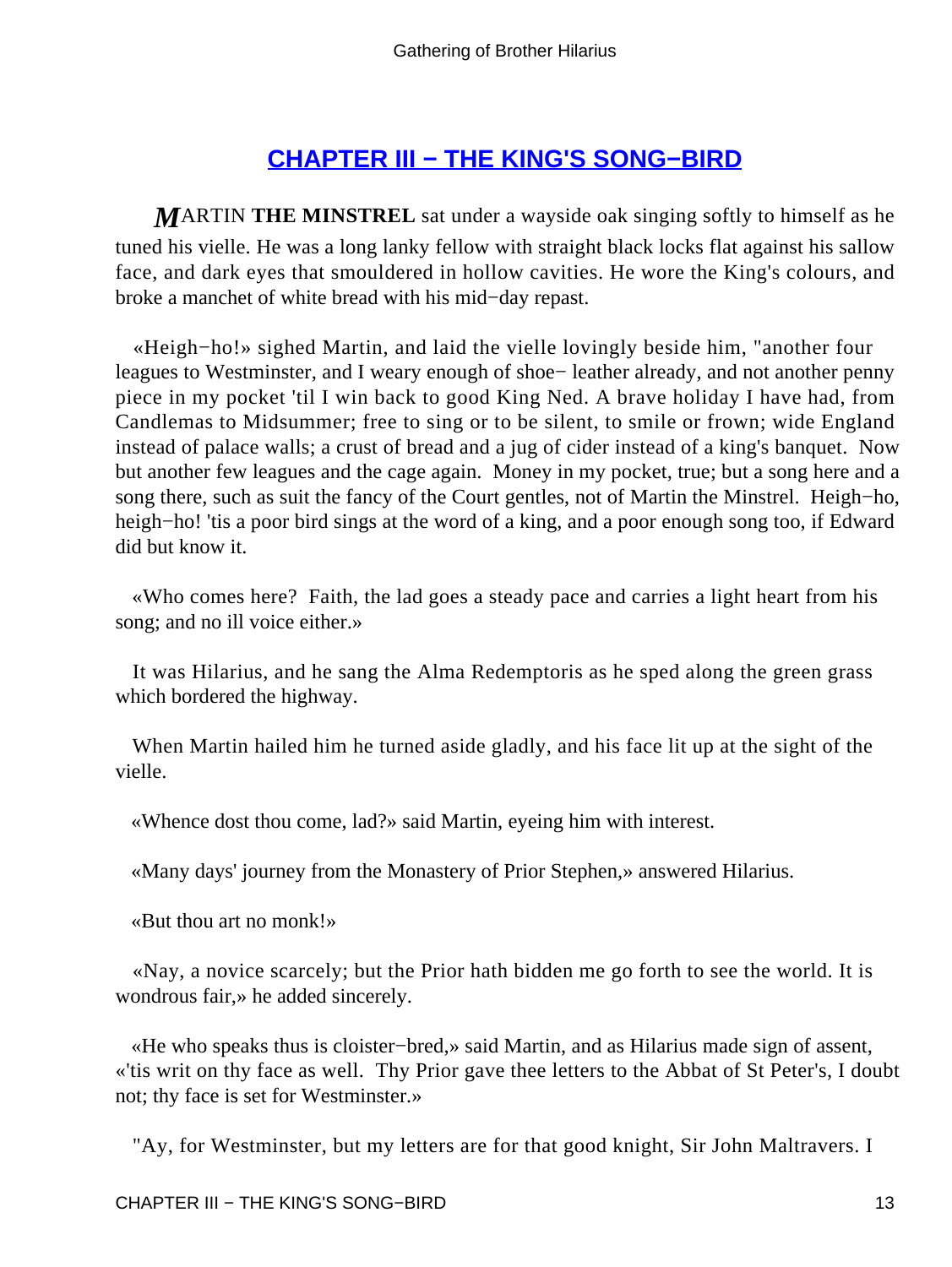should have made an end of my journeying ere now but that two days ago I met strange company. They took my purse and hat and shoes, and kept me with them all night until the late dawn. Then they gave me my goods again, and bade me God− speed.'

«But kept thy purse?» Martin laughed.

 «Nay, it is here, and naught is missing. It was all passing strange, and I feared them, for they looked evil men; yet they did me no wrong, and set me on my way gently enough, giving me provision, which I lacked.»

 «Pick−purses and cut−throats afraid of God's judgments for once,» muttered Martin; then aloud, «Well, young sir, we shall do well if we win Westminster before night−fall; shall we journey together since our way is the same?»

 Hilarius assented gladly; and as they went, Martin told him of Court and King, and the wondrous doings when the Princess Isabel was wed. He listened open−eyed to tales of joust and revel and sport; and heard eagerly all the minstrel could tell of Sir John Maltravers himself, a man of great and good reputation, and no mean musician; «and,» added Martin, «three fair daughters he hath, the eldest Eleanor, fairest of them all, of whom men say she would fain be a nun. Thou art a pretty lad, I wager one or other will claim thee for page.»

 «I will strive to serve well,» said Hilarius soberly, «but I have never spoken but to one maid 'til yesterday, when a woman gave me good−morrow.»

Martin looked at his companion queerly.

 «And thou art for Westminster! Nay, but by all the Saints this Prior of thine is a strange master!»

 «It is but for a time,» said Hilarius, «then I shall go back to the Monastery again. But first I would learn to be a real limner; I have some small skill with the brush,» he added simply.

#### Martin stared.

 «Back to the cloister? Nay, lad, best turn about and get back now, not wait till thou hast had a taste of Court life. Joust and banquet and revel, revel, banquet, and joust, much merry−making and little reason, much love and few marryings: a gay round, but not such as makes a monk.»

Hilarius smiled.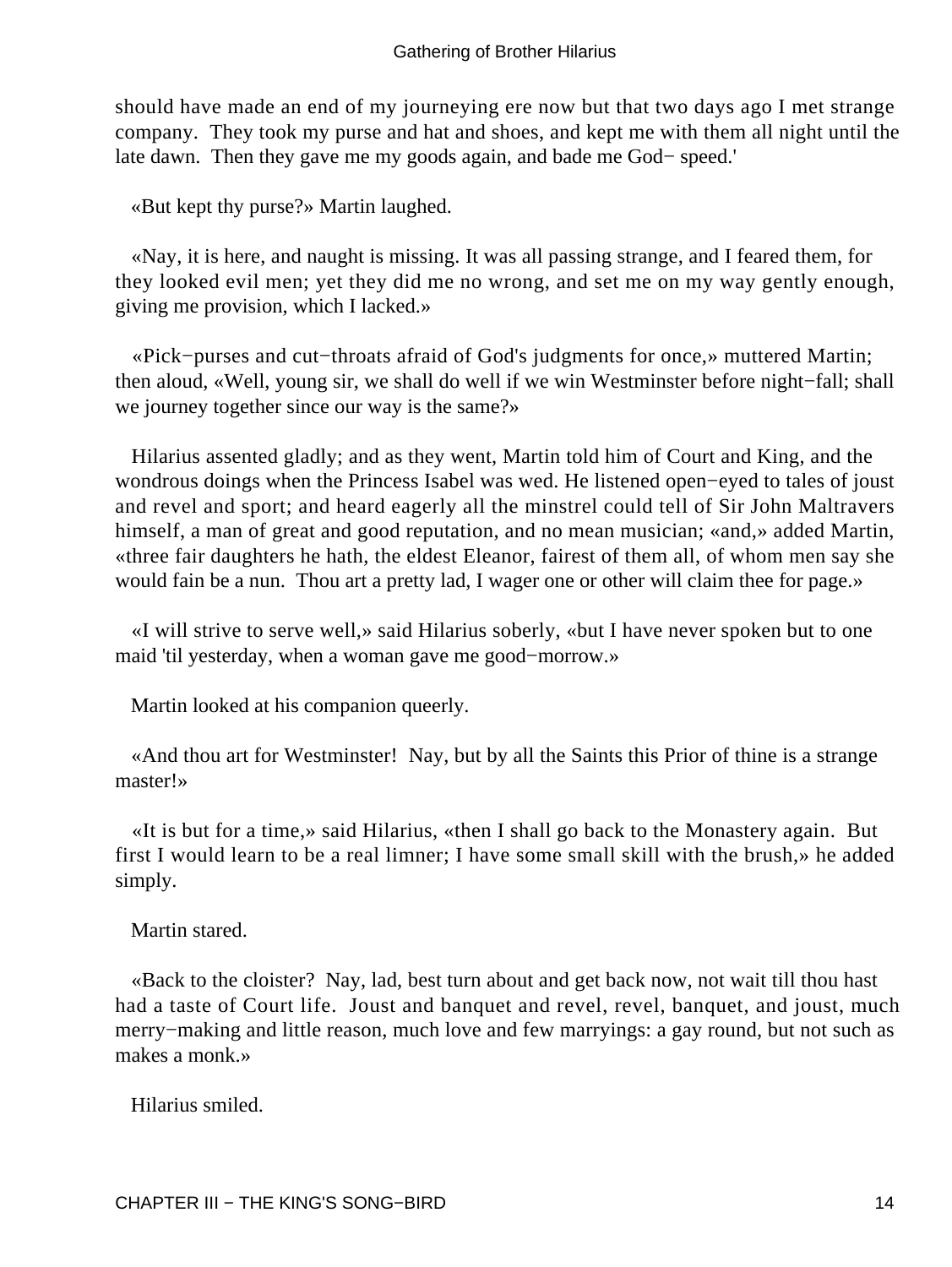«Nay, that life will not be for me. I am to serve my lord, write for him, methinks. But tell me, good Martin, dost thou love the Court? It seems a fine thing to be the King's Minstrel.»

 «Nay, lad, nay,» said the other hastily, «give me the open country and the greenwood, and leave to sing or be silent. Still, the King is a good master, and lets me roam as I list if I will but come back; 'tis ill−faring in winter, so back I go to pipe in my cage and follow the Court until next Lady−day lets the sun in on us again.»

 He struck his vielle lightly, and the two fell into a slower pace as the minstrel sang. Hilarius' eyes filled with tears, for he was still heart−sore, and Martin's voice rose and fell like the wind in the tossing tree−tops which had beckoned him over the Monastery wall. The song itself was sad − of a lover torn from his mistress and borne away captive to alien service. When it was ended they took a brisker pace in silence; then, after a while, Hilarius said timidly:−

«Did'st thou sing of thyself, good Martin?»

 «Ay, lad, and of my mistress.» He stopped suddenly, louted low to the sky, and with comprehensive gesture took in the countryside. «A fair mistress, lad, and a faithful one, though of many moods. A man suns himself in the warmth of her caresses by day, and at night she is cold, chaste, unattainable; at one time she is all smiles and tears, then with boisterous gesture she bids one seek shelter from her buffets. She gives all and yet nothing; she trails the very traces of her hair across a man's face only to elude him. She holds him fast, for she is mother of all his children; yet he must seek as though he knew her not, or she flouts him.»

Hilarius listened eagerly. Was this what the dancer had meant – the «wide wide world, hunger and love»?

«Did'st thou ever hunger, good Martin?»

«Ay, lad,» said the minstrel, surprised, «and 'tis good sauce for the next meal»

«Did'st thou ever love?»

Martin broke into a great laugh.

 «Ay, marry I have more times than I count years. But see, here comes one who knows little enough of hunger or love.» Round the bend of the road came a man in hermit's dress carrying a staff and a well−filled wallet. His carriage seemed suddenly to become less upright, and he leaned heavily on his stick as he besought an alms from the two travellers.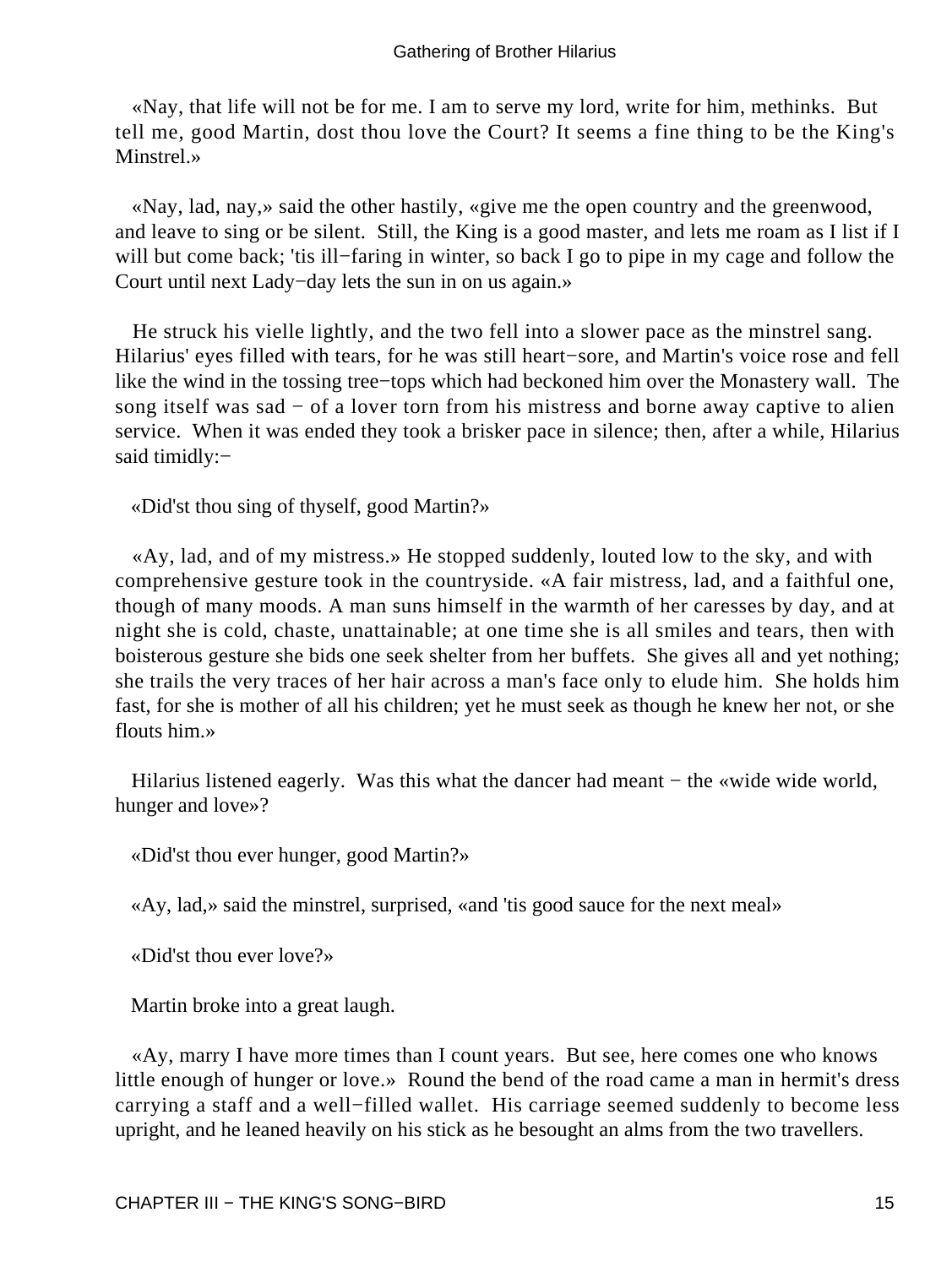Hilarius felt for his purse, but Martin stayed him.

 «Nay, lad, better have left thy money with the pick−purses than help to fill the skin of this lazy rogue; 'tis not the first time we have met. See here,» and with a dexterous jerk he caught the hermit's wallet.

 This one was too quick for him; with uplifted staff and a mouthful of oaths, sorely at variance with his habit, he snatched it back, flung the bag across his shoulder, and made off at a round pace down the road, while Martin roared after him to wait an alms laid on with a cudgel.

 Hilarius gazed horrified from the retreating figure to his laughing companion, who answered the unspoken question.

 «A rascal, lad, yon carrion, and no holy father. They are the pest of every country−side, these lazy rogues, who never do a hand's turn and yet live better than many a squire. I warrant he has good stuff in that larder of his to make merry with.»

Hilarius walked on for some time in silence with bent head.

«I fear the world is an ill place and far from godliness,» he said at last.

 «It will look thus to one cloister−bred, and 'tis true enough that godliness is far from most men; but if a hermit's robe may cover a rascal, often enough a good heart lies under an ill−favoured face and tongue. See, lad,» as another turn in the road brought them in sight of Westminster, «there lies thy new world, God keep thee in it!»

 He pointed to a grey−walled city rising from the water's edge, with roof and pinnacle, gable and turret, aflame in the light of the western sky; in front flowed the river like a stream of molten gold.

Hilarius gave a little cry.

«'Tis like the New Jerusalem!» he said, and Martin smiled grimly.

 An hour later they stood within the walls of Westminster city, and Hilarius, amazed and weary, clung close to Martin's side. Around him he saw russet−clad archers, grooms, men on horseback, pedlars, pages, falconers, scullions with meats, gallant knights, gaily dressed ladies; it was like a tangled dream. The gabled fronts of the houses were richly blazoned or hung with scarlet cloth; it was a shifting scene of colour, life, and movement, and to Hilarius' untutored eyes, wild confusion. Outside the taverns clustered all sorts and conditions of men, drinking, gossiping, singing, for the day's work was done. In the courtyard of the «Black Boar» a chained bear padded restlessly to and fro, and Hilarius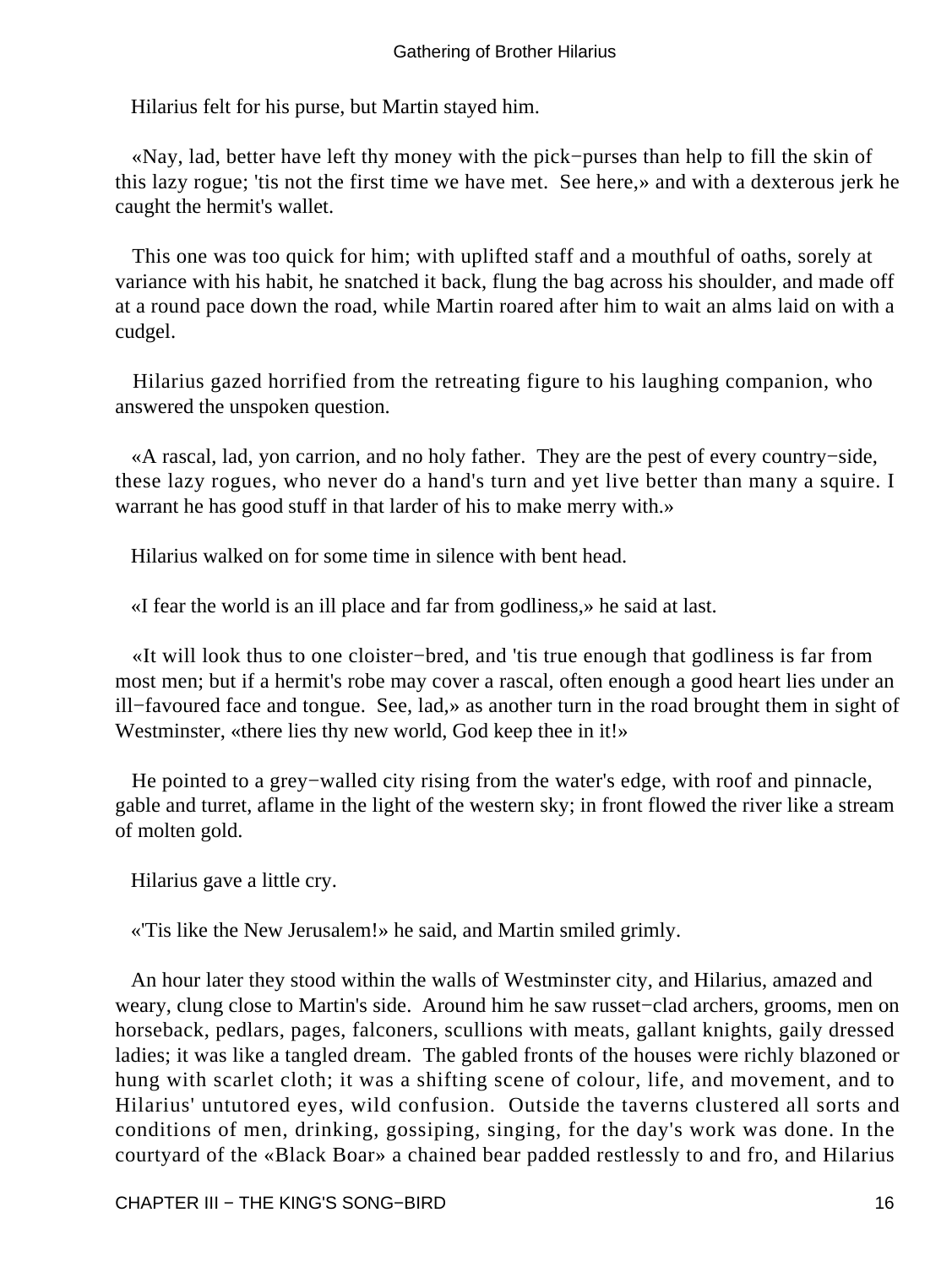crossed himself anxiously − was the devil about to beset him under all guises at once? He raised a fervent Ora pro me to St Benedict as he hurried past. A string of pack−horses in the narrow street sent folk flying for refuge to the low dark doorways, and a buxom wench, seeing the pretty lad, bussed him soundly. This was too much, only the man in him stayed the indignant tears. «Martin, Martin!» he cried; but the minstrel was on his own ground now, and was hailed everywhere with acclamations, and news given and demanded in a breath. Hilarius, shrinking, aghast, his ears scourged with rough oaths and rude jests, his eyes offended by the easy manners round him, his cheek hot from the late salute, took refuge under a low archway, and waited with anxious heart until the minstrel should have done with the crowd.

Martin did not forget him.

 «Hole, lad!» he cried, «see how they welcome the King's bird back to his cage! As for thee, thou hast gone straight to thy cot like a homing pigeon; through that archway, lad, lies thy journey's end.» Then, apprehending for the first time Hilarius' white face and piteous eyes, Martin strode across, swept him under the archway into a quiet courtyard where a fountain rippled, and, having handed him over to Sir John's steward, left him with a friendly slap on the back and the promise of speedy meeting.

 Hilarius delivered the Prior's letter, and followed the steward into a rush−strewn hall where scullions and serving−men were busy with preparations for the evening meal; and sat there, lonely and dejected, his curiosity quenched, his heart sore, his whole being crying out for the busied peace and silent orderliness of his cloister home. The servants gibed at him, but he was too weary to heed; indeed he hardly noticed when the household swept in to supper, until a page−boy tweaked him slyly by the ear and bade him come to table. He ate and drank thankfully, too dazed to take note of the meal; and the pages and squires among whom he sat left him alone, abashed at his gentleness. At last, something restored by the much−needed food, Hilarius looked round the hall.

 It reminded him of the Refectory at home, save that it was far loftier and heavily timbered. The twilight stealing in through high lancet windows served but to emphasize the upper gloom, which the morrow's sun would dissipate into cunningly carved woodwork − a man's thought in every quaintly wrought boss and panel, grotesque beast and guarding saint. A raised table stood at the upper end of the hall, and here gaily dressed pages waited on the master of the house and his honoured guests. Hilarius rightly guessed the tall, careworn man of distinguished presence to be no other than Sir John himself, and he liked him well; but his eyes wandered carelessly over the rest of the company until they were caught and held by a woman's face. It was Eleanor, the fairest of the knight's three fair daughters; and when Hilarius saw her he felt as a weary traveller feels who meets a fellow citizen in a far−off land.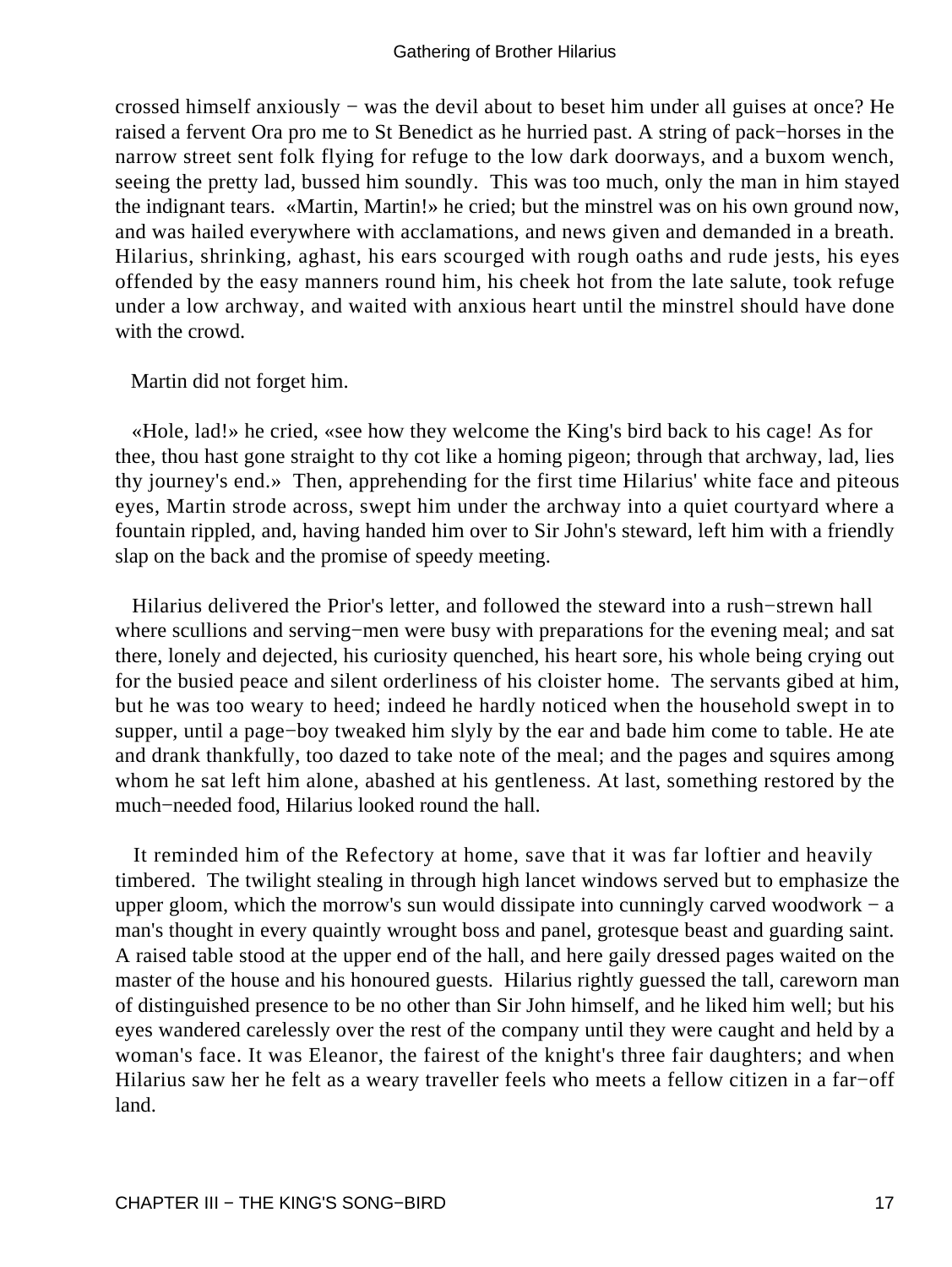«Even such a face must the Blessed Agnes have had,» he thought, his mind reverting to his favourite Saint; «she is like the lilies in the garth at home.»

 It was a strange comparison, for the girl was extravagantly dressed in costly materials and brilliant colours, her hair coifed in the foolish French fashion of the day; and yet, despite it all, she looked a nun. Her face was pale, her brows set straight; her eyes, save when she was much moved, were like grey shadows veiling an unknown soul; her mouth, delicately curved, was scarcely reddened; her head drooped slightly on her long, slender neck, a gesture instinct with gracious humility. She was like a pictured saint: Hilarius' gaze clung to her, followed her as she left the hall, and saw her still as he sat apart while the serving men cleared the lower tables and brought in the sleeping gear for the night. He lay down with the rest, and through the high, lancet windows the moonlight kissed his white and weary face as it was wont to do on bright nights in the cloister dormitory. Around him men lay sleeping soundly after the day's toils; there was none to heed, and he sobbed like a little homesick child, until his tired youth triumphed, and he fell asleep, to dream of Martin and the Prior, the lady at the raised table, and the pale, sweet lilies in the cloister garth.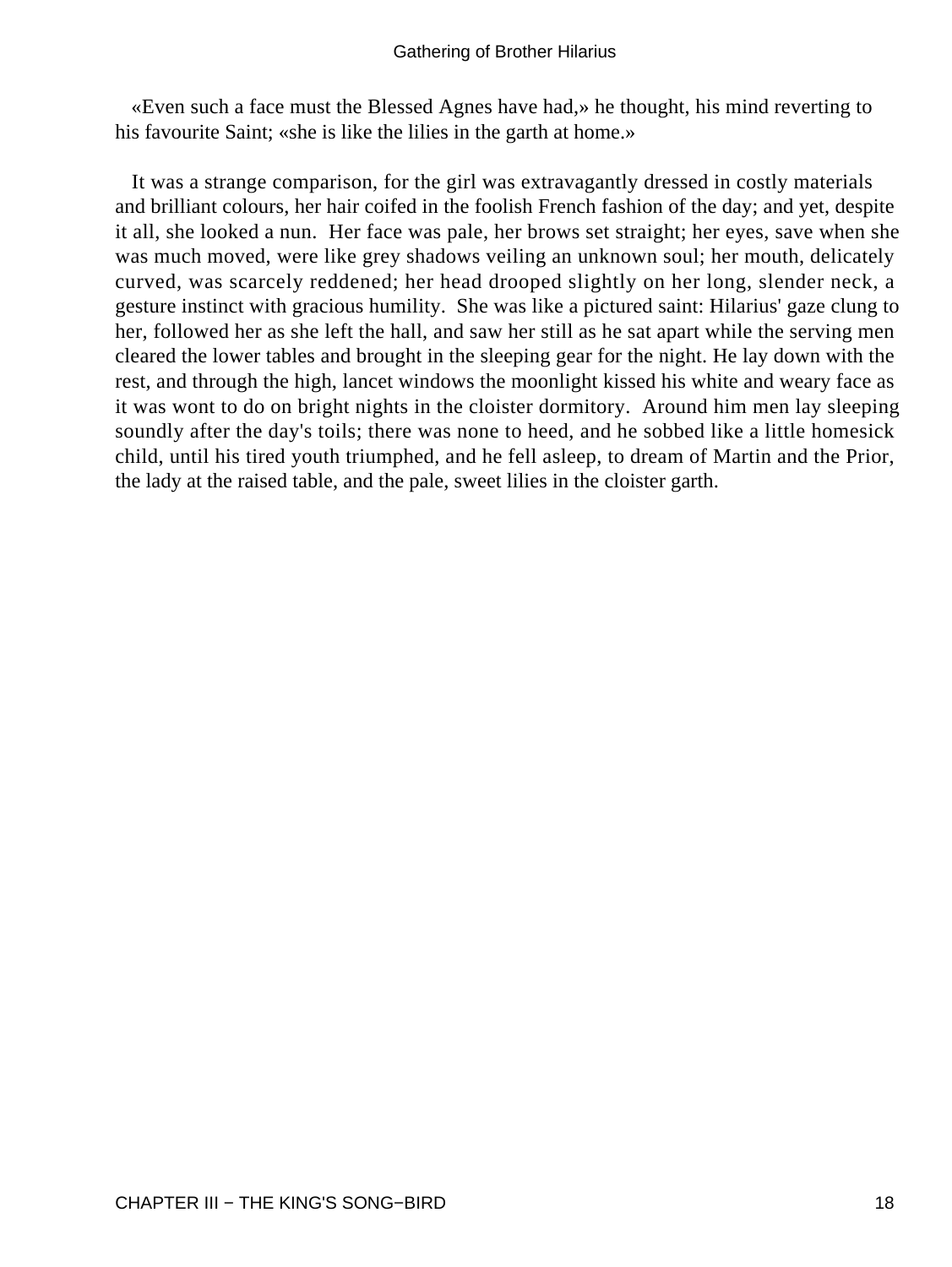# **[PART II − THE FLOWER](#page-78-0)**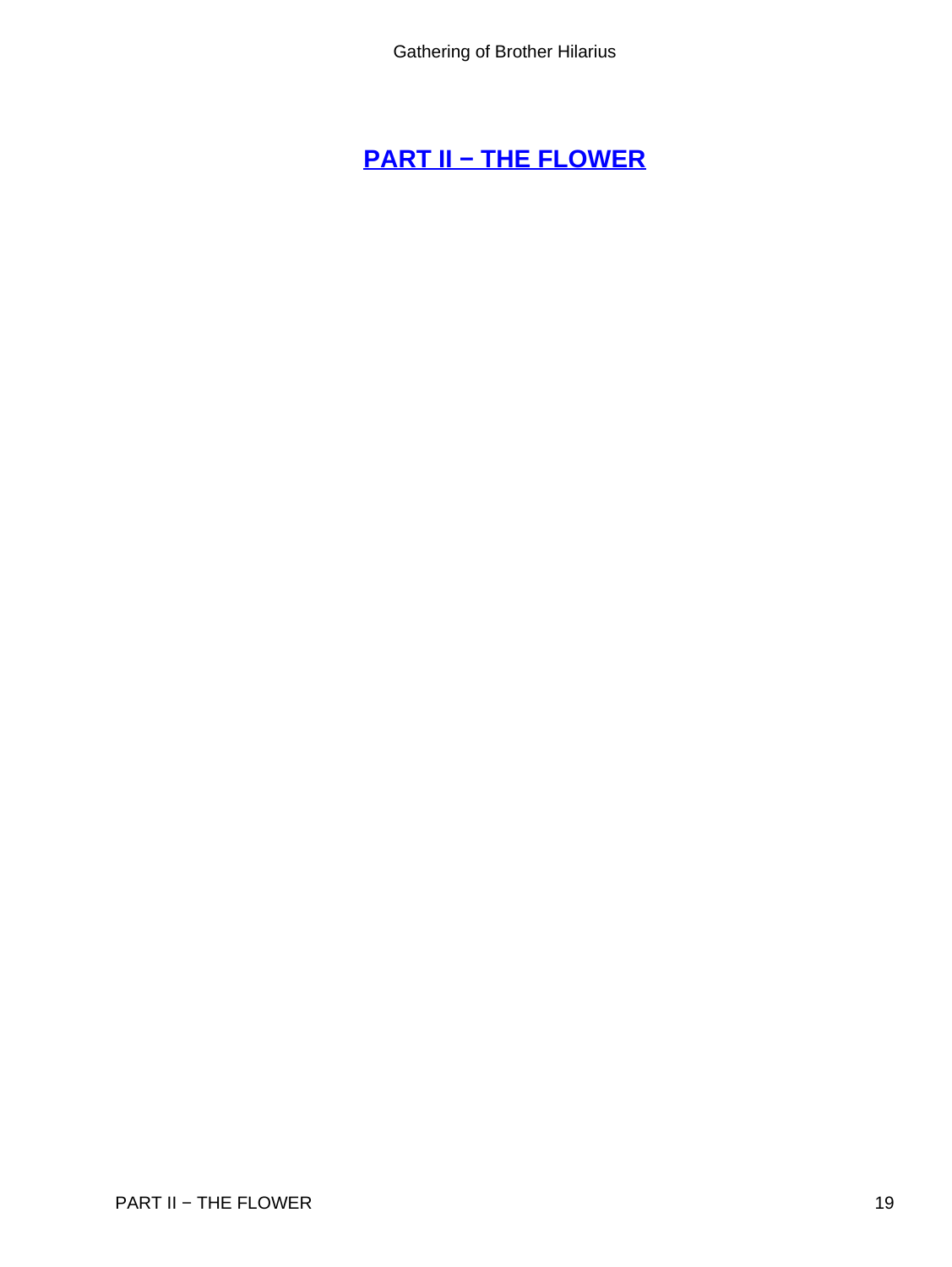## **[CHAPTER I − THE CITY OF PURE GOLD](#page-78-0)**

*«B*LIND eyes, blind eyes!» sang the dancer.

 Hilarius woke with a start. He had fallen asleep on a bench in the sunny courtyard and his dream had carried him back to the forest. He sat rubbing his eyes and only half−awake, the sun kissing his hair into a halo against the old grey wall. A falcon near fretted restlessly on her perch, and a hound asleep by the fountain rose, and, slowly stretching its great limbs, came towards him.

 It was four o'clock on a warm day in September; the courtyard was deserted save for a few busied serving men, and the knight and his household, were at a tilting in the Outer Bailey, all but the Lady Eleanor, Hilarius' mistress, for, as Martin had foreseen, Sir John had so appointed it.

 It was now two months since Hilarius had come to the city which had seemed to him in the distance as the New Jerusalem full of promise; but he had found no angels at the gates, nor were the streets full of the righteous; nay, the place seemed nearer of kin to the Babylon of Blessed John's Vision − with a few holy ones who would surely be caught up ere judgment fell, amongst them Sir John and Lady Eleanor.

 A good knight and a God−fearing man was Sir John, tender to his children, gentle with his people, a faithful servant to God and King Edward; shrewd withal, and an apt reader of men. Therefore, and because of the love he bore to Prior Stephen, he set Hilarius to attend his eldest daughter, who seemed to belong as little to this world as the lad himself; and felt that in so doing he had achieved the best possible for his old friend, according to his asking.

 Hilarius for his part served the Lady Eleanor as an acolyte tends the chapel of a saint, only she was further removed from him than a saint, by reason of her pale humanity. He soon perceived, as he watched her at banquet, tourney, or pageant, that she went to a revel as to the Sacrament, and sat at a mummers' show with eyes fixed on the Unseen. She moved through the gay vivid world of Court gallants and joyous maidens like a shadow, and the rout grew graver at her coming.

 It was much the same with her lover, Guy de Steyning − brother of that Hugh de Steyning men wot of as Brother Ambrosius − a gentle knight with mild blue eyes, a peaked red beard, and great fervour for heavenly things. The pair liked one another well; but their time was taken up with preparation for Paradise rather than with earthly business, and their speech lent itself more readily to devout phrases than to lovers' vows. It was small wonder, therefore, that another year saw them both by glad consent in the cloister, he at Oxford, and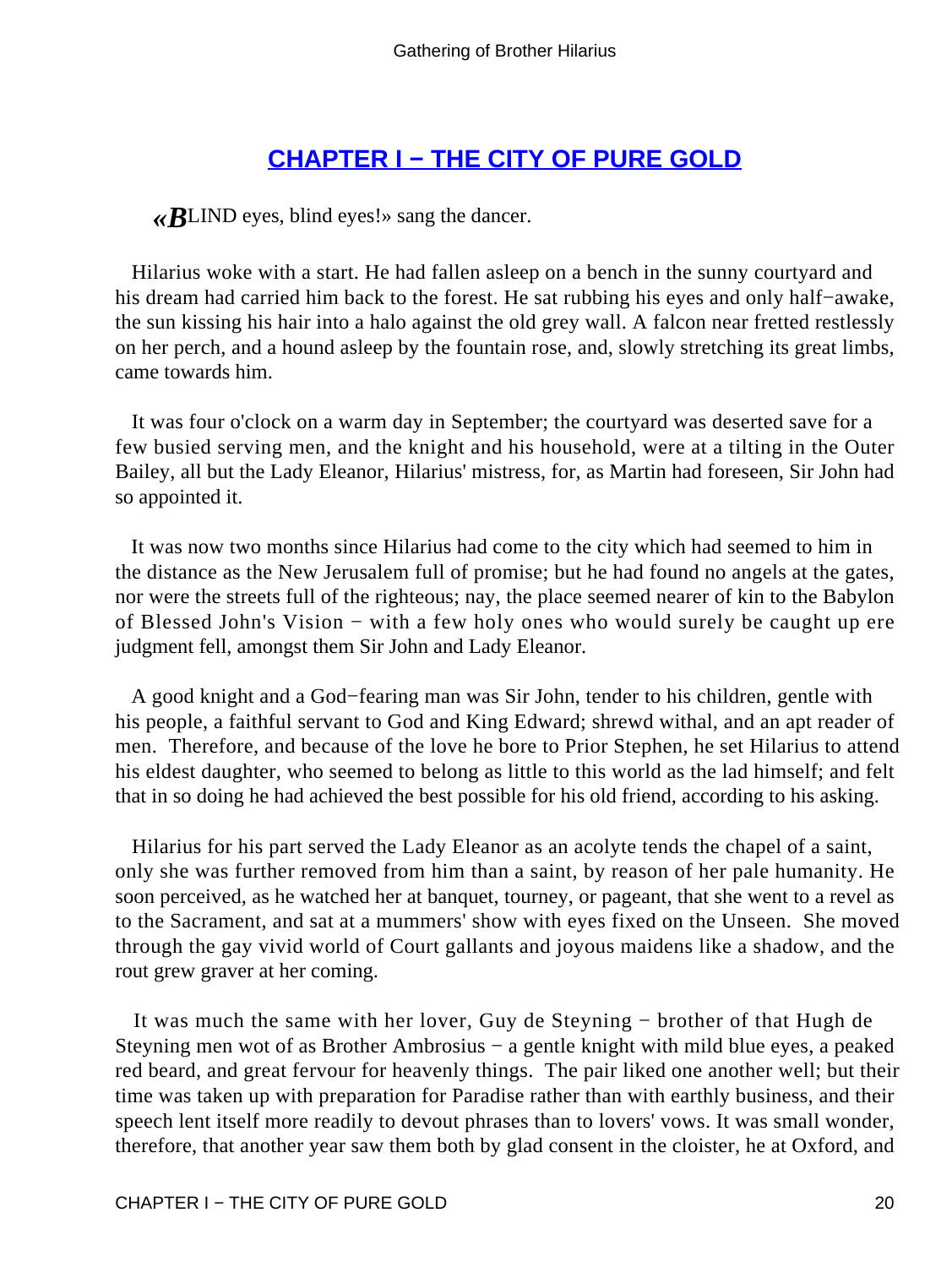Eleanor in the Benedictine House of which her aunt was Prioress.

 Hilarius had written of his saintly mistress to Prior Stephen just as he had written of the wondrous beauty of St Peter's Abbey: «With all its straight, slender, upstanding pillars, methinks 'tis like the forest at home» (forgetting that his more intimate knowledge of the forest partook of the nature of sin). «The Lady Eleanor, my honoured mistress,» he wrote, «is a most saintly and devout maiden, full of heavenly lore, and caring nought for the things of this world;» and he added, «'tis beautiful to see such devotion where for the most part are sinful and light−minded persons.»

 The Prior laid the script aside with a smile and a sigh; and when Brother Bernard asked news of the lad, answered a little sadly, «Nay, Brother, he still sleeps;» and indeed there seemed no waking him to a world of men − living, striving, sorely–tried men.

He dwelt in a land of his own making – a land of colour and light and shadow in which much that he saw played a part; only the gorgeous pageants turned to hosts of triumphant saints heralded by angels; while the knights at a tourney in their brave armour pictured St George, St Michael, or St Martin in his dreams.

 It was a limner he longed to be, far away from the stir and stress, not a page attending a great lady to the Court functions. He yearned ever after the Scriptorium, with its busied monks and stores of colour and gold. It lay but a stone's throw away behind the jealous Monastery walls, but it was no part of Prior Stephen's plan that the lad should go straight from one cloister to another.

 To Hilarius sitting on the bench in the sun, came one of Eleanor's tirewomen to bid him wait on her mistress. He rose at once and followed her through the hall and up the winding stair, along a gallery hung with wondrous story−telling tapestry, to the bower where Eleanor sat with two of her women busied with their needle.

 Hilarius found his mistress, her hands idle on her knee. He louted low, and she bade him bring a stool and sit beside her.

 «I am weary,» she said; "this life is weariness. Tell me of the Monastery and the forest − stay, tell me rather of the New Jerusalem that Brother Ambrose saw and limned.'

 Hilarius, nothing loth, settled himself at her feet, elbow on knee, and chin on his open hands, his dreamy blue eyes gazing away out of the window at the cloud−flecked sky above the Abbey pinnacles.

 «The Brother Ambrose,» he began, «was ever a saintly man, approved of God and beloved by the Brethren; ay, and a crafty limner, save that of late his eyesight failed him. To him one night, as he lay a−bed in the dormitory, came the word of the Lord, saying: »Come,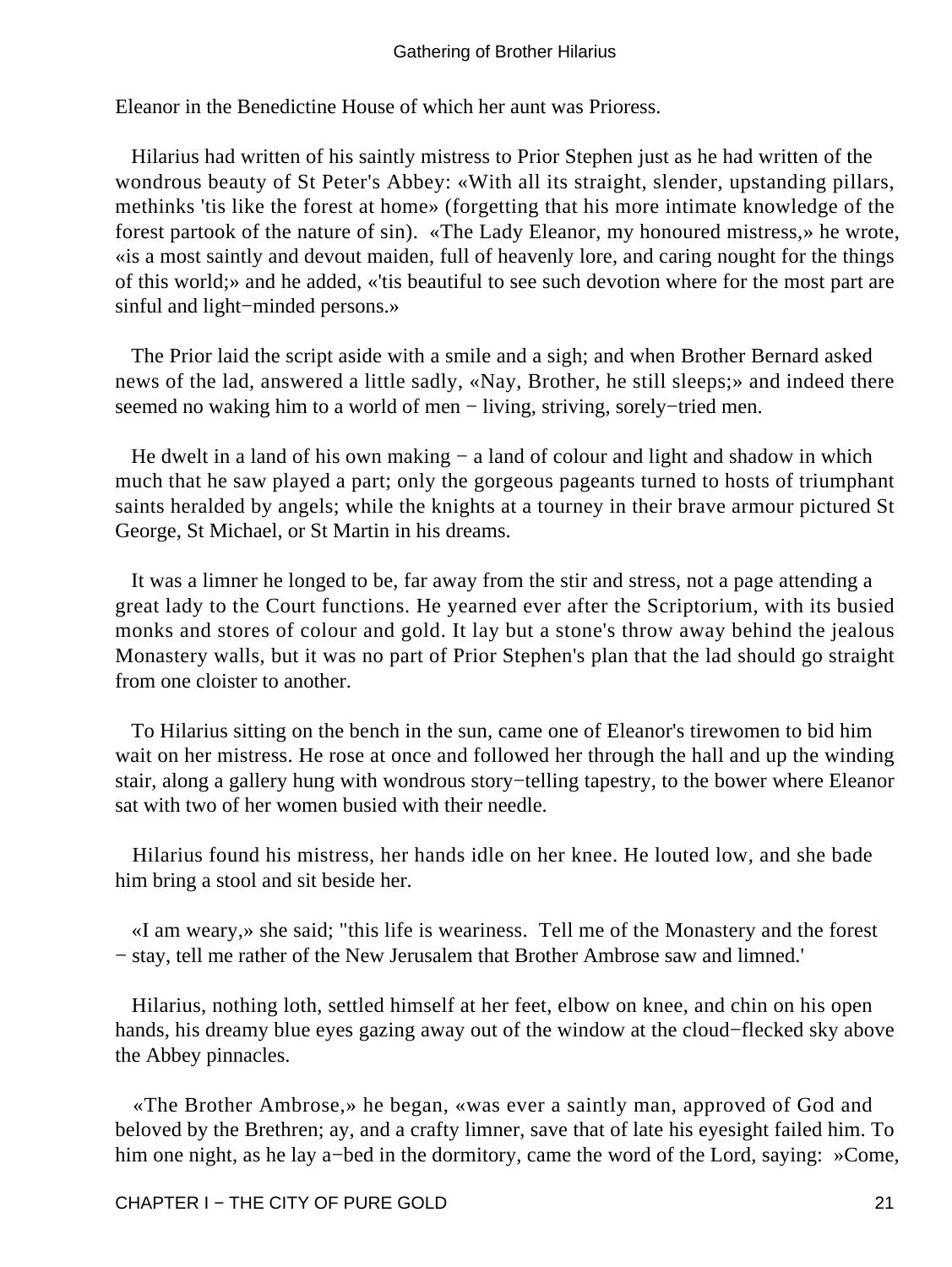and I will show thee the Bride, the Lamb's wife." And Brother Ambrose arose and was carried to a great and high mountain, even as in the Vision of Blessed John. 'Twas a still night of many stars, and Brother Ambrose, looking up, saw a radiant path in the heavens; and lo! the stars gathered themselves together on either side until they stood as walls of light, and the four winds lapped him about as in a mantle and bore him towards the wondrous gleaming roadway. Then between the stars came the Holy City with roof and pinnacle aflame, and walls aglow with such colours as no earthly limner dreams of, and much gold. Brother Ambrose beheld the Gates of Pearl, and by every gate an angel, with wings of snow and fire, and a face no man dare look on, because of its exceeding radiance.

 "Then as Brother Ambrose stretched out his arms because of his great longing, a little grey cloud came out of the north and hung between the walls of light, so that he no longer beheld the Vision, but heard only a sound as of a great multitude crying, 'Alleluia'; and suddenly the winds came about him again, and lo! he found himself in bed in the dormitory, and it was midnight, for the bell was ringing to Matins; and he rose and went down with the rest; but when the Brethren left the choir, Brother Ambrose stayed fast in his place, hearing and seeing nothing because of the Vision of God; and at Lauds they found him and told the Prior.

 «He questioned Brother Ambrose of the matter, and when he heard the Vision, bade him limn the Holy City even as he had seen it; and the Precentor gave him uterine vellum and much fine gold and what colours he asked for the work. Then Brother Ambrose limned a wondrous fair city of gold with turrets and spires; and he inlaid blue for the sapphire, and green for the emerald, and vermilion where the city seemed aflame with the glory of God; but the angels he could not limn, nor could he set the rest of the colours as he saw them, nor the wall of stars on either hand; and Brother Ambrose fell sick because of the exceeding great longing he had to limn the Holy City, and was very sad; but our Prior bade him thank God and remember the infirmity of the flesh, which, like the little grey cloud, veiled Jerusalem to his sight.»

 There was silence. Lady Eleanor clasped her shadowy blue−veined hands under her chin, and in her eyes too was a great longing.

«It seemeth to me small wonder that Brother Ambrose fell sick,» she said, at length.

Hilarius nodded:

 «He had ever a patient, wistful look as of one from home; and often he would sit musing in the cloister and scarce give heed to the Office bell.»

«Methinks, Hilarius, it will be passing sweet to dwell in that Holy City.»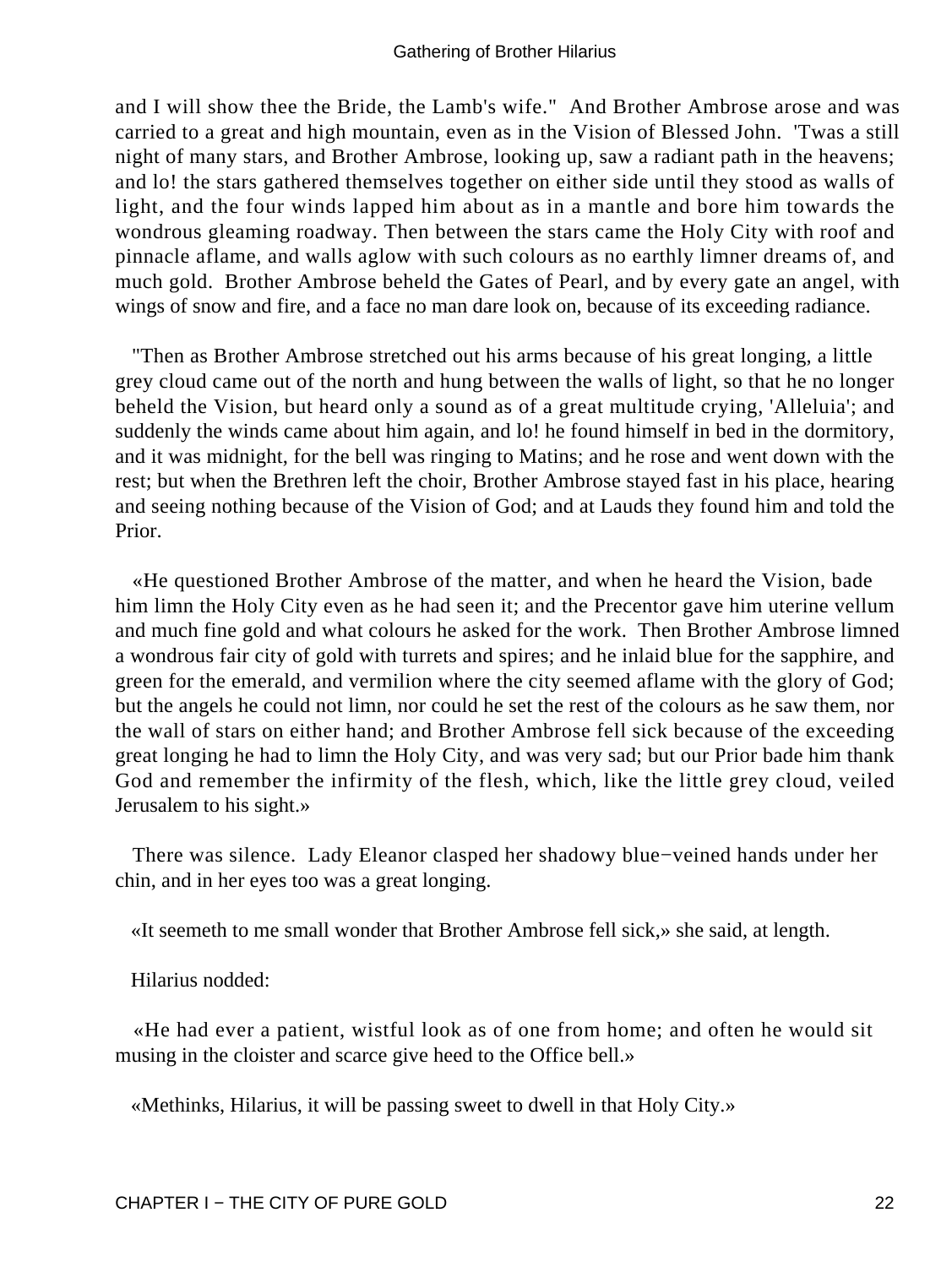«Nay, lady,» said her page tenderly, «surely thou hast had a vision even as Brother Ambrose, for thine eyes wait always, like unto his.»

Eleanor shook her head, and two tears crept slowly from the shadow of her eyes.

 «Nay, not to such as I am is the vision vouchsafed; though my desire is great, 'tis ever clogged by sin; and for this same reason I would get me to a cloister where I might fast and pray unhindered.»

Hilarius looked at her with great compassion.

 «Sweet lady, the Lord fulfil all thy desires; yet, methinks, thou art already as one of His saints.»

«Nay, but a poor sinner in an evil world,» she answered. «Sing to me, Hilarius.»

 And he sang her the Salve Regina, and when it was ended she bade him go, for she would fain spend some time in prayer upon her primer.

 «Our Lady and all Saints be with thee, sweet mistress!» he said, and left her to sob out once more the sins and sorrows of her tender childlike heart.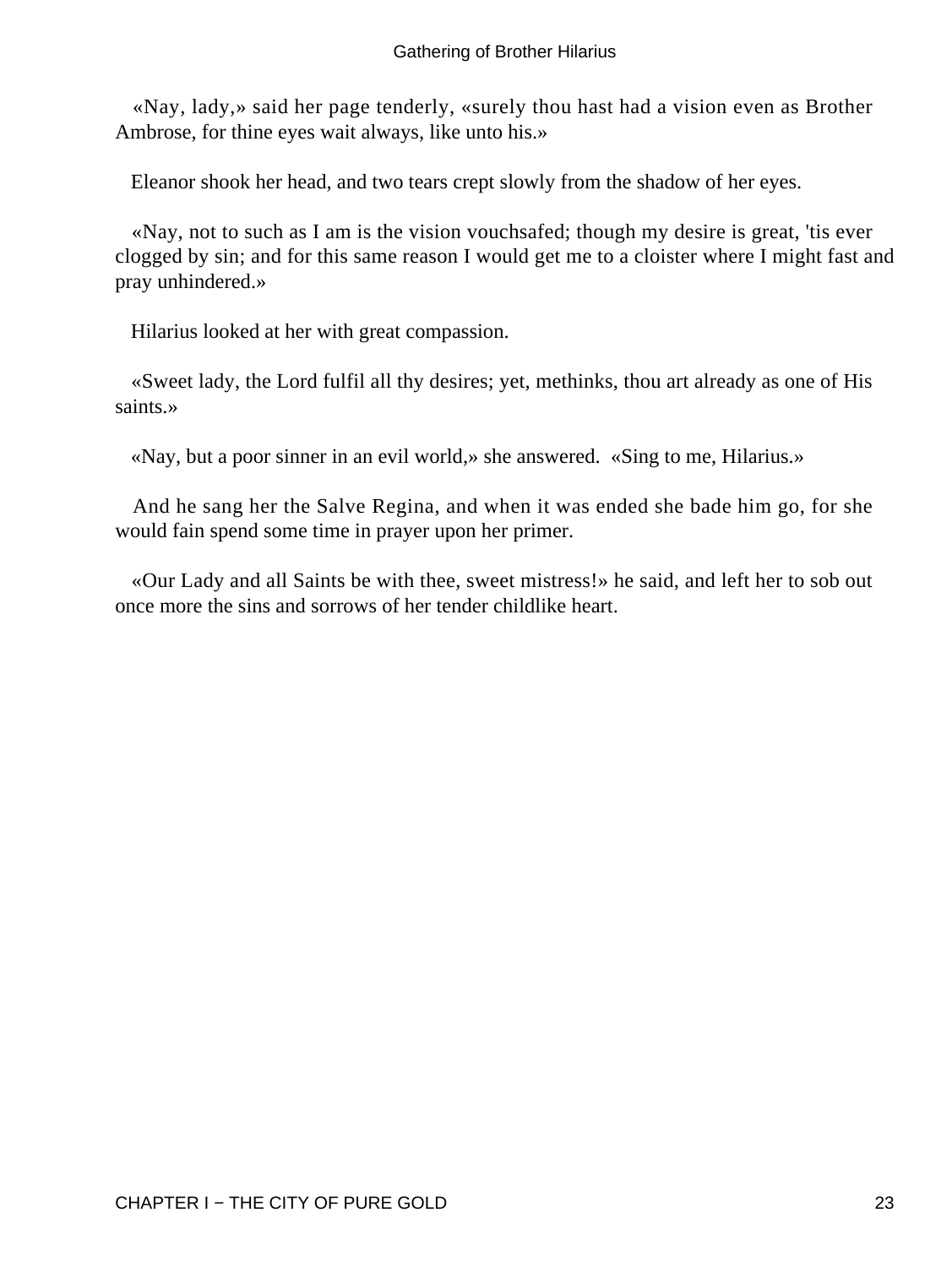## **[CHAPTER II − THE CITY THAT HILARIUS SAW](#page-78-0)**

*H*ILARIUS went back to the courtyard, his soul full of trouble. He leant against the fountain, playing with the cool water which fell with monotonous rhythm into the shallow timeworn basin. The cloudless sky smiled back at him from the broken mirror into which he gazed, and the glory of its untroubled blue thrilled him strangely. He too had a vision which he longed to limn; but it was of earth, not Heaven, like that vouchsafed to Brother Ambrose; and yet none the less precious, for was it not the Monastery at home which so haunted him, the grey, familiar walls with their girdle of sunlit pasture, and the mantling forest which bowed and swayed at the will of the whispering wind?

 «As well seek Heaven's gate in yon fair reflection as learn to love in this light−minded, deceitful city,» Hilarius said to himself a little bitterly. He deemed that he had plumbed its hollowness and learnt the full measure of its vanity. Already he shunned the company and diversions of his fellow pages, though he was ever ready to serve them. A prentice lad's homely brawl set him shivering; a woman's jest painted his cheeks 'til they rivalled a young maid's at her first wooing. He plucked aside his skirts and walked in judgment; only wherever mountebank or juggler held the crowd enthralled, there Hilarius, half−ashamed, would push his way, in the unacknowledged hope of seeing again the maid whose mother, like his own, was light o' love: a strange link truly to bind Hilarius in his blindness to the rest of poor sinful humanity.

 Suddenly there broke on his musing the clatter of horse−hoofs, and a gay young page came spurring with bent head under the low archway. He reined up by Hilarius:

«Dear lad, kind lad, wilt thou do me a service?»

«That will I, Hal, an it be in my power.»

 «Take this purse, then, to the Cock Tavern and give it mine host. 'Tis Luke Langland's reckoning; he left it with me yesternight, but my head was full of feast and tourney, and 'tis yet undelivered. Mine host will not let the serving men and the two horses go 'til he hath seen Luke's money, and I cannot stay, for my lord will need me.»

 Hilarius took the purse; and his fellow page, blessing him for a good comrade, clattered back through the gateway.

 The streets were full of life and colour; serving men in the livery of Abbat and Knight, King and Cardinal, lounged at the tavern doors dicing, gaming, and drinking. Hilarius walked delicately and strove to shut eyes and ears to the sights and sounds of sin. He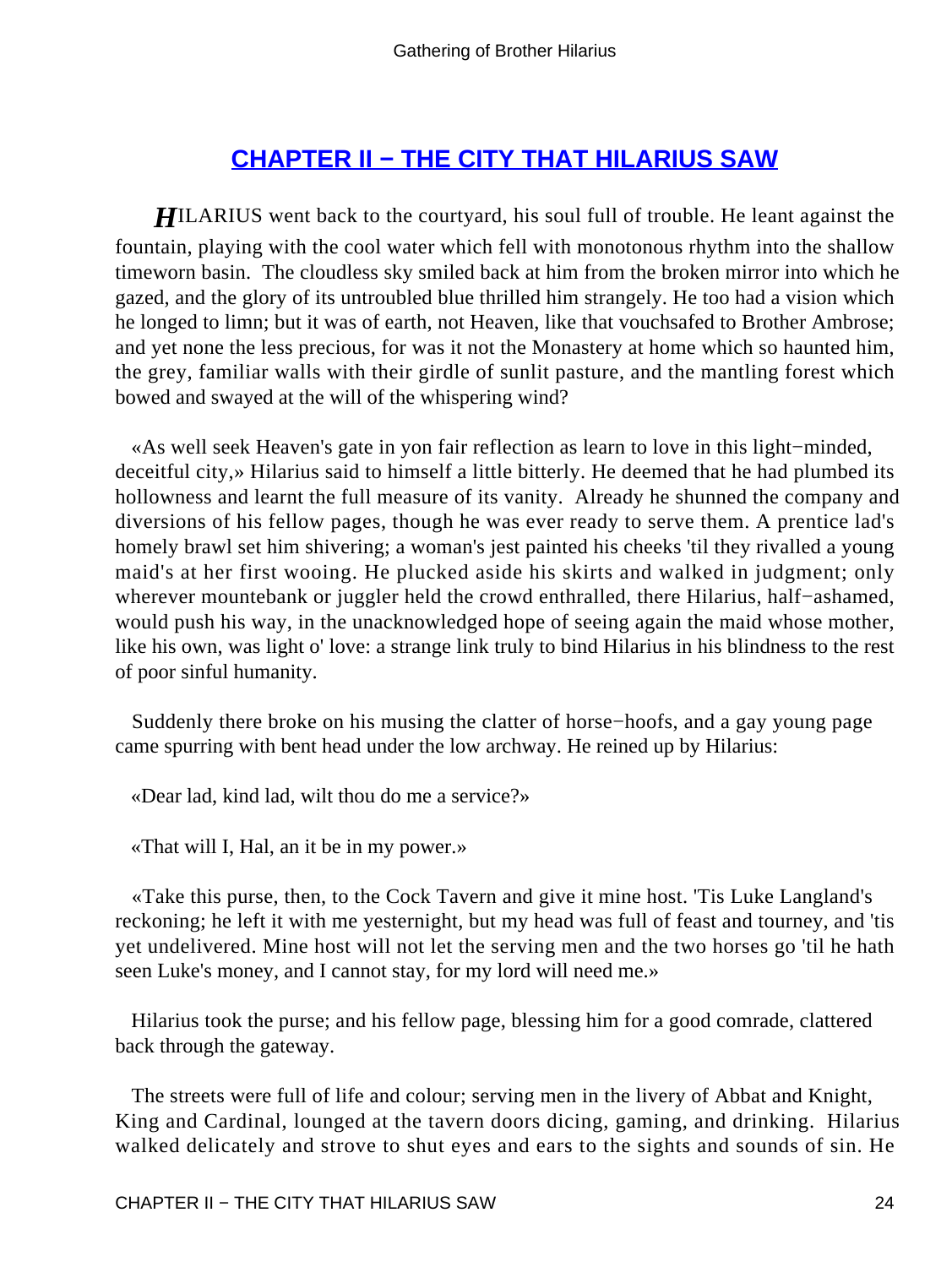delivered the purse, only to hear mine host curse roundly because it was lighter than the reckoning; and after being hustled and jeered at for a milk−faced varlet by the men who stood drinking, he sought with scarlet cheeks for a less frequented way.

 The quiet of a narrow street invited him; he turned aside, and suddenly traffic and turmoil died away. He was in a city within a city; a place of mean tenements, wretched hovels, ruined houses, and, keeping guard over them all, a grim square tower, blind save for two windowed eyes. Men, ill−favoured, hang−dog, or care−worn, stood about the house doors silent and moody; a white−faced woman crossing the street with a bucket gave no greeting; the very children rolling in the foul gutters neither laughed nor chattered nor played. The city without seemed very far from this dismal sordid place.

Hilarius felt a touch on his shoulder, and a kindly voice said:−

«How now, young sir, for what crime dost thou take sanctuary?»

 He looked up and saw an old man in the black dress of an ecclesiastic, the keys of St Peter broidered on his arm.

«Sanctuary,» stammered Hilarius, «nay, good sir, I − »

The other laughed.

 «Wert thou star−gazing, then, that thou could'st stray into these precincts and know it not? This is the City of Refuge to which a man may flee when he has robbed or murdered his fellow, or been guilty of treason, seditious talk, or slander − a strange place in which to see such a face as thine.»

 «I did but seek a quiet way home and lost the turning,» said Hilarius; «in sooth, 'tis a fearful place.»

 «Ay, boy, 'tis a place of darkness and despair, despite its safety − even the King's arm falls short when a man is in these precincts: but from himself and the knowledge of his crime, a man cannot flee; hence I say 'tis a place of darkness and despair.»

The unspoken question shone in Hilarius' eyes, and the other answered it.

 «Nay, there is no blood on my soul, young sir. 'Twas good advice I gave, well meant but ill received, so here I dwell to learn the wisdom of fools and the foolishness of wisdom.»

 «Does the Abbat know what evil men these are that seek the shelter of Holy Church?» asked Hilarius, perplexed.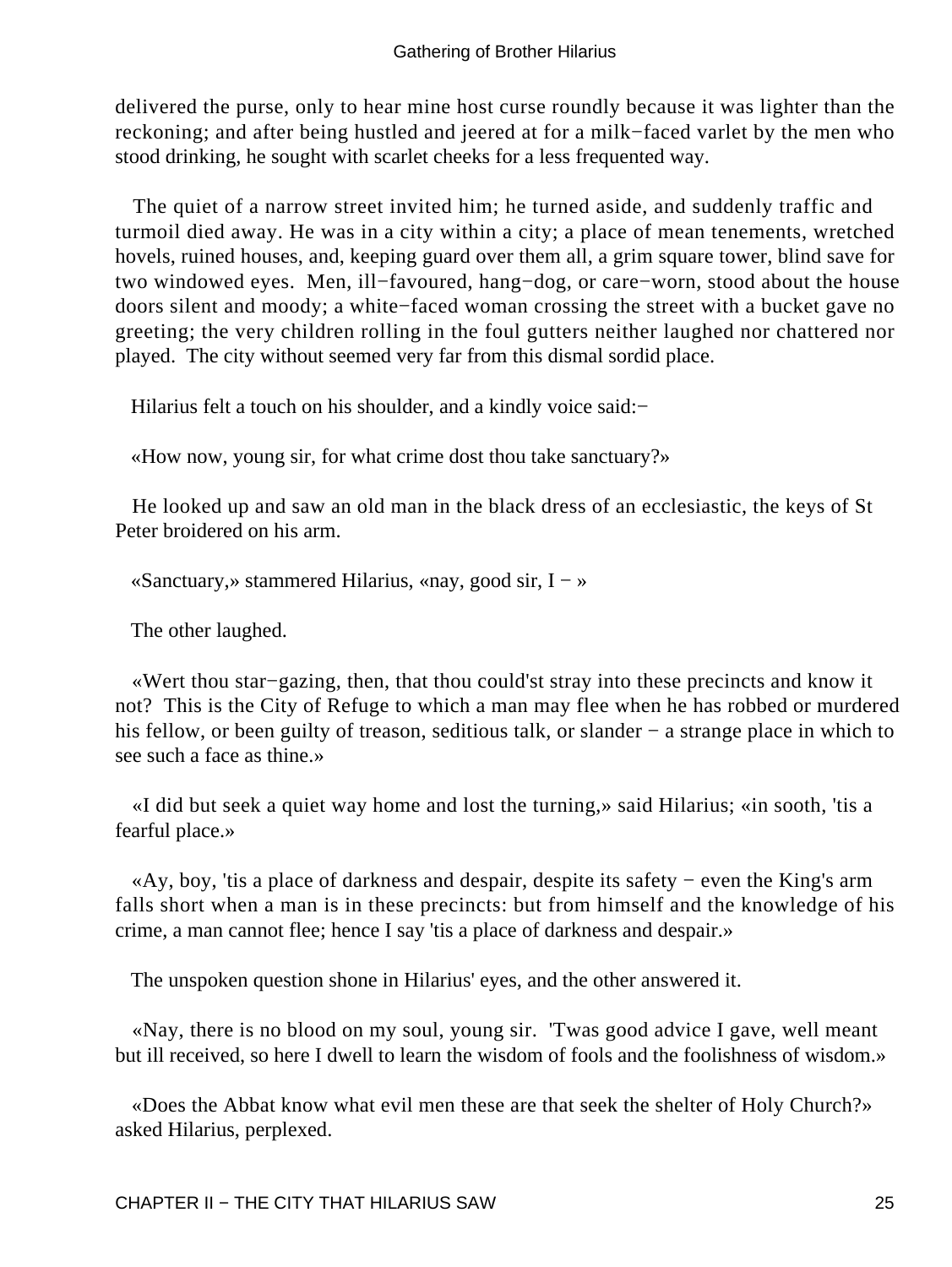«Most surely he knows; but what would'st thou have? It hath ever been the part of the Church to embrace sinners with open arms lest they repent. A man leaves wrath behind him when he flees hither; but should he set foot in the city without, he is the law's, and no man may gainsay it.»

«Nay, sir, but these look far from repentance,» said Hilarius.

 «Ay, ay, true eno',» rejoined the other cheerfully, «but then 'tis not for nothing Mother Church holds the keys. Man's law may fail to reach, but there is ever hell−fire for the unrepented sinner.»

 Hilarius nodded, and his eyes wandered over the squalid place with the North Porch of the Abbey for its sole beauty.

«It must be as hell here, to live with robbers and men with bloody hands.»

 «Nay,» said the old man hastily, «many of them are kindly folk, and many have slain in anger without thought. 'Tis a sad place, though, and thy young face is like a sunbeam on a winter's day. Come, I will show thee thy road.»

 He led Hilarius through the winding alleys and set him once more on the edge of the city's stir and hum.

 «I can no further,» he said. «Farewell, young sir, and God keep thee! An old man's blessing ne'er harmed any one.»

 Hilarius gave him godden, and sped swiftly back through the streets crowded with folks returning from the tourney. The Abbey bell rang out above the shouts and din.

«'Tis an evil, evil world,» quoth young Hilarius.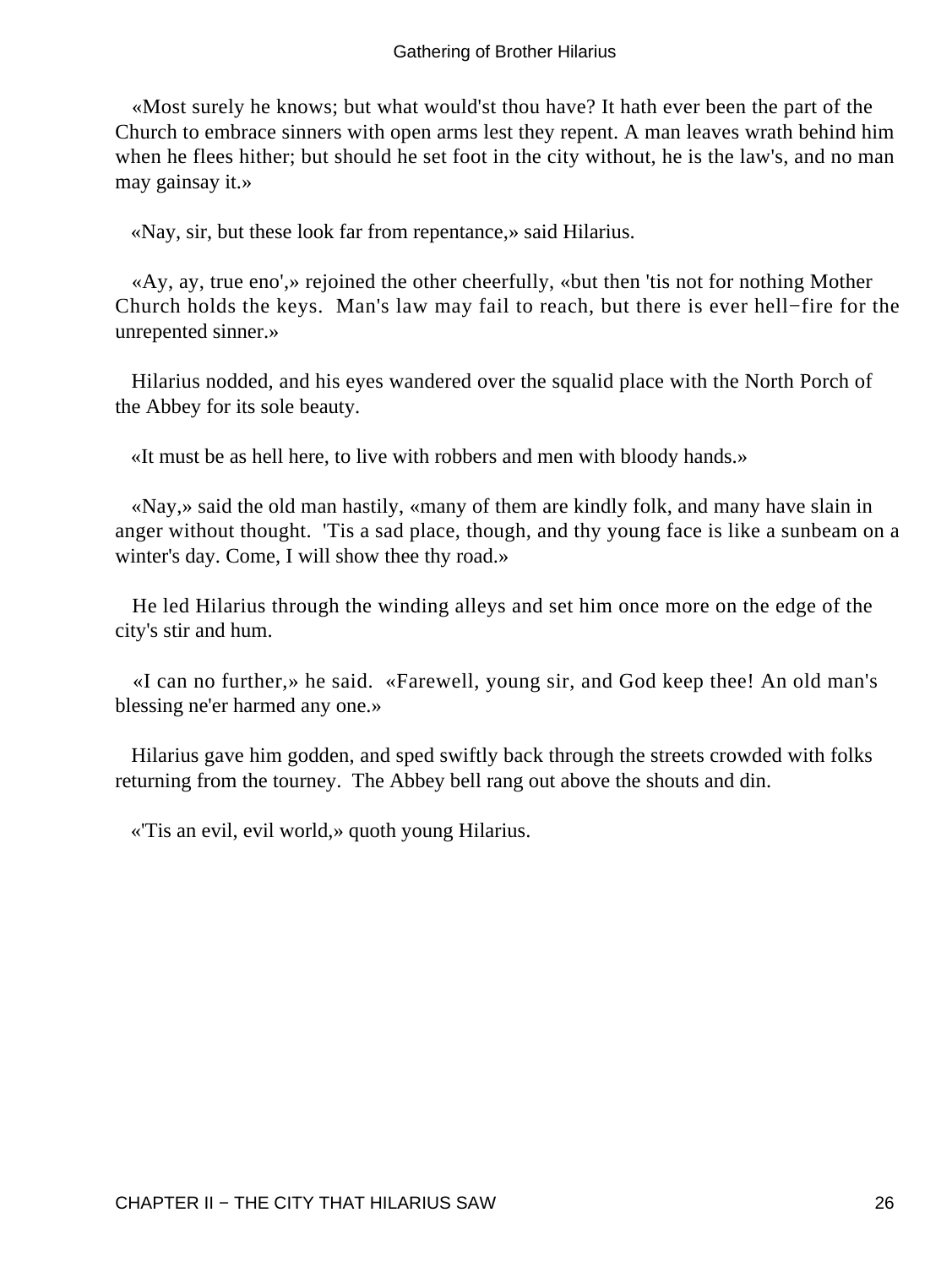## **[CHAPTER III − A SENDING FROM THE LORD](#page-78-0)**

*OCTOBER* and November came and sped, and Hilarius' longing to be a limner waxed with the waning year. One day by the waterside he met Martin, of whom he saw now much, now little, for the Minstrel followed the Court.

 «The cage grows too small for me, lad,» he said, as he stood with Hilarius watching the sun sink below the Surrey uplands; «ay, and I love one woman, which is ill for a man of my trade. I must be away to my mistress, winter or no winter, else my song will die and my heart break.»

 «'Tis even so with me, good Martin,» said Hilarius sadly; «I too would fain go forth and serve my mistress; but the cage door is barred, and I may not open it from within.»

Martin whistled and smote the lad friendly on the shoulder.

 «Patience, lad, patience, thou art young yet. Eighteen this Martinmas, say you? In truth 'tis a great age, but still leaves time and to spare. 'All things come to a waiting man,' saith the proverb.»

 A week later he chanced on Hilarius sitting on a bench under the south wall of the farmery cloister. It was a mild, melancholy day, and suited the Minstrel's mood.

 He sat down by him and told of King and Court; then when Hilarius had once more cried his longing, he said gravely:−

 «One comes who will open more cage doors than thine and mine, lad − and yet earn no welcome.»

Hilarius looked at him questioningly.

«Lad, hast thou ever seen Death?»

«Nay, good Martin.»

 «It comes, lad, it comes; or I am greatly at fault. I saw the Plague once in Flanders, and fled against the wind, and so came out with a clean skin; now I am like to see it again; for it has landed in the south, and creeps this way. Mark my words, lad, thou wilt know Death ere the winter is out, and such as God keep thee from.»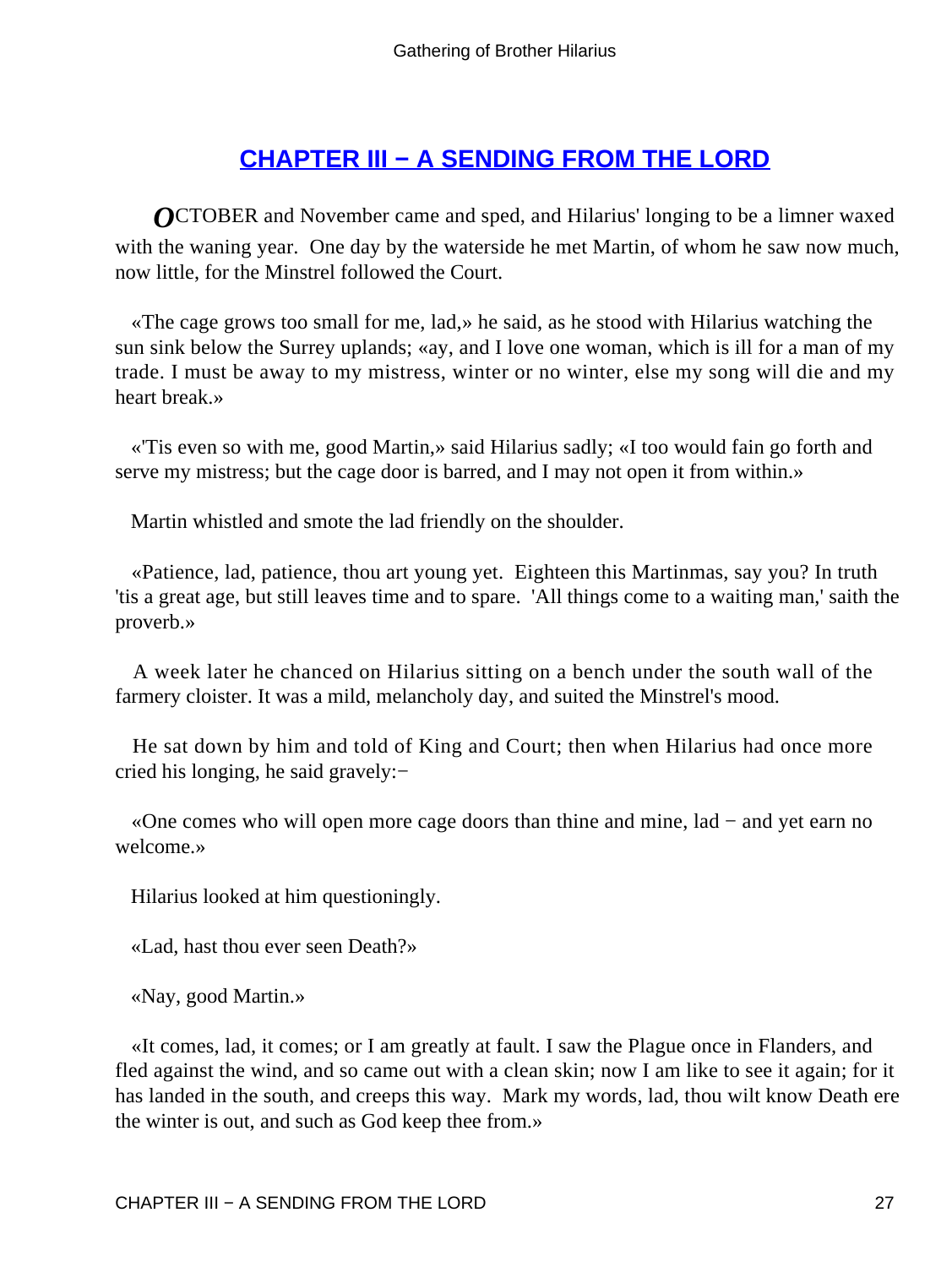Hilarius understood little of these words but the sound of them, and turned to speak of other things.

Martin looked at him gloomily.

«Best get back to the cloister and Prior Stephen, lad.»

 «Nay, good Martin, that may not be; but I have still a letter for the Abbat of St Alban's, and would hasten thither if Sir John would set me free. Methinks I am a slow scholar,» went on poor Hilarius ruefully, «for I have not yet gone hungry − and as for love, methinks there are few folk to love in this wicked city.»

Martin laughed and then grew grave again.

 «Maybe he comes who will teach thee both, and yet I would fain find thee a kinder master. Well, well, lad, get thee to St Alban's an it be possible; thou art best in a cloister, methinks, for all thy wise Prior Stephen may say.»

And he went off singing −

 «Three felons hung from a roadside tree, One black and one white and one grey; And the ravens plucked their eyes away From one and two and three, That honest men might see And thievish knaves should pay; Lest these might be As blind as they. Ah, well−a−day, well−a−day! One − two − three! On the gallows−tree hung they.»

 Hilarius listened with a smile until the last notes of Martin's voice had died away, and then fell a−musing of hunger and love, the dancer and the Prior.

Suddenly, as if his thought had taken speech, he heard a voice say:

«I hunger, I hunger, feed me most sweet Manna, for I hunger − I hunger, and I love.»

 He sprang to his feet, but there was no one in sight. Again the shrill quavering voice called:

 «Love of God, I hunger, Love of God, I die. Blessed Peter, pray for me! Blessed Michael, defend me!»

 Hilarius knew now; it was the Ankret, that holy man who for sixty years had fasted and prayed in his living tomb at the corner of the cloister. He was held a saint above all the ankrets before him, and wondrous wise; the King himself had sought his counsel, and the Convent held him in high esteem.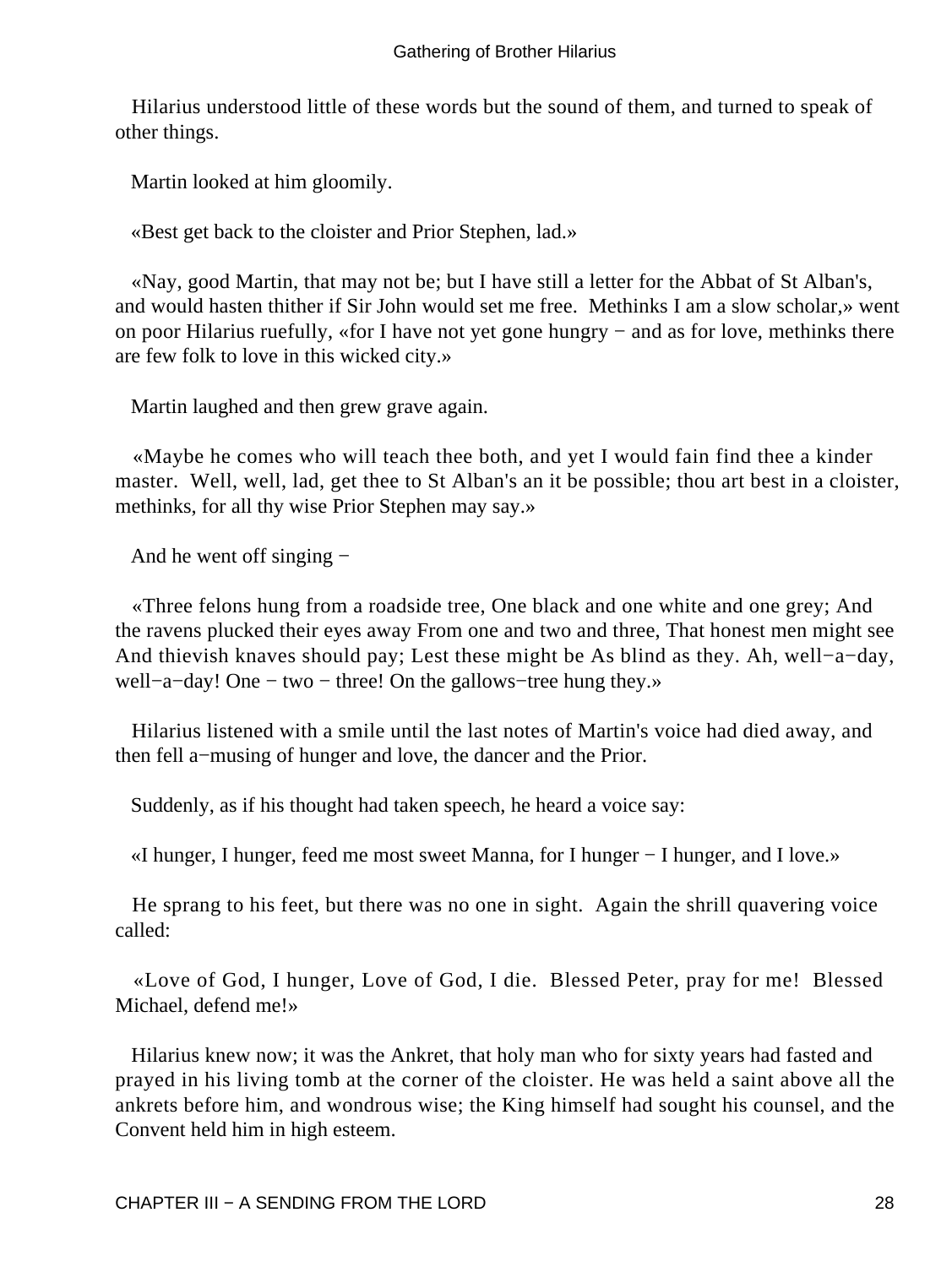Again the voice: Hilarius strove to reach up to the grated window of the cell − it was too high above him. An overpowering desire came upon him to ask the Ankret of his future. With a spring he caught at the window's upright bars; his cap flew off and he hung bare−headed, the sun behind him, gazing into the cell.

 On his knees was an old man whose long white hair lay in matted locks upon his shoulders, and whose beard fell far below his girdle. The skin of his face was like grey parchment, and his deep−set eyes glowed strangely in their hollow cavities.

Hilarius strove to speak, but words failed him.

 The Ankret looking up saw the beautiful face at his window with its aureole of yellow hair, and stretched out his bony withered hands.

 «Blessed Michael, Blessed Michael, the messenger of the Lord!» he cried, gaining strength from the vision.

«What would'st thou, Father!» said Hilarius, afraid.

 «Nay, who am I that I should speak? and yet, and yet − » the old man's voice grew weaker − «the Bread of Heaven, that I may die in peace.»

He stretched out his hands again entreatingly, and Hilarius was sore perplexed.

«Dost thou crave speech of the Abbat, my Father?»

The Ankret looked troubled.

«Blessed Michael, Blessed Michael!» he murmured entreatingly.

 Hilarius' hands hurt him sore; it was clear that the holy man saw some wondrous vision, and 'twas no gain time to speech of him.

«Blessed Michael, Blessed Michael!» quavered the old, tired voice.

 Hilarius felt himself slipping; with a great effort he held fast and braced himself against the wall

«Blessed Michael, Blessed Michael!» − The appeal in the half−dead face was awful.

 Hilarius' grip failed; he slid to the ground bruised and sore from the unaccustomed strain, but well pleased. True, he had gained no counsel from the Ankret, but he had seen the holy man – ay, even when he was visited by a heavenly messenger, and that in itself should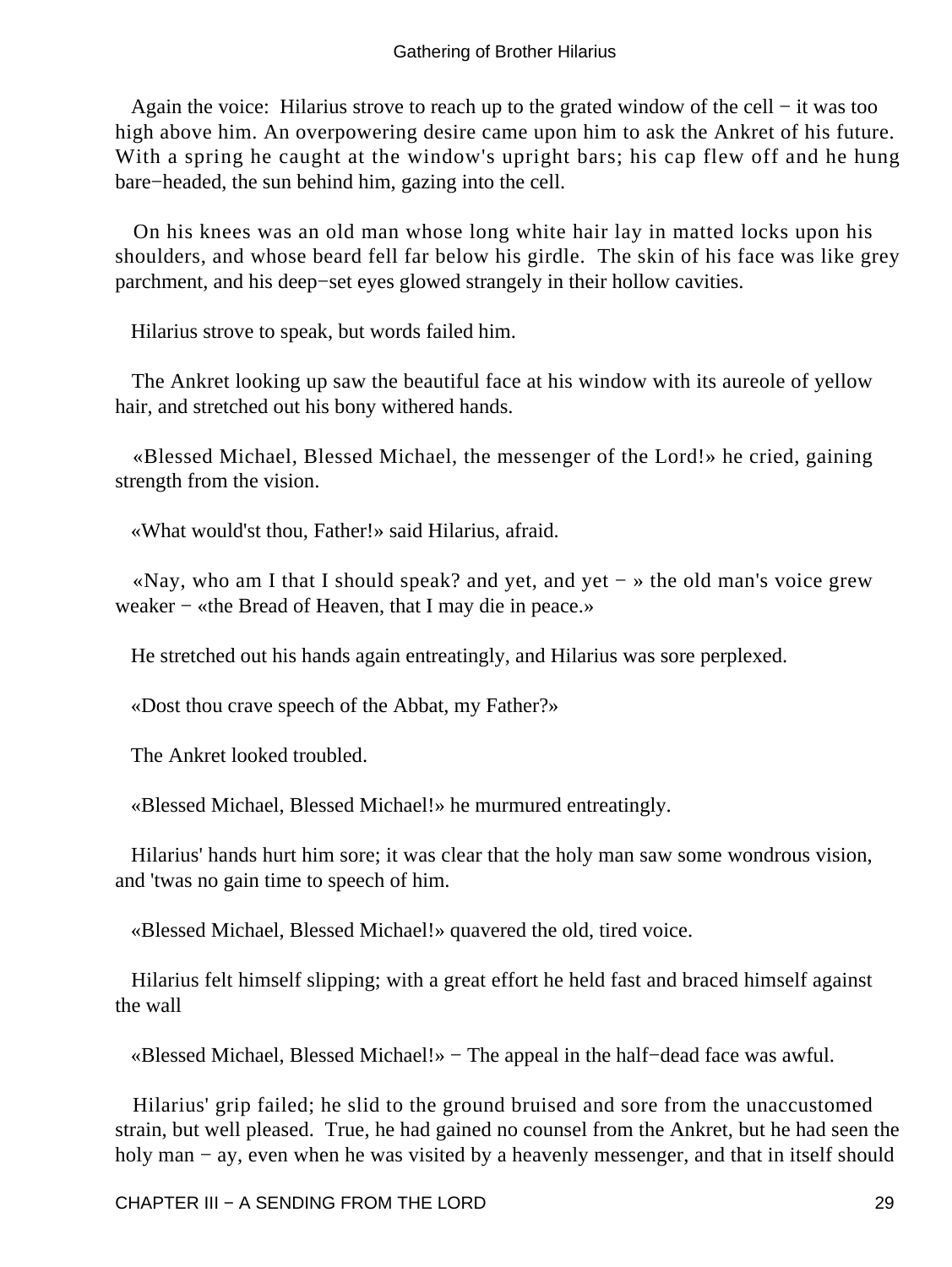bring a blessing. He turned to go, when a sudden thought came to him. There was no one in sight, no sound but the failing cry from the tired old saint. Hilarius doffed his cap again and his fresh young voice rose clear and sweet through the thin still air:−

 «Iesu, dulcis memoria, Dans vera cordis gaudia; Sed super mel et omnia Dulcis ejus praesentia.»

 At the fourth stanza his memory failed him; but he could hear the Ankret crooning to himself the words he had sung, and crying softly like a little child.

 Hilarius went home with wonder in his heart, but said no word of what had befallen him; and that night the Ankret died, and the Sub− Prior gave him the last sacraments.

 Next day it was known that a vision had been vouchsafed the holy man before his end; and that the Prince of Angels himself had brought his message of release: and Hilarius, greatly content to think that the Blessed Michael had indeed been so near him, kept his own counsel.

He told Lady Eleanor of Martin's words.

 «God save the King!» she said, and went into her oratory to pray: and there was need of prayer, for the Minstrel's foreboding was no idle one. Ere London knew it the Plague was at her gates; yet the King, undeterred, came to spend Christmas at Westminster; but Martin was not in his train. Men's mirth waxed hot by reason of the terror they would not recognise. Banquet and revel, allegory and miracle play; pageant of beautiful women and brave men; junketing, ay, and rioting − thus they flung a defiance at the enemy; and then fled: for across the clash of the feast bells sounded the mournful note of funeral dirge and requiem.

 Eleanor, knowing Hilarius' ardent longing for school and master, prayed her father to set him on the way to St Alban's instead of keeping him with them to follow a fugitive Court. The good knight, feeling one page more or less mattered little when Death was so ready to serve, and anxious for the lad's safety and well−being, assented gladly enough. So it came to pass that on the Feast of the Three Kings Hilarius found himself on the Watling Street Way, a well−filled purse in his pocket, but a fearful heart under his jerkin; for the Death he had never seen loomed large, a great king, and by all accounts a most mighty hunter.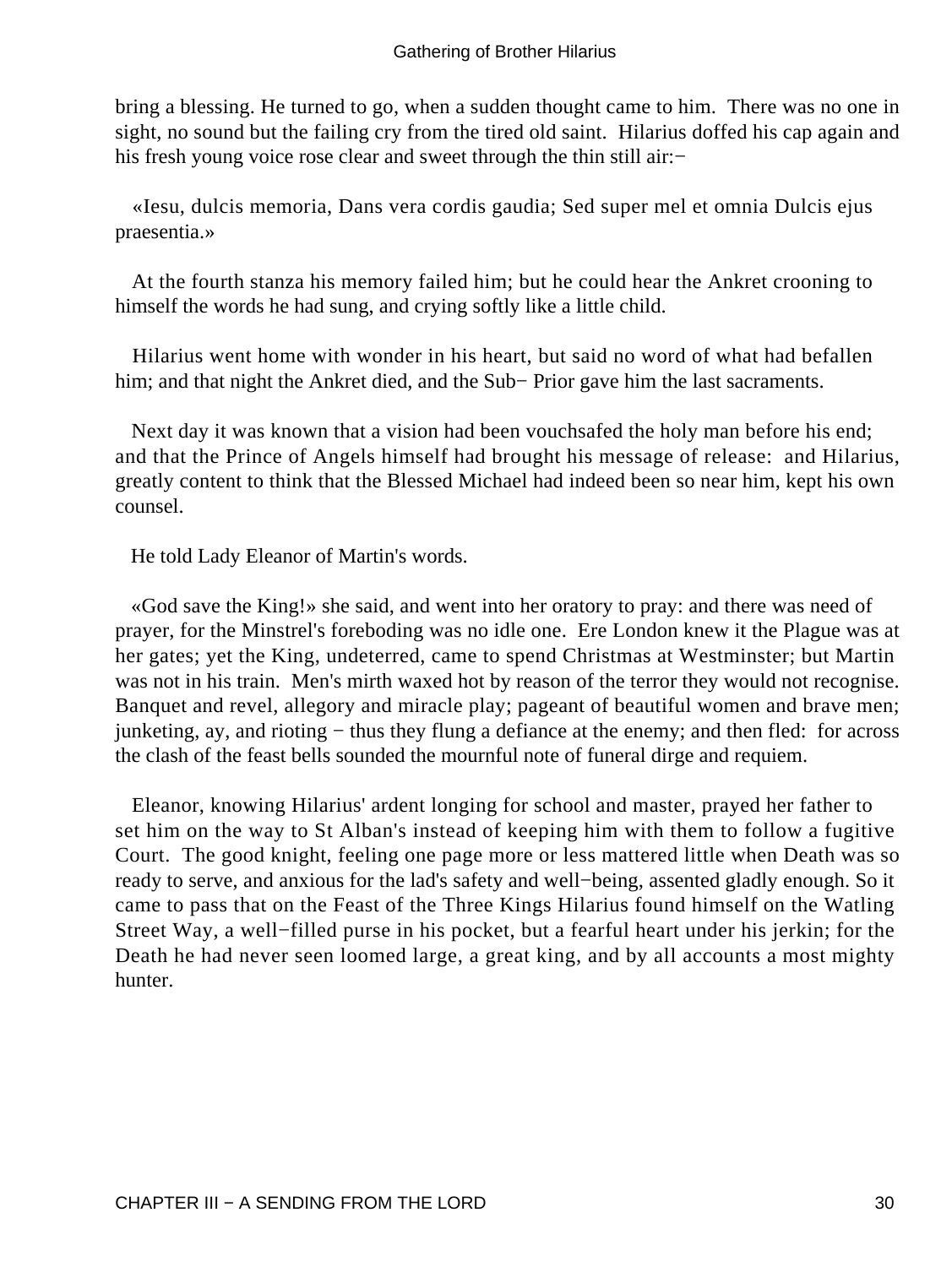## **[CHAPTER IV − BLIND EYES WHICH COULD SEE](#page-78-0)**

*I***T** is, for the most part, the moneyed man who flees from the face of Death; the poor man awaits him quietly, with patient indifference, in the field or under his own roof−tree; ay, and often flings the door wide for the guest, or hastens his coming. Thus it came to pass that while the stricken poor agonised in the grip of unknown horror, bishop and merchant, prince and chapman, fine ladies in gorgeous litters, abbesses with their train of nuns, and many more, fled north, east, and west, from the pestilent cities, and encumbered the roads with much traffic. One procession, and one only, did Hilarius meet making its way to London.

 It was a keen frosty day; there had been little previous rain or snow, and the roads were dry; the trees in the hedgerows, bare and stricken skeletons, stood out sharp and black against a cold grey sky. Suddenly the sound of a mournful chant smote upon the still air, music and words alike strange. The singers came slowly up the roadway, men of foreign aspect walking with bent heads, their dark, matted locks almost hiding their wild, fixed eyes and thin, haggard faces. They were stripped to the waist, their backs torn and bleeding, and carried each a bloody scourge wherewith to strike his fellow. At the third step they signed the sign of the Cross with their prostrate bodies on the ground; and thus in blood and penitence they went towards London.

 Hilarius was familiar with the exercise but not the manner of it. These strange, wild men filled him with horror, and he shrank back with the rest. Then a man sprang from among the watching crowd, tore off jerkin and shirt, and flung up his arms to heaven with a great sob.

 «I left wife and children to perish alone,» he cried, «and fled to save my miserable skin. Now may God have mercy on my soul, for I go back. Smite, and smite hard, brother!» and he stepped in front of the first flagellant.

 At this there arose a cry from the folk that looked on, and many fell on their knees and confessed their sins, accusing themselves with groanings and tears; but Hilarius, seized with sudden terror, turned and fled blindly, without thought of direction, his eyes wide, the blood drumming in his ears, a great horror at his heels  $-$  a horror that could drive a man from wife and child, that had driven brave Martin to flee against the wind, and all this folk to leave house and home to save that which most men count dearer than either.

 At last, exhausted and panting, he stayed to rest, and saw, coming towards him, a blind friar. Hilarius had turned into a by−way in the hurry of his terror, and they two were alone. The friar was a small, mean−looking man, feeling his way by the aid of hand and staff; his face upturned, craving the light. He stopped when he came up with Hilarius, and turned his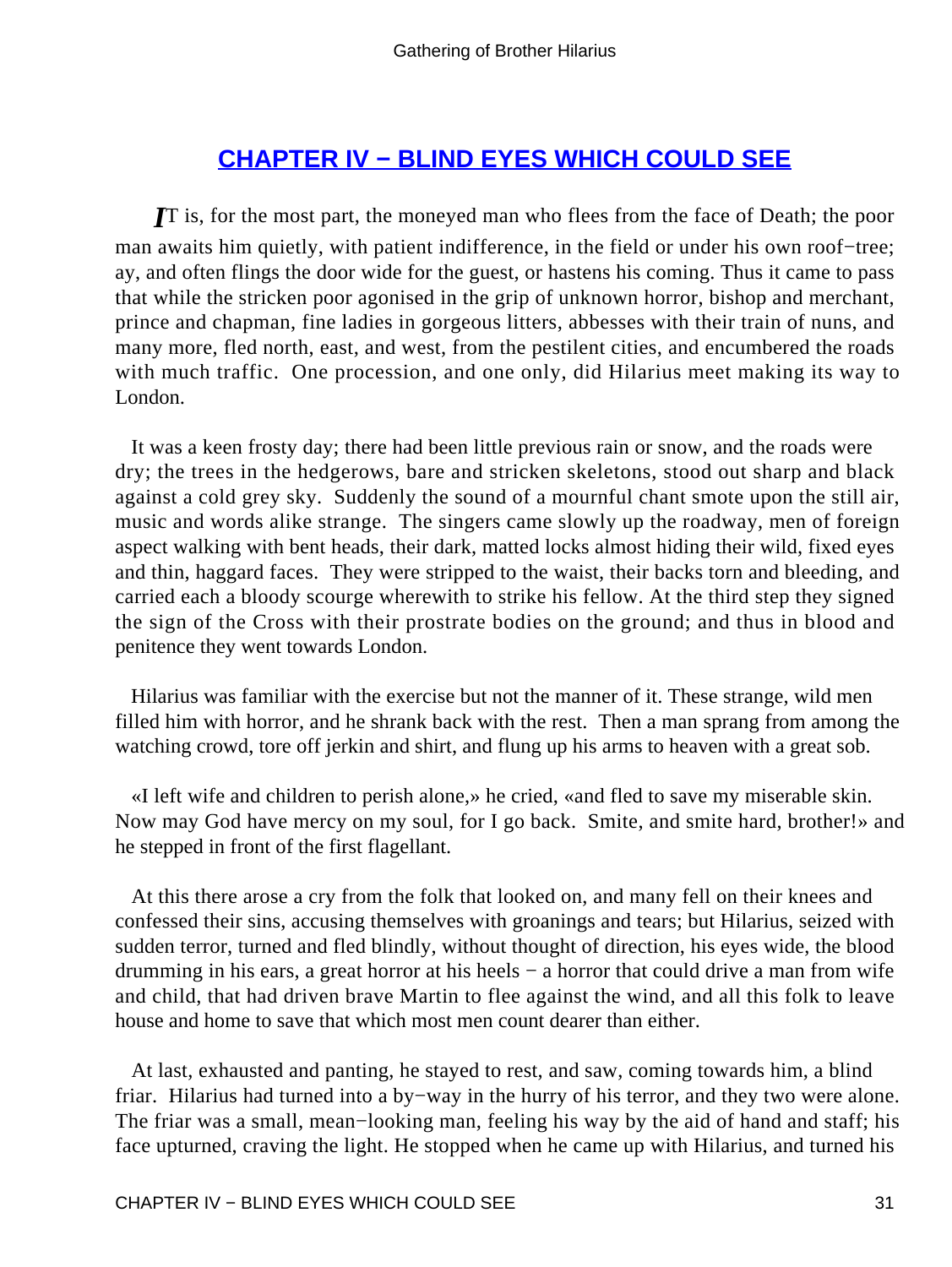sightless eyes on him; a fire burnt in the dead ashes.

«Art thou that son of Christ waiting to guide my steps, as the Lord promised me?»

 Hilarius started back, afraid at the strange address; but the friar laid one lean hand on his arm, and, letting the staff slip back against his shoulder, felt Hilarius' face, not with the light and practised touch of the blind, but slowly and carefully, frowning the while.

«Son, thou wilt come with me?»

«Nay, good Father, I may not; I am for St Alban's.»

«Whence, my son?»

«From Westminster, good Father.»

 «Nay, then, thou mayest spare shoe−leather. I left the Monastery but now, and, I warrant thee, they promise small welcome to those from the pestilent cities. What would'st thou with the Abbat?»

Hilarius told him.

The friar flung up his hands.

 «Laus Deo! Laus Deo!» he cried, "now I know thou art in very truth the lad of my dream. Listen, my son, and I will tell thee all. Thrice has the vision come to me; I see the mother who bore me carried away, struggling and cursing, by men in black apparel, and Hell is near at hand, belching out smoke and flame, and many hideous devils; yet the place is little Bungay, where my mother hath a cot by the river. When first the dream came I lay at Mechlin in the Monastery there; my flesh quaked and my hair stood up by reason of the awfulness of the vision; then as I mused and prayed I saw in it the call of the Lord, that I might wrestle with Satan for my mother's soul, for she was ever inclined to evil arts and spells, and thought little of aught save gain.

 "Forthwith I suffered no man to stay me, and set off, the Plague at my heels; but ever out−stripping it, I was careful to preach its coming in every place, that men might turn and repent. Then as I tarried on the seaboard for a ship the Plague came; and because I had preached its coming, the people rose in wrath, and, falling upon me, roughly handled me. They beat me full sore in the market− place; then, piercing my eyeballs, set me adrift in a small boat.

 «Two days and two nights I lay at the mercy of the sea, darkness and light alike to me, and with no thought of time; for the flames of hell burnt in my eyes, and a worse anguish in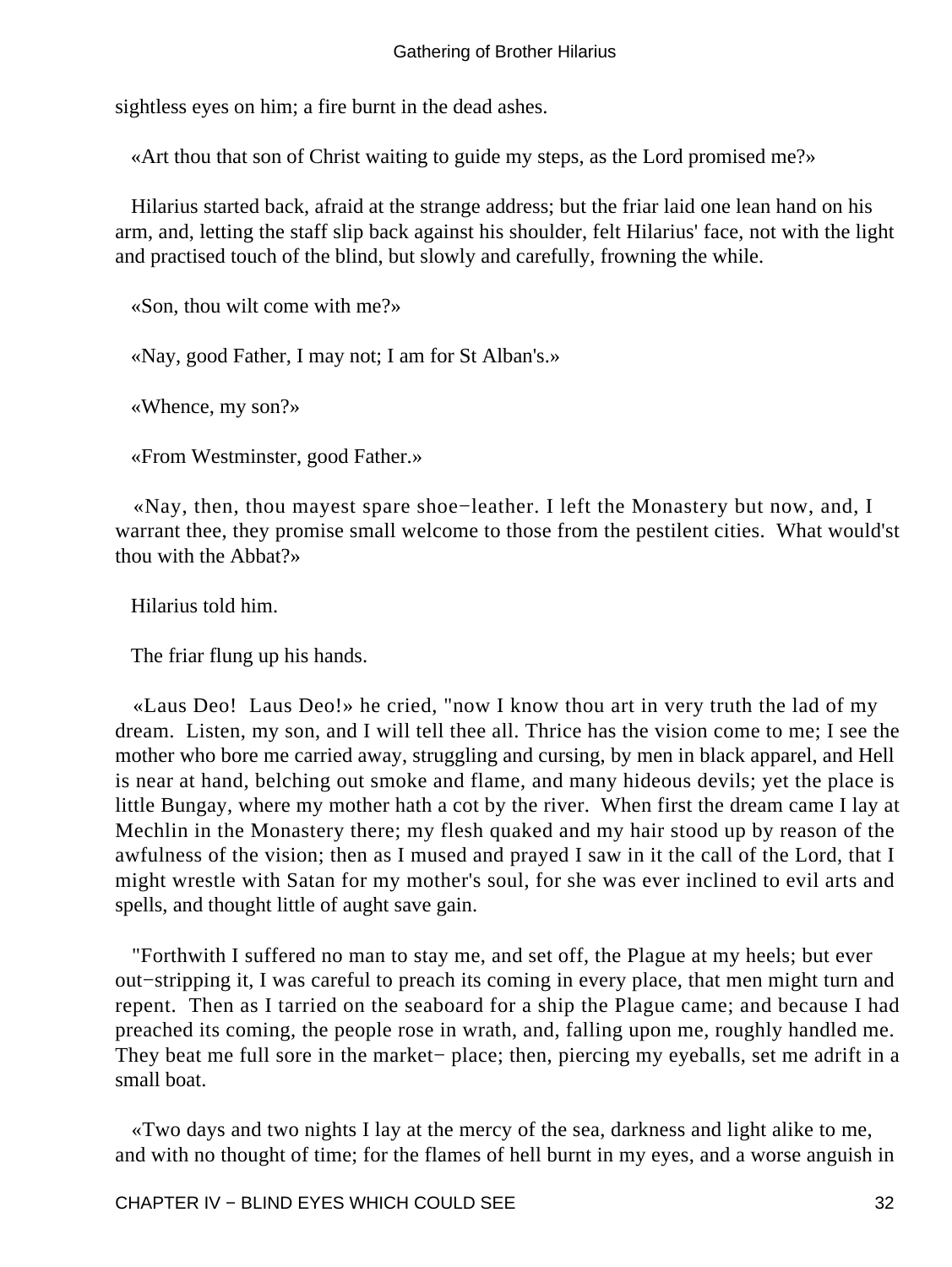my heart because of my mother's soul.»

«And then, and then?» tried Hilarius breathlessly, tears of pure pity in his eyes.

 «Then the Lord cared for me even as He cared for the Prophet Jonas, and sent a ship that His message might not be hindered. The shipmen were kindly folk, but we were driven out of our course by a great wind, and at last came ashore in Lincolnshire. I have come south thus far by the aid of Christian men, but time presses; and now, lo! thou art here to guide me.»

 «But, my Father,» said poor Hilarius, seeing yet another barrier in the way of his desires, «'tis a limner I would be; and I am from Westminster, not London, and then there is Prior Stephen's letter − »

The friar held up his hand:

 «Thou shalt be a limner, my son, the Lord hath revealed it to me. Last night the vision came again, and a voice cried: 'Speed, for a son of Christ waits by the way to guide thy steps,' and lo! thou art here, waiting by the way, as the voice said. And now, son, an thou wilt come thou shalt take thy letter to Wymondham – 'tis a cell of this Abbey – for there is Brother Andreas from overseas who hath wondrous skill with the brush; he will teach thee, for thou shalt say to him that Brother Amadeus sent thee, who is now as Bartimeus, waiting for the light of the Lord; but first thou shalt set me in that village of Bungay, where my mother dwelleth.»

 Hilarius listened, gazing awestruck at the withered eyes that vainly questioned his face. He had forgotten plague, death, flagellants, in this absorbing tale of the man of God, who was even as one of the blessed martyrs. Brother Andreas! A skilled limner! How should he, Hilarius, gainsay one with a vision from the Lord?"

 «I obey, my Father,» he cried joyously, taking the friar's hand; and they two passed swiftly down the road, their faces to the east.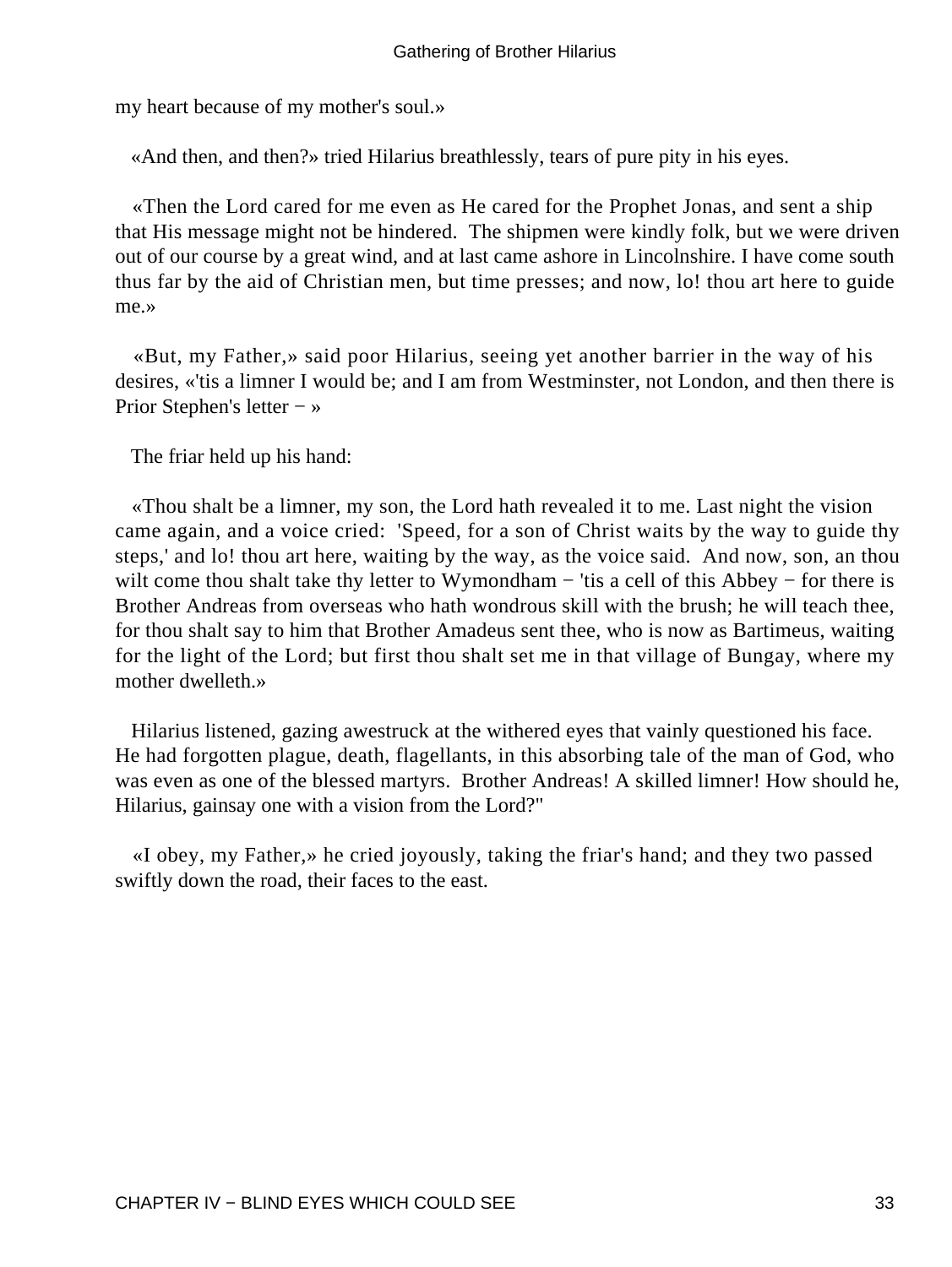## **[CHAPTER V − THE WHITE WAY AND WHERE IT LED](#page-78-0)**

*I*T was a bitterly cold night and St Agnes' Eve; the snow fell heavily, caught into whirling eddies by the keen north wind. Hilarius and the Friar, crossing an empty waste of bleak unprotected heath, met the full force of the blast, and each moment the snow grew denser, the darkness more complete. They struggled on, breathless, beaten, exhausted and lost; Hilarius, leading the Friar by one hand, held the other across his bent head to shield himself from the buffets of the wind.

Suddenly he stood fast.

 «I can no more, Father,» he said, «the snow is as a wall; there is naught to see or to hear; I deem we are far from our right way.» His voice was very weak, and he caught at the Friar for support.

 «I will pray the Lord, my son, that He open thine eyes, even as He opened the eyes of the prophet's servant in the besieged city; so shalt thou see a host of angels encompassing us, for we are about the Lord's business.»

 «Nay, my Father,» said Hilarius feebly, «I see no angels, and I perish.» He tottered, and would have fallen, but the Friar caught him in his arms. A moment he stood irresolute, the boy on his breast, then flung away his staff and lifted him to his shoulder.

With unerring, confident step he went forward through the snow, a white figure bearing a white burden in a white world. All at once the wind dropped, the blinding shower ceased, and Hilarius, rested and comforted, spoke:−

«Is it thou, my Father?»

 «It is I, my son, but angels are on either hand and go before to guide. The snow hath ceased, canst thou walk?»

He set Hilarius gently on his feet, and lo! he found the stars alight!

 The boy gave a cry, and forgetting his companion's darkness, pointed to the left where lay a snow−clad village.

«A miracle, a miracle, my Father!»

«A miracle, i' faith, my son: the Lord hath given guidance to the blind as He promised.

CHAPTER V – THE WHITE WAY AND WHERE IT LED 34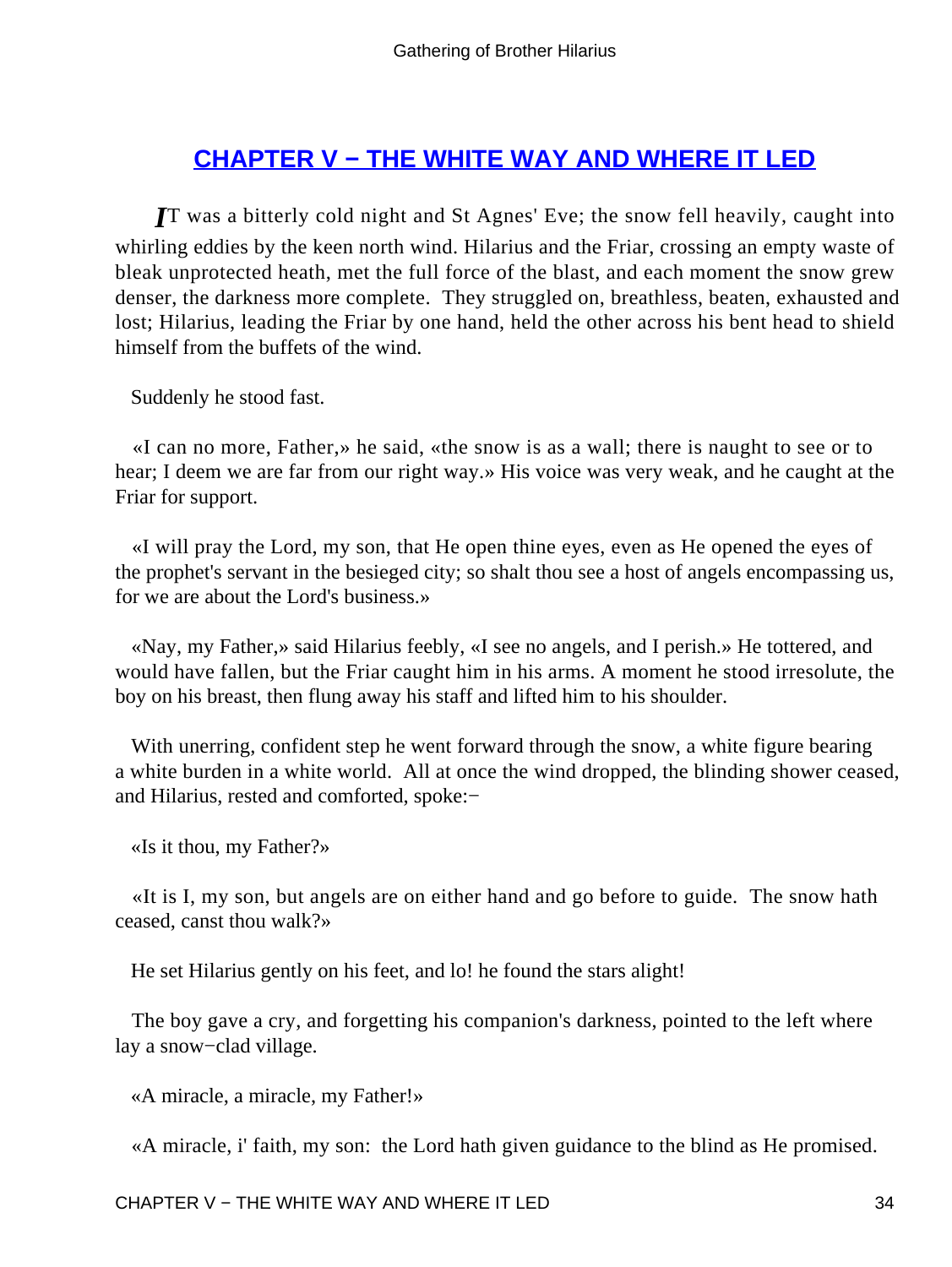Let us go down.»

 They went by the white way under the stars; and Hilarius was full of awe and comfort because of the angels of God which attended on a poor friar.

 At the village hostel they found rough but friendly entertainment and several guests. They dried themselves at a roaring fire, and Hilarius made a hearty meal; the Friar would eat nothing save a morsel of bread.

 A messenger was there, a short stout man with stubbly beard, bright black eyes like beads, and a high colour. He was riding with despatches from the King to the Abbat at Bury, and had fearful tales to tell of the Plague; how in London they piled the dead in trenches, while many who escaped the pest died of want and cold; it was a city of the dead rather than the living. One great lord, travelling post−haste from Westminster, had been found by his servants to have the disorder, and they fled, leaving him by the wayside to perish.

Hilarius heard horror−struck.

«'Tis a grievous shame so to desert a sick master,» he said.

«Nay, lad,» said a chapman in the corner, «but a man loves his own skin best.»

 «Ay, ay,» said a fat ruddy−faced miller, overtaken by the storm on his way to a neighbouring village, «a man's own skin before all. Fill your belly first and your neighbour's afterwards. Live and let live.»

 «Ay, let live,» chimed in mine host, bustling in with a stoop of cider for the chapman, «but, by the Rood, 'tis cruel work when two lone women are murdered for a bit of mouldy bacon and a lump of bread; for I'se warrant 'tis a long day sin' they had more than that at best.»

The chapman took his cider.

«Where was this work done?» he said.

 «Nay, where but here on the bruary! The women were found Wednesday se'n−night by the herd as he went folding. They lay on the floor in their blood.»

 Hilarius turned sick. In Westminster, by some miracle, he had been spared the sight of violent death − ay, or of death in any form − and had seen nothing worse than a rogue in the stocks, for which sight he had thanked Heaven piously.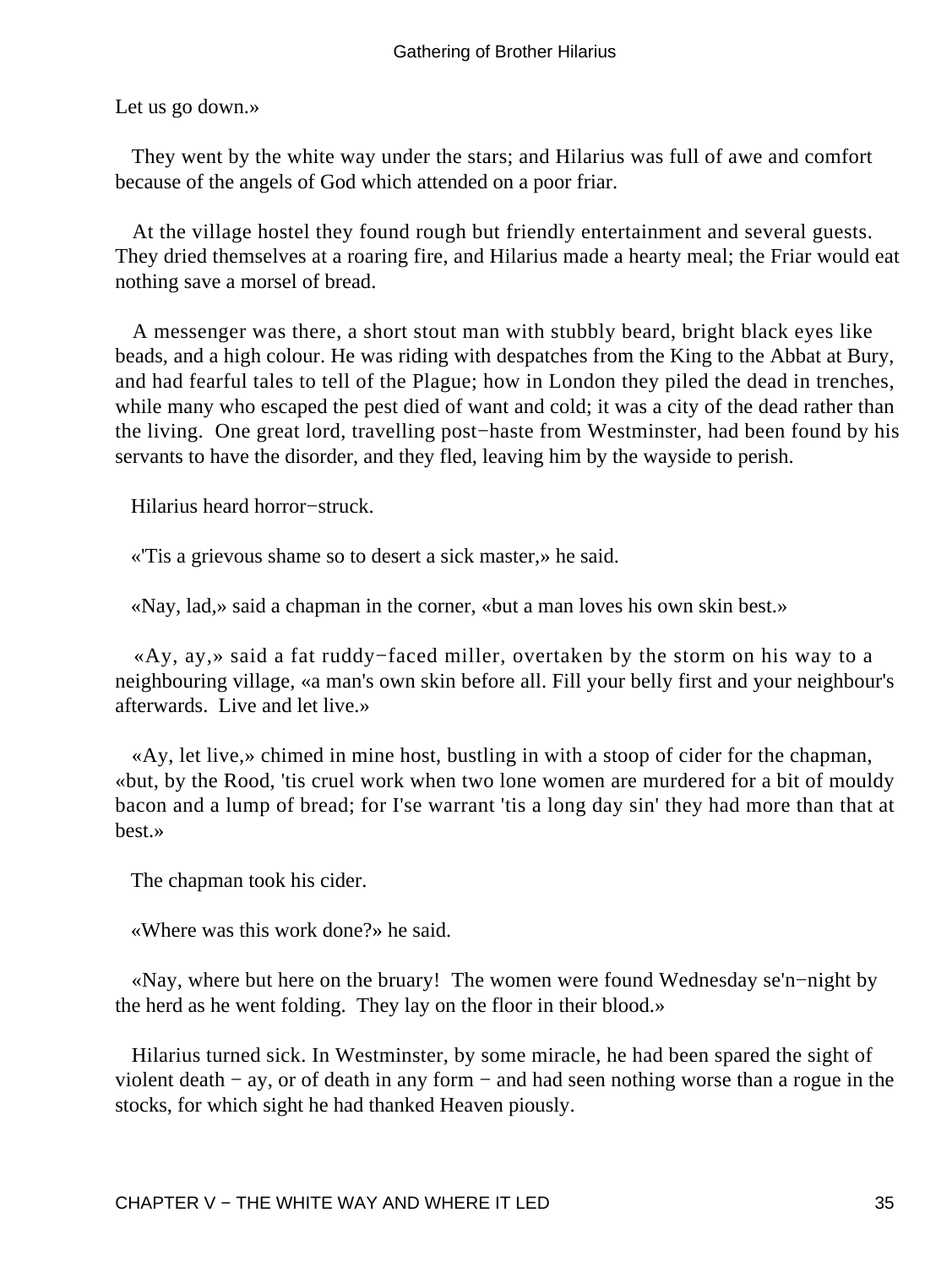«'Tis the fault of the rich,» said a voice, and Hilarius saw, to his surprise, that there was a second friar in the room; a tall, bullet−headed man, with a heavy, obstinate jaw ornamented with a scanty fringe of black hair.

 «The rich grow fat, and the poor starve,» he went on, «'tis hunger makes a man kill his brother for a mouthful of mouldy bacon.»

 «Nay,» said the miller, «there was no need to kill, Father. A man could have taken the meat from two lone women and left them their lives.»

 «Why take from folk as poor as themselves?» said mine host. «Let them rob the rich an they must rob.»

 «Ay,» said the friar, «rob the rich, say you, take their own, say I. God did not make this world that one man should be over full and another go empty; nor is it religion that the monks' should live on the fat o' the land and grind the faces of the poor. How many manors, think you, has the Abbat of St Edmund's, and how many on his land lack bread?»

 Hilarius listened, scarlet with indignation, a flood of wrathful defence pent at his lips, for the blind friar laid a restraining hand on his sleeve.

 Mine host scratched his head doubtfully. The teaching was seditious, and made a man liable to stocks and pillory; but it tickled the ears of the common folk and 'twas ill to quarrel with the Mendicants. Help came to him in his perplexity: a loud knocking on the barred door made the guests within start.

«'Tis eight o' the clock,» said the miller, affrighted, for he had a heavy purse on him.

«Let them knock and cool their hot heads,» said the seditious friar composedly.

The rest nodded approval.

Then a man's voice threatened without.

 «What ho! unbar the door. Is this a night to keep a man without? Open, open, or, by the Mass, thou shalt smart for it.»

 Mine host shook his head fearfully, and his fat cheeks trembled; he moved slowly and unwillingly to the door and took down the stout wooden bar. As it swung back the door flew open, and a man burst in, at sight of whom mine host turned yet paler.

«Food and drink,» said the new−comer sharply, flinging himself on a bench by the fire.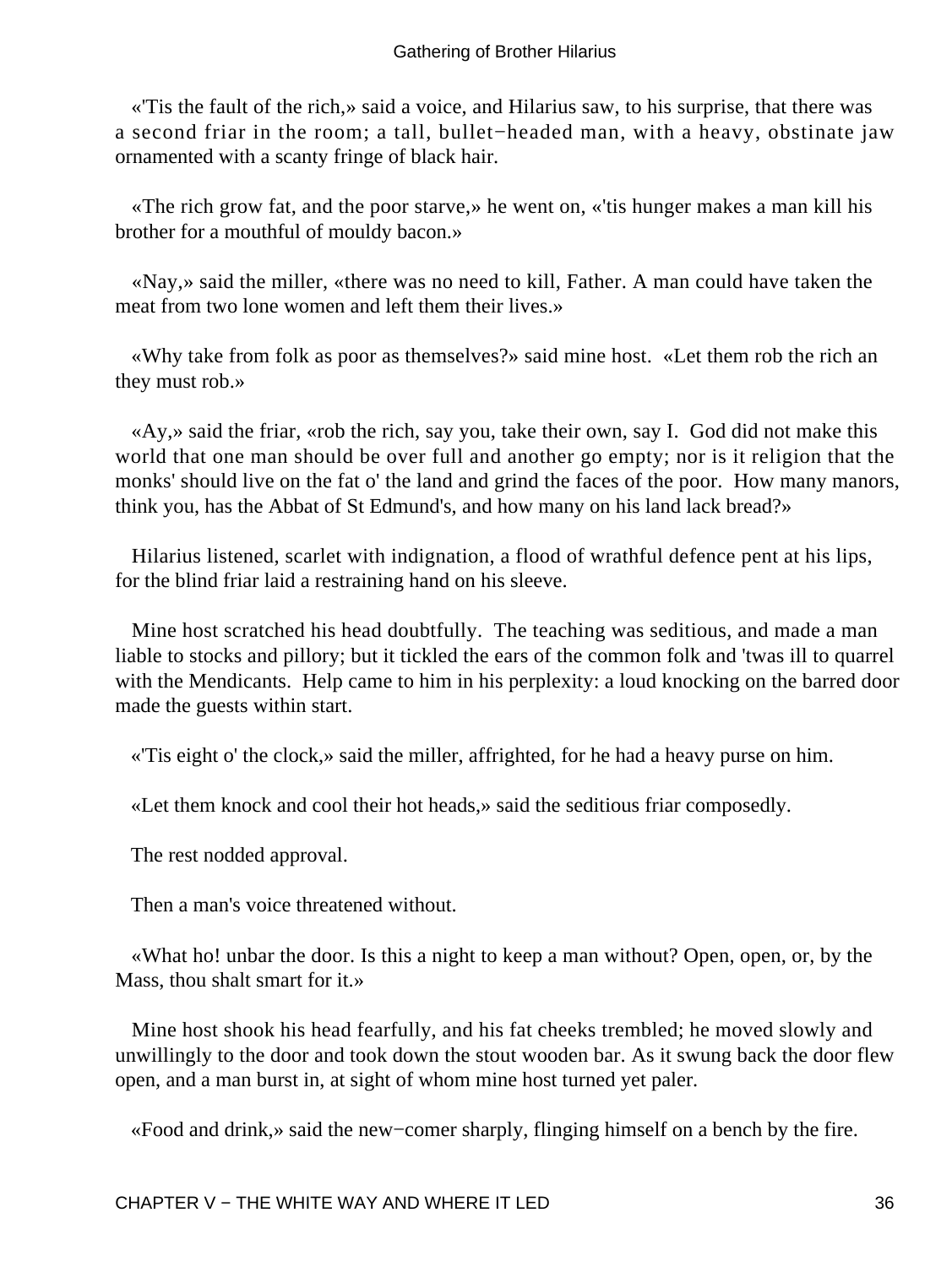Hilarius thought he had never seen so strange a fellow. His hair was close cropped; ay, and his ears also. His eyes were very small and near together; his nose a shapeless lump; his lip drawn up showed two rat−like teeth. Silence fell on the company, and the chapman who had been searching amongst his goods for something wherewith to pay his hospitality, was hastily putting them back, when the man, looking up, caught sight of a bundle of oaten pipes among the miscellaneous wares. He plucked one to him, and in a moment the air was full of tender liquid notes − a thrush's roundelay. Then a blackbird called and his mate answered; a cuckoo cried the spring−song; a linnet mourned with lifting cadence; a nightingale poured forth her deathless love.

 Mine host came in with a dish piled high and a stoop of mead; the man threw the pipe from him with a rough oath and fell to ravenously on the victuals. He held his head low and ate brutishly amid dead silence; then he looked up and cursed at them for their sorry mood.

«What! Hugh pipes and never a word of thanks nor a jest? Damn you all for dull dogs!»

The blind friar rose and fixed his withered eyes on the man's dreadful face.

 «Piping Hugh of Mildenhall,» he said, and at his voice the man leapt to his feet and thrust his arm out as if for protection. «Piping Hugh of Mildenhall,» said the Friar again, «I have a message for thee from the Lord God. I cried thee damned in my own name once, when thou did'st take my little sister to shame and death; now I cry thee thrice damned in the name of the Lord, for the cup of thine iniquity is full and thy hands red with blood. Man hath branded thee; now God will set His mark on thee and all men shall see it. The Plague will come and come swiftly, but it shall not touch thee; many shall die in their sins; thou shalt live on with thine. A brute thou art, and with brutes thou shalt herd; thou shalt howl as a ravening wolf, and as such men shall hunt thee from their doors. Thou shalt seek death, even as Cain sought and found it not, because of the mark of the Lord. Thou art damned, thrice damned; thy speech shall go from thee, thy sight fail thee, thy mind be darkened; thou art given over to the Evil One, and he shall torment thee with remembrance.»

 There was dead silence; then with a long shrill howl the man tore open the door, dashed from the house, and fled, a black blotch upon the whiteness of the night.

 The guests huddled together aghast, and no man moved, until Hilarius, full of pride at his Friar's powers, stepped forward to close the door. He was too late; it swung to with a loud crash like the sound of doom. The Friar sank back composedly on the bench, and the company began in silence to make preparation for the night. When all was ordered, Hilarius bade the Friar come, and he rose at the lad's voice and touch. Then he crossed to where the others stood apart eyeing him fearfully.

 He laid his hand on the miller's breast and said in a clear, low voice: «Thou wilt die, brother.»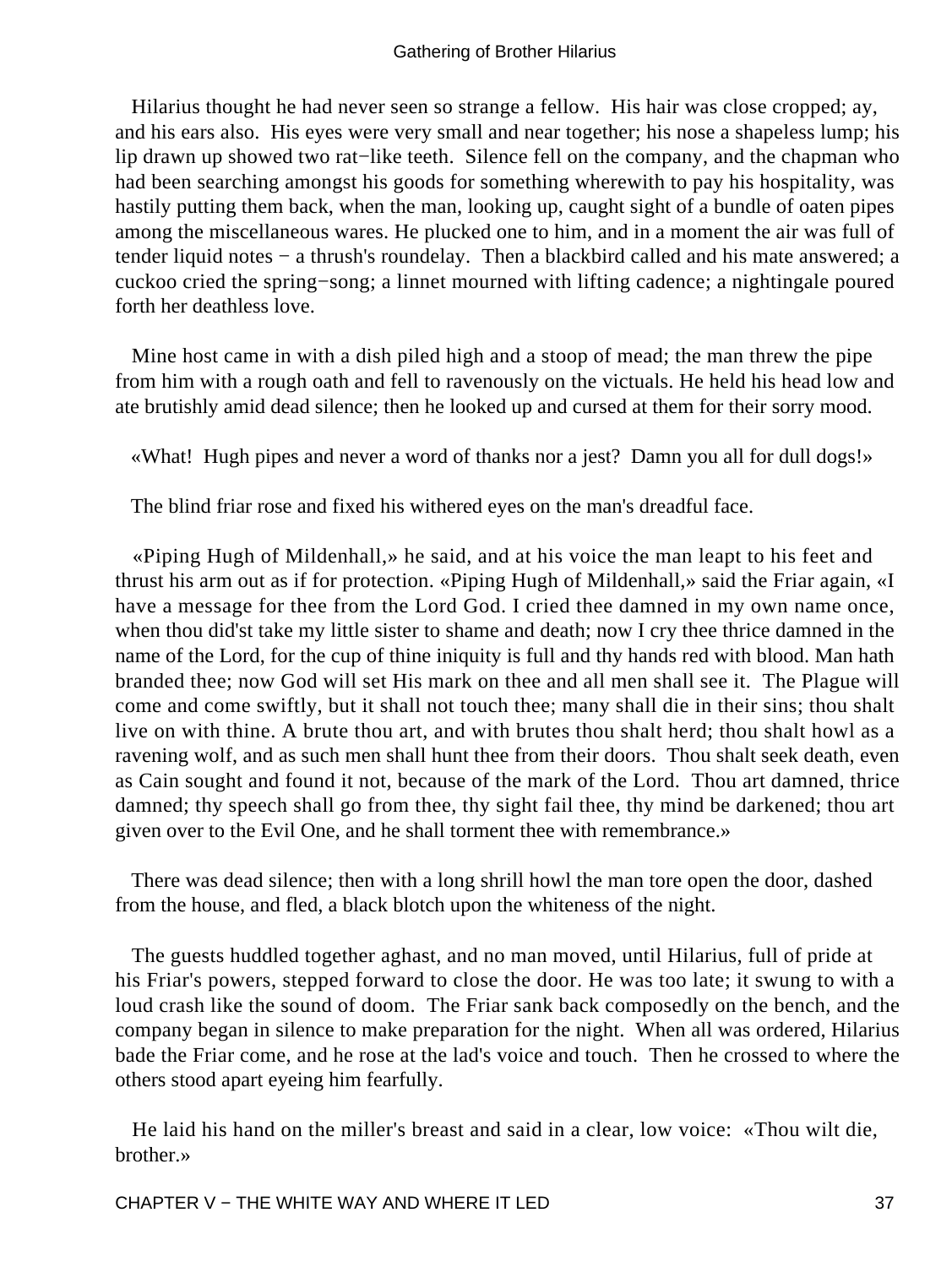He laid his hand on the messenger's breast: «Thou wilt die, brother.»

He laid his hand on the chapman's breast: «Thou wilt die, brother.»

He laid his hand on mine host's breast: «Thou wilt die, brother.»

 Then he came to the other Friar who stood at a little distance, his face dark with anger and fear, and laid his hand on his breast: «Thou wilt live, my brother − and repent.»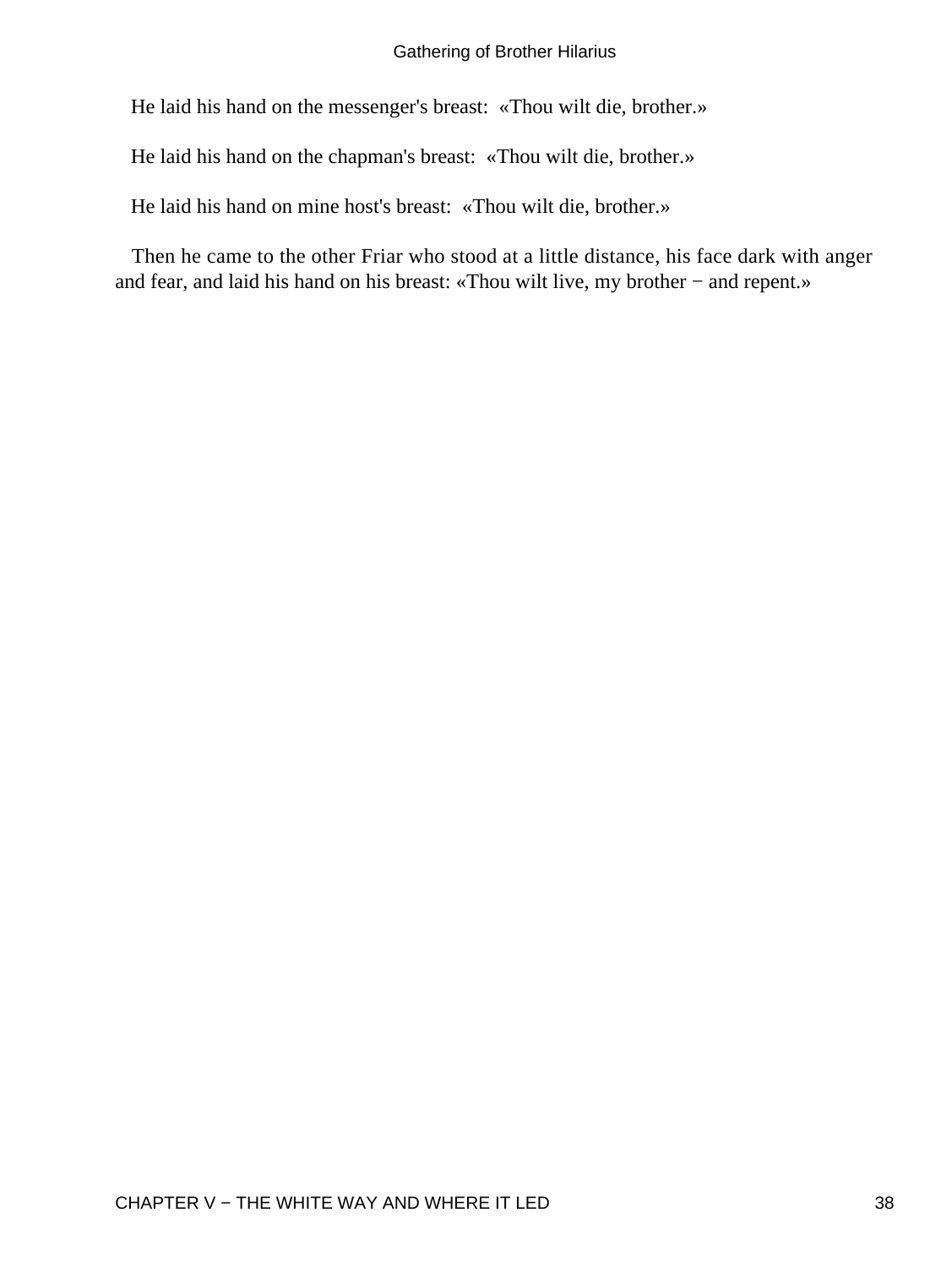# **[CHAPTER VI − A DARK FINDING](#page-78-0)**

*I*T is a far cry from St Alban's to Bungay – which village of the good ford lies somewhat south–east of Norwich, five leagues distant – and the journey is doubled in the winter time. Hilarius and the Friar were long on the road, for January's turbulent mood had imprisoned them many days, and early February had proved little kinder. They had companied with folk, light women and brutal men; but, for the most part, coarse word and foul jest were hushed in the presence of the blind friar and the lad with the wondering eyes. In every village the Friar preached and called on men to repent and be saved, for Death's shadow was already upon them. Folk wondered and gaped − the Plague was still only a name ten leagues east of London – but many repented and confessed and made restitution, though some heard with idle ears, remembering the prophecy of Brother Robert who had come with the same message half a man's lifetime before, and that no evil had followed his preaching.

 At last St Matthias' Eve saw Hilarius and the Friar at St Edmund's Abbey. There were many guests for the Convent's hospitality that night, and as Hilarius entered the hall of the guest−house − a brother had charged himself with the care of the Friar − he heard the sound of the vielle, and a rich voice which sang in good round English against the fashion of the day.

«Martin, Martin!» he cried.

The vielle was instantly silent.

 «Hole, lad!» cried the Minstrel, springing to his feet; he caught Hilarius to him and embraced him heartily.

 «Why, lad, not back in thy monastery? Nay, but I made sure the Plague would send thee flying home, and instead I find thee strayed farther afield.» Then seeing the injured faces round him for that the song was not ended, he drew Hilarius to the bench beside him and took up his vielle. «Be still now, lad, 'til I have finished my ditty for this worshipful company; then, an't please thee to tell it, I will hear thy tale.»

 The guests, who had looked somewhat sour at the interruption, unpursed their lips, and settled to listen as the minstrel took up his song:−

 "The fair maid came to the old oak tree (Sun and wind and a bird on the bough), The throstle he sang merrily − merrily − merrily, But the fair maid wept, for sad was she, sad was she, Her sweet knight − Oh! where was he?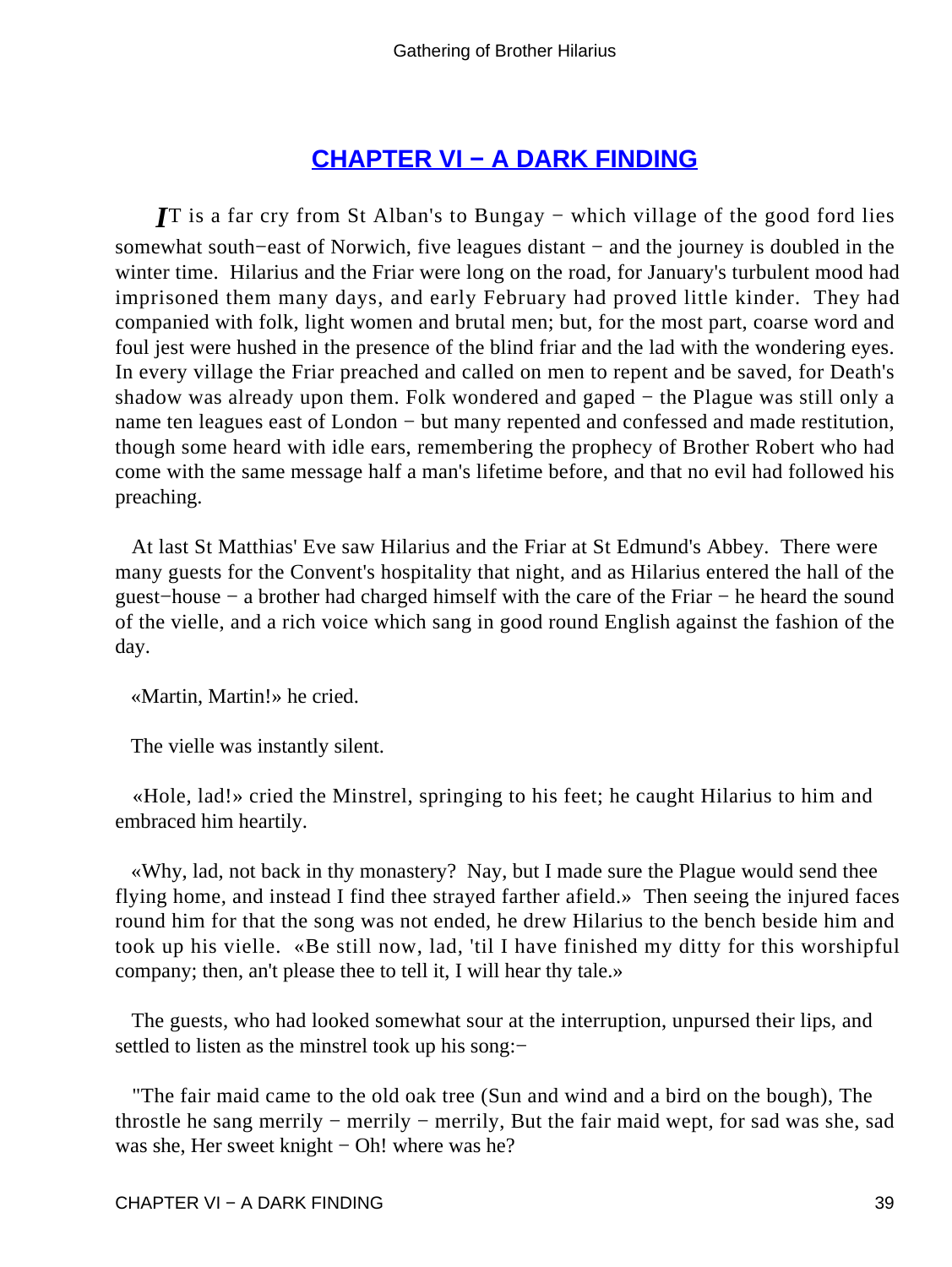He lay dead in the cold, cold ground (Moon and stars and rain on the hill), In his side and breast were bloody wounds. Woe, woe is me for the fair ladye, and the poor knight he, The poor knight − Ah! cold was he.

 The maiden sat her down to die (Cold, cold earth on her lover's breast), And the little birds rang mournfully, And the moonshine kissed her tenderly, And the stars looked down right pityingly On the poor fair maid and the poor cold knight. Ah misery, dear misery, sweet misery!"

 This mournful song was no sooner ended than supper was served; and the company proved themselves good trenchermen. Hilarius caught sight of the seditious friar making short work of the Convent's victuals, and marvelled to see him in a place to which he had given so evil a name.

 Martin was unfeignedly glad to see the lad, and listened intently to his tale. He nodded his head as Hilarius related how the friar he companied with preached in each village that men should repent ere the scourge of God fell upon them; «but there is naught of it as yet,» said the lad.

 «Nay, nay, it is like a thief in the night. One day it is not; and then the next, men sicken and fall like blasted wheat. I heard a bruit of London that it was but a heap of graves − nay, one grave rather, for they flung the bodies into a great trench; there was no time to do otherwise: Black Death is swift with his stroke.»

Then Hilarius told of Piping Hugh and the Friar's death−words to the guests.

Martin swore a round oath and slapped his thigh.

 «Now know I that thy Friar is a proper man an he has set a curse on Piping Hugh of Mildenhall! A foul−mouthed knave, with many a black deed to his name and blood on his hands, if men say truth; and yet there was never a bird that would not come at his call, and I never heard tell that he harmed one. What will thy Friar in Bungay, lad?»

 When he had heard the story of the Friar's twice−repeated vision and quest, the Minstrel sat silent awhile with knitted brow and head sunk on his breast; then he eyed Hilarius half humorously, half tenderly.

 «Methinks, lad, an thy Friar alloweth it, I will even go to Bungay with thee; for I love thee well, lad, and would have thy company. Also I like not the matter of the vision and would fain see the end of it.»

 That night the dream came again to the Friar, and a voice cried: «Haste, haste, ere it be too late.» And so Hilarius and Martin came to Bungay, the Friar guiding them, for the way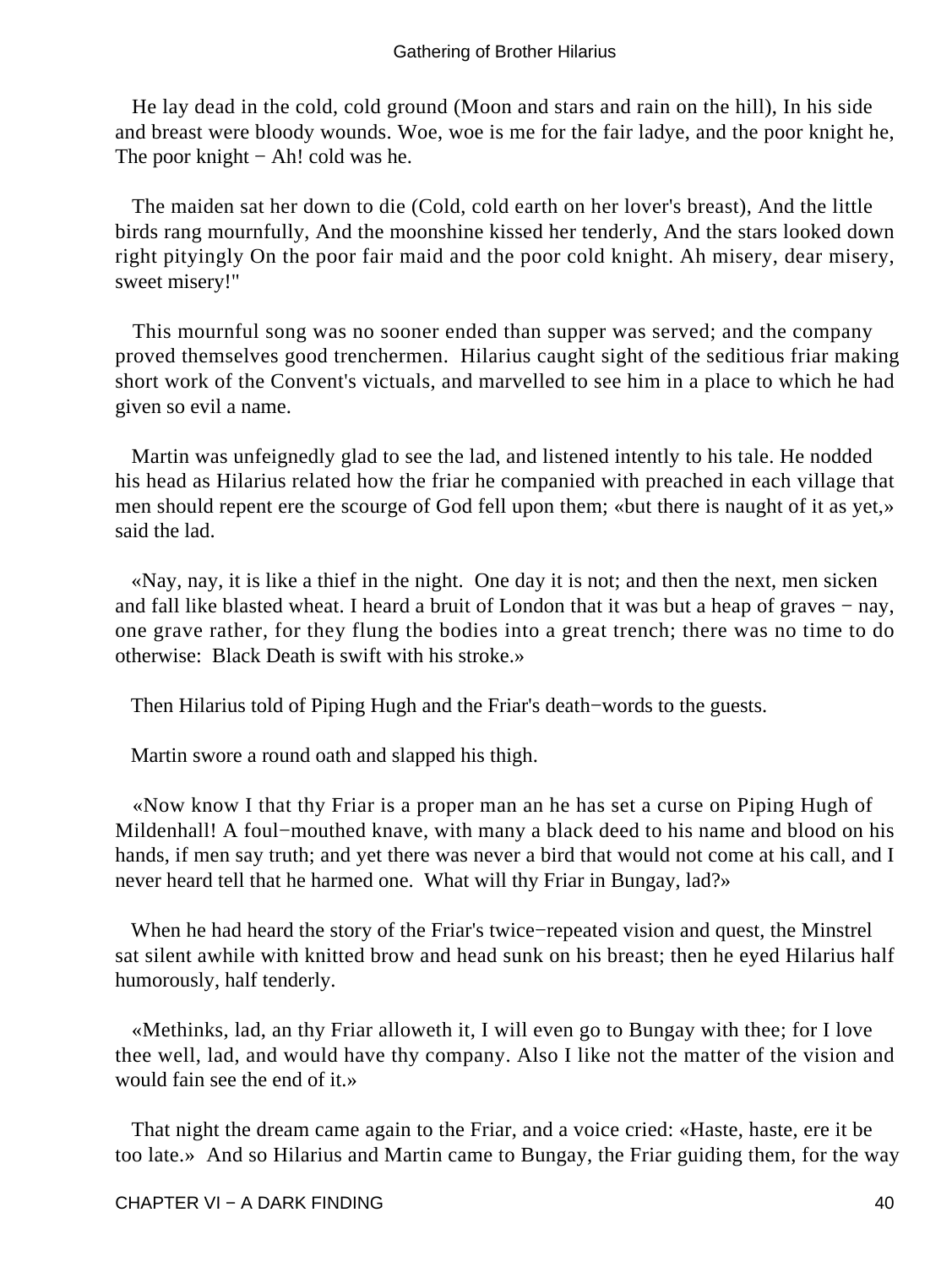was his own. None of the three ever saw St Edmund's Abbey again, for in one short month the minster with its sister churches was turned to be a spital−house, while the dead lay in heaps, silently waiting to summon to their ghastly company the living that sought to make them a bed.

 Quaint little Bungay lay snug enough in the embrace of the low vine−crowned hills which half encircled common and town. The Friar strode forward, straining in his pace like a leashed hound; Martin and Hilarius following. Once he stopped and turned a stricken face on his companions.

«What is that?» he said shrilly.

A magpie went ducking across the road, and Hilarius crossed himself fearfully.

 «Let us make haste,» cried the Friar when they told him; and so at full pace they came to Bungay town.

 The place looked empty and deserted, but from the distance came the roar and hum of an angry crowd.

 «The people are abroad,» said Martin, and his face was very grave, «no doubt some knight is here, and there is a bear−baiting on the common. Prithee, where is thy mother's dwelling, good Father, and I will go and ask news of her?»

 «'Tis a lonely hovel by the waterside not far from the Cattle Gate; Goody Wooten thou shalt ask for.»

 Martin went swiftly forward over the Common; Hilarius and the Friar followed more slowly, and when they came to the Cattle Gate they stood fast and waited, the Friar turning his head anxiously and straining to make his ears do a double service.

 Hilarius, who had hitherto regarded Bungay and the Friar's business as the last stage of his journey to Wymondham and Brother Andreas, was full of foreboding; he watched Martin on the outskirts of the crowd, saw him throw up his hands with an angry gesture and point to the Friar. Then he fell to parleying with the people, but Hilarius was too far off to catch what was said.

 «See there, 'tis her son,» Martin was saying vehemently; «yon holy friar hath seen this thing in a vision, but alack! he reads it otherwise; yea, and hath hasted hither from overseas to wrestle with the Evil One for his mother's soul − and now, and now − »

 The crowd parted, and he saw the most miserable sight. An old woman lay on the ground by the river's edge; a bundle of filthy water−logged rags crowned by a bruised,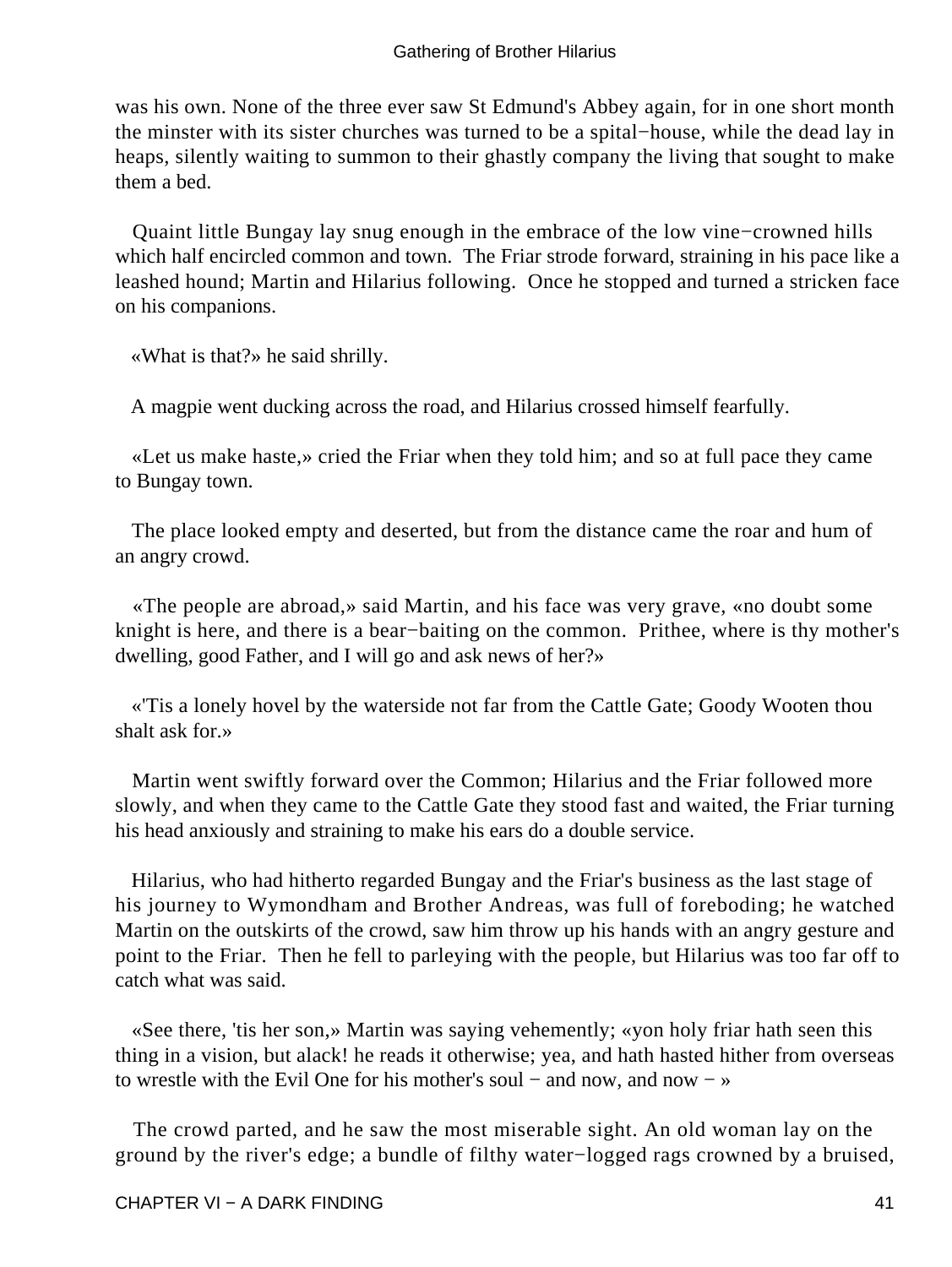vindictive face and grey hair smeared with filth and slime. She lay on her back a shapeless huddle; her right thumb tied to her left toe and so across: there was a rope about her middle, but in their hot haste they had not stayed to strip her.

Martin pressed forward, and then turning to the jeering, vengeful crowd:

«By Christ's Rood, this is an evil work ye have wrought,» he said.

 «Nay,» said one of the bystanders, «but it was fair judgment, Minstrel. For years she hath worked her spells and black arts in this place, ay, and cattle have perished and women gone barren through her means. Near two days agone a child was lost and seen last near her door, ay, and never seen again. When we came to question her she cursed at us for meddling mischief−makers, and would but glare and spit, and swear she knew naught of the misbegotten brat.»

 «Maybe 'twas true eno',» said Martin. «I hate these rough−cast witch−findings − 'tis not a matter for man's judgment, unless 'tis sworn and proven in court before the Justiciary.»

 «Nay,» joined in an old man, «what need of a Justice when God speaks? We did but thole her to the river to see if she would sink or swim. The witch did swim, as all can testify, her Master helping her; and seeing that, we drew her under − ay, and see her now as she lies, and say whether the Devil hath not set a mark on his own?»

Martin wrung his hands.

 «For the love of Christ, lay her decently on her pallet, and say no word of this to yon holy man.»

 Moved by his earnest manner, one or two more kindly folk busied themselves unfastening the ropes and thongs which bound the witch, and bore her to her wretched bed.

 The people, in their previous eagerness, had torn down the front of the miserable hovel she called home, so all men could see the poor place and its dead dishonoured mistress.

 Martin, finding his bidding accomplished, turned to meet Hilarius and the Friar who were now coming slowly across the windswept common. March mists gathered and draped the sluggish river; the dry reeds rattled dismally in the ooze and sedge. Hilarius shivered, and the Friar started nervously when Martin spoke.

 «Friar,» he said, «God comfort thee! After all thy pains thou art too late to speed thy mother's soul; she passed to−day, and lies even now awaiting burial at thy faithful hands.»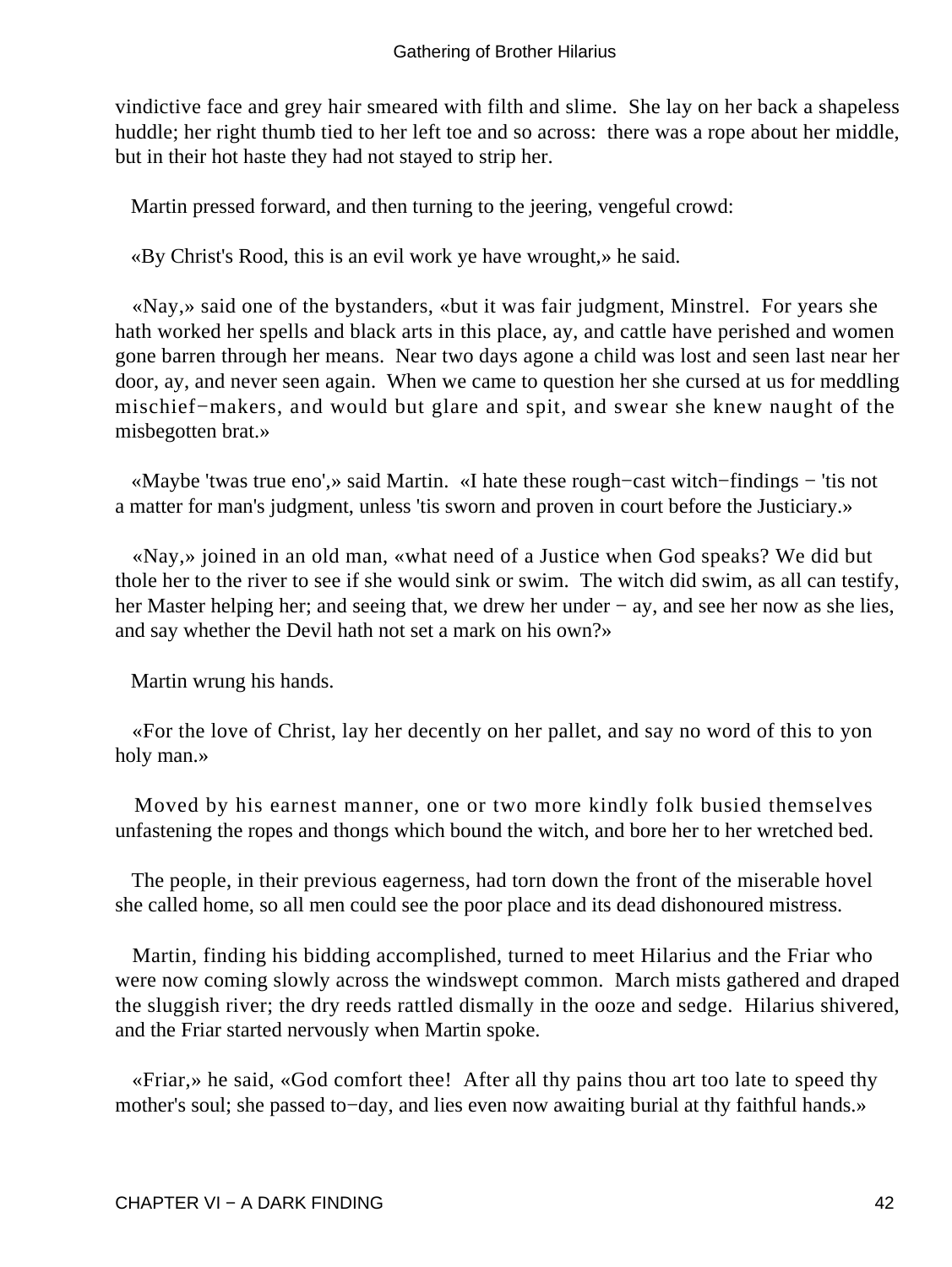The Friar drew a quick breath, and Hilarius questioned Martin with a look. The crowd parted to let them through, and hung their heads abashed in painful silence as the Friar, led by Hilarius, gave his blessing.

They were close to the mean hovel now, and he turned to Martin.

«Didst thou hear of her end, or did she die alone, for the people feared her?»

 «Ay, she died alone,» answered Martin, and muttered, «now God forgive me!» under his breath.

 As they went into the wretched shed the setting sun broke through the lowering grey clouds and shone full on the dead woman. It lighted each vicious line and hideous trait of the wrinkled, toothless face, and betrayed the mark of an evil life, surcharged with horrid fear.

 Hilarius shrank back shuddering. Could this hideousness be death? The Friar stepped forward, but Martin stayed him.

«Nay, touch her not, Father, it may be the pestilence as thou didst read in thy dream.»

 The Friar fell on his knees; and, in the silence that followed was heard the drip, drip, drip, from the sodden rags on the beaten earth floor. The people without, staring, open−mouthed and silent, saw the Friar look up; his hand hastily outstretched touched the dank, muddy hair; then he knew all, and fell on his face with an exceeding bitter cry. It was answered by another cry − the glad cry of a lost child that is found.

 The Friar, standing in front of that hovel of death, preached to the cringing, terrified people, many of whom knelt and crouched in the down−trodden grass and quag. He threw up his arms, and turned his blind, anguished face to the setting sun.

 "Woe to the rebellious children, saith the Lord, that take counsel but not of Me, that they may add sin to sin. Darkness shall come upon them; Death shall overtake them; their place shall know them no more. Let them bare their backs to the scourge, let them confess and repent ere I visit them as I visited Sodom and Gomorrah, cities of the Plain.

 «O ye people, ye have taken judgment in your hands and judged falsely withal; but ye shall be judged in truth, yea, even according to your measure. Repent, repent, for Death cometh swiftly and maketh no long tarrying. It shall come; it shall snatch men's souls away, even as ye have torn away my mother's soul, leaving no space for repentance.»

He stretched his hands out over the common, and pointed to the little town.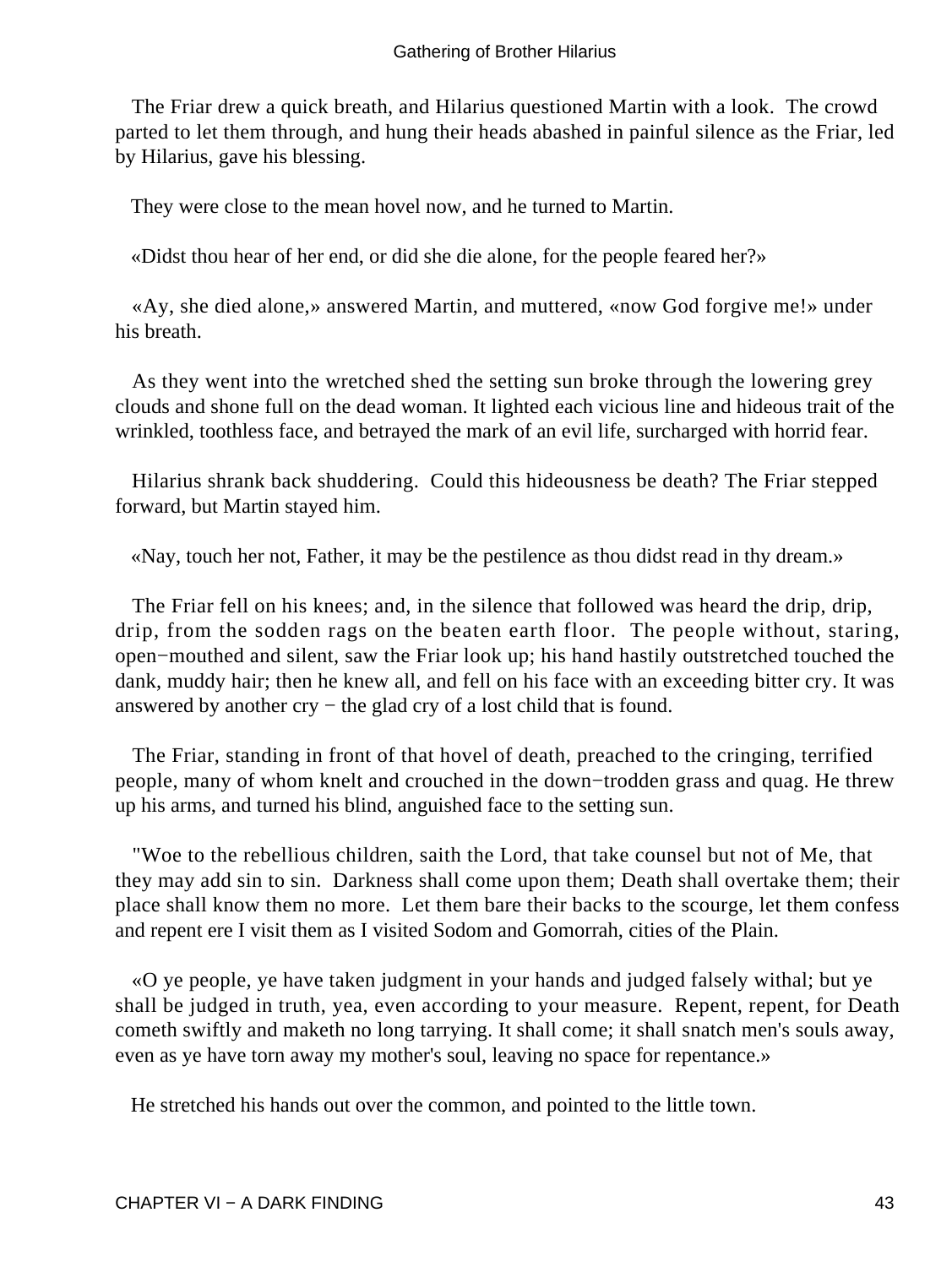«Your dwellings shall be desolate, and this place a place of heaps. Ye shall run hither and thither, seeking safety and finding none; for the arm of the Lord is stretched out still because of the wickedness of the earth. Woe, woe, woe, a disobedient and gainsaying people! Woe, woe, woe, a people hating righteousness and loving iniquity! The Lord shall straightway destroy them from off the face of the earth.»

 He made an imperative gesture of dismissal, and first one and then another in the crowd turned to slink home like beaten dogs, snarling, growling, but afraid.

 Hilarius and Martin buried the witch at the back of her wretched den; and the Friar, the priest lost in the son, prayed long by the else unhallowed grave, and Martin prayed beside him.

 Hilarius stood apart, his lips set straight, and said no prayer; for what availed it to pray for an unassoilzied witch who had met her due, damned alike by God and man?

Martin came up to him.

«She was his mother,» he said, as if making excuse.

 Hilarius stared in bewilderment. His mother? Ay, but an evil liver; and the people of Bungay had wrought a good work in sending her to her own place. He crossed himself piously at the thought of the near neighbourhood of devils busied with a thrice−damned soul.

 Martin led them out of Bungay by the Earsham road, and the Friar clung to him like a little child, for the strength of his vision was spent. They lay that night with a friendly shepherd; but only one slept, and that one Hilarius. He lay on a truss of sweet− smelling hay, and dreamt of Wymondham and Brother Andreas; of gold, vermilion and blue; of wondrous pictures, and a great name: and the scent of the pine forest at home swept across his quiet sleep.

 On the morrow came the parting of the ways, for Hilarius was all aglow for Wymondham, and Martin had charged himself with the Friar at least as far as Norwich.

 «As well lead a blind friar as sing blindly at another's bidding,» he said whimsically, and so they bade one another farewell never to meet again in this world: for Martin and the Friar went to Yarmouth, not Norwich, and there they perished among the first when the east wind swept the Plague thither in a boat–load of sickened shipmen. And Hilarius – once again the Angel of the Lord stood in the path of his desires.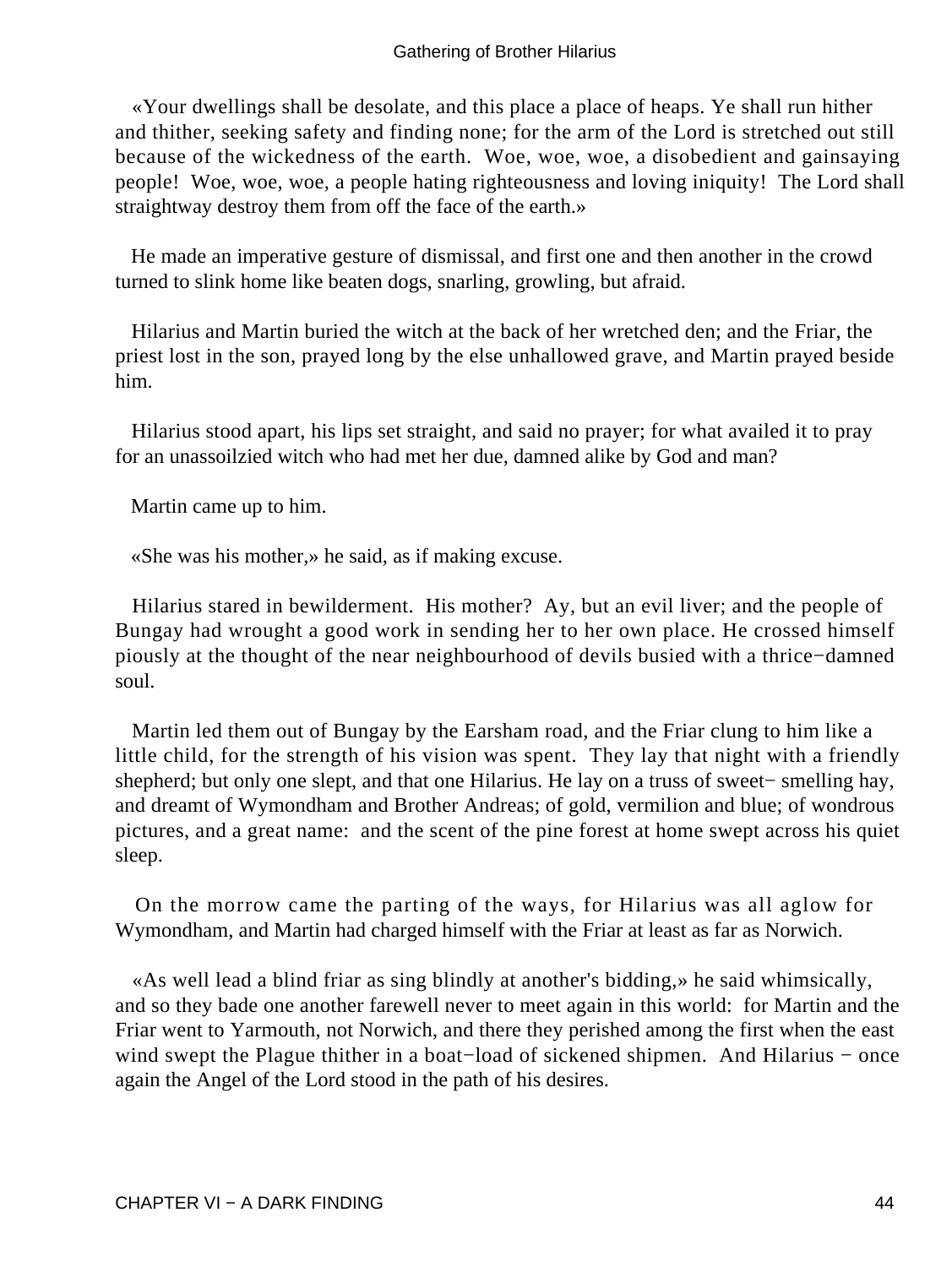## **[CHAPTER VII − THE COMING OF HUNGER AND LOVE](#page-78-0)**

*HILARIUS* fared but slowly; it was ill travelling on a high–road in good weather, but on a cross–road in the spring! – that was a time to commend oneself body and soul to the Saints. He walked warily, picking his way in and out of the bog between fence and ditch, which was all that remained to show where the piety of the past once kept a road. The low land to his left was submerged, a desolate tract giving back a sullen grey sky, lifeless, barren, save where a gaunt poplar like the mast of a sunken ship broke the waste of waters.

 The sight brought Hilarius' thoughts sharply back to the events of the evening before. Wonderful indeed were the judgments of God! A witch − plainly proved to be such − had been struck dead in the midst of her sins; and London, that light−minded, reprobate city, was a heap of graves. Now he, Hilarius, having seen much evil and the justice of the Almighty, would get him in peace to Wymondham, there to learn to be a cunning limner; and having so learnt would joyfully hie him back to Prior Stephen and his own monastery.

 Presently the way led somewhat uphill, and he saw to his right a small hamlet. It lay some distance off his road, but he was sharp− set, for the shepherd's fare had been meagre; and so turned aside in the hope of an ale−house. There was no side road visible, and he struck across the dank, marshy fields until he lighted on a rude track which led to the group of cottages. The place struck him as strangely quiet; no smoke rose from the chimneys; no dogs rushed out barking furiously at a stranger's advent. The first hovel he passed was empty, the open door showed a fireless hearth. At the second he knocked and heard a sound of scuffling within. As no one answered his repeated summons he pushed the door open; the low room was desolate, but two bright eyes peered at him from a corner, − 'twas a rat. Hilarius turned away, sudden fear at his heart, and passed on, finding in each hovel only empty silence.

 Apart from the rest, standing alone in a field, was a somewhat larger cottage; a bush swung from the projecting pole above the door: it was the ale−house that he sought; here, at least, he would find some one. As he came up he heard a child crying, and lo! on the doorstep sat a dirty little maid of some four summers, sobbing away for dear life.

Hilarius approached diffidently, and stooped down to wipe away the grimy tears.

 The child regarded him, round eyes, open mouth; then with a shrill cry of joy, she held out her thin arms.

 At the sound of her cry the door opened; on the threshold stood a woman still young but haggard and weary−eyed; at her breast was a little babe. She stared at Hilarius, and then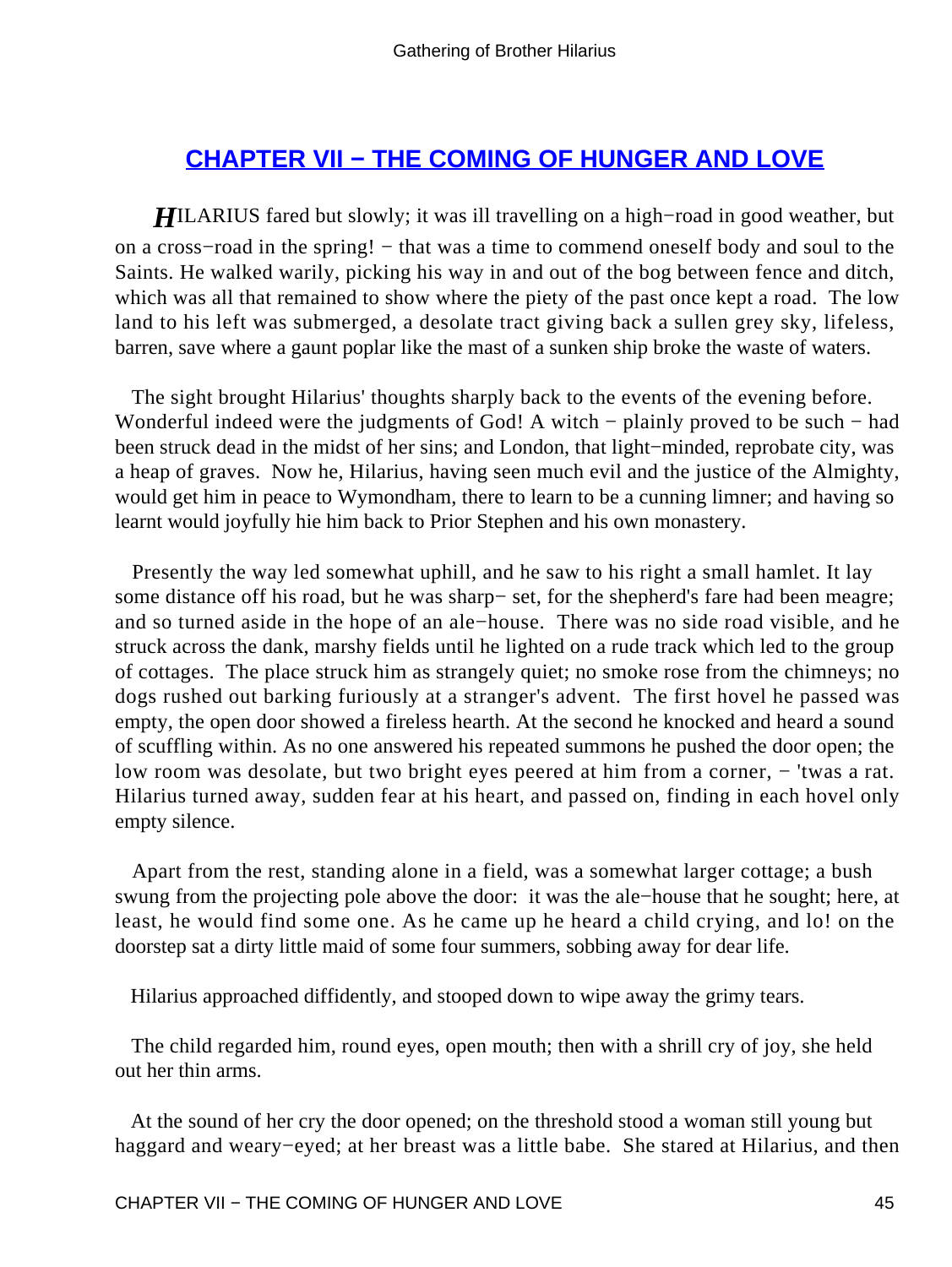pulling the child to her in the doorway, waved him away.

«Stand off, fool! − 'tis the Plague.»

Hilarius shrank back.

«And thy neighbours?» he asked.

 «Nay, they were light−footed eno' when they saw what was to do, and left us three to die like rats in a hole.» Then eagerly: «Hast thou any bread?»

He shook his head.

«Nay, I came here seeking some. Art thou hungry?»

She threw out her hands.

«'Tis two days sin' I had bite or sup.»

«Where lies the nearest village? and how far?»

«A matter of an hour, over yonder.»

«See, goodwife,» said Hilarius, «I will go buy thee food and come again.»

She looked at him doubtfully.

«So said another, and he never came back.»

«Nay, but perchance some evil befell him,» said gentle Hilarius.

 «Well, I will trust thee.» She went in and returned with a few small coins. «'Tis all I have. Tell no man whence thou art, else they will hunt thee from their doors.»

 Hilarius nodded, took the money, and ran as fast as he could go in the direction of the village.

The woman watched him.

«Is it fear or love that lends him that pace?» she muttered, as she sat down to wait.

It was love.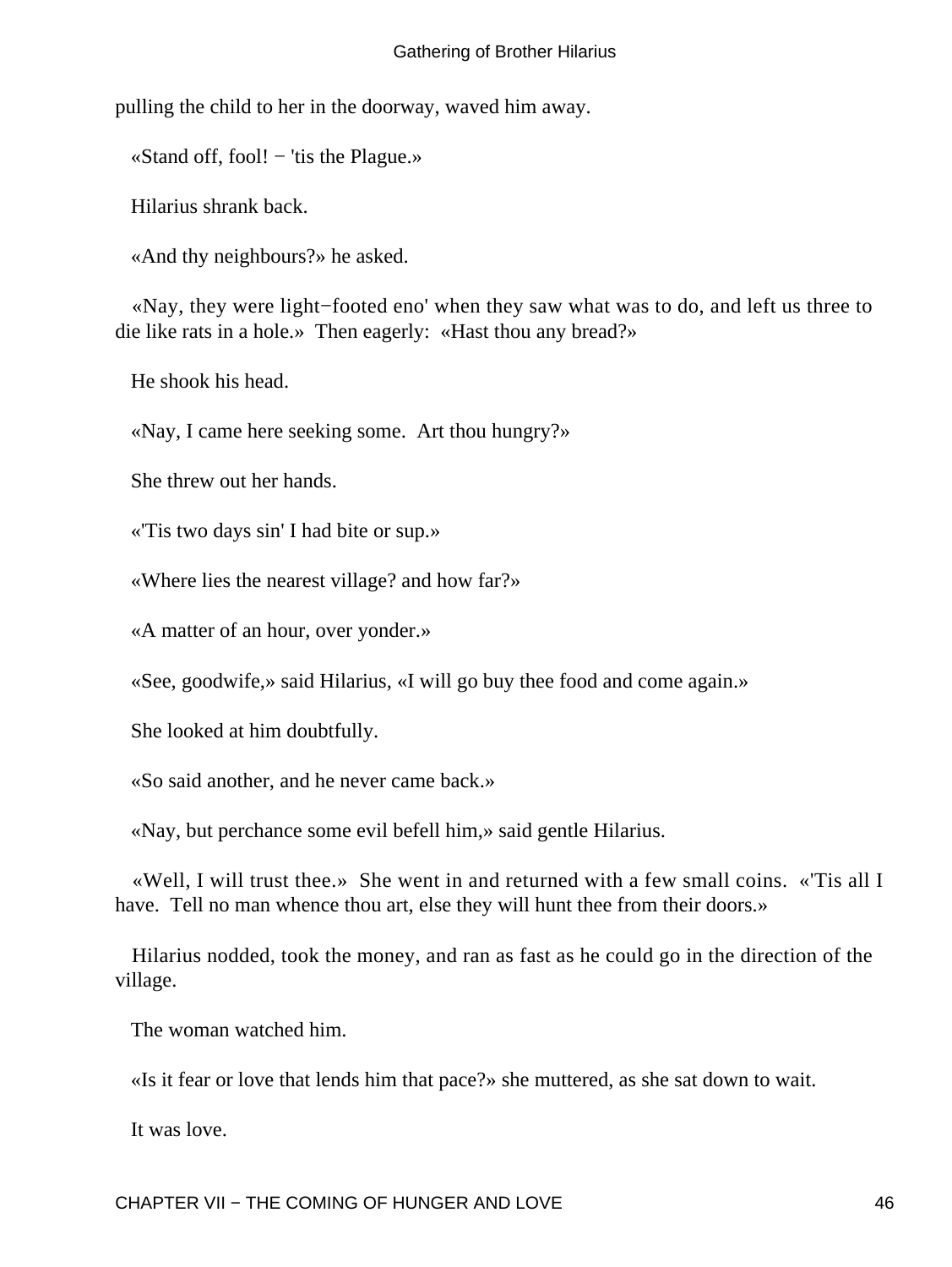Hilarius entered the village discreetly, and adding the little money he had to the woman's scanty store, bought bread, a flask of wine, flour and beans, and a jug of milk.

 «'Tis for a sick child,» he said when he asked for it, and the woman pushed back the money, bidding him God−speed.

 The return journey was accomplished much more slowly, because of his precious burden; and as he crossed a field, there, dead in a snare, lay a fine coney.

 «Now hath Our Lady herself had thought for the poor mother!» cried Hilarius joyously, and added it to his store.

 When he reached the cottage, and the woman saw the food, she broke into loud weeping, for her need had been great; then, as if giving up the struggle to another and a stronger, she sank on the bed with her fast−failing babe in her arms.

 Hilarius fed her carefully with bread and wine − not for nothing had he served the Infirmarian when blood−letting had proved too severe for some weak Brother − and then turned his attention to the little maid who sat patient, eyeing the food.

 For her, bread and milk. He sat down on a low stool, and taking the child on his knee slowly supplied the gaping, bird−like mouth. At last the little maid heaved a sigh of content, leant her flaxen head against her nurse's shoulder, and fell fast asleep.

 Hilarius, cradling her carefully in gentle arms, crooned softly to her, thrilling with tenderness. She was his own, his little sister, the child he had found and saved. Surely Our Lady had guided him to her, and her great Mother−love would shield this little one from a foul and horrid death. In that dirty, neglected room, the child warm against his breast, Hilarius lived the happiest moments of his life.

 Presently he rose, for there was much to be done, kissed the little pale cheek, noted fearfully the violet shadows under the closed eyes, and laid his new−found treasure on the bed by her mother.

The woman was half−asleep, but started awake.

«Art thou going?» she said, and despair gazed at him from her eyes.

 «Nay, nay, surely not until we all go together,» he said soothingly. «I would but kindle a fire, for the cold is bitter.»

 Wood was plentiful, and soon a bright fire blazed on the hearth. The poor woman, heartened by her meal, rose and came to sit by it, and stretching out her thin hands to the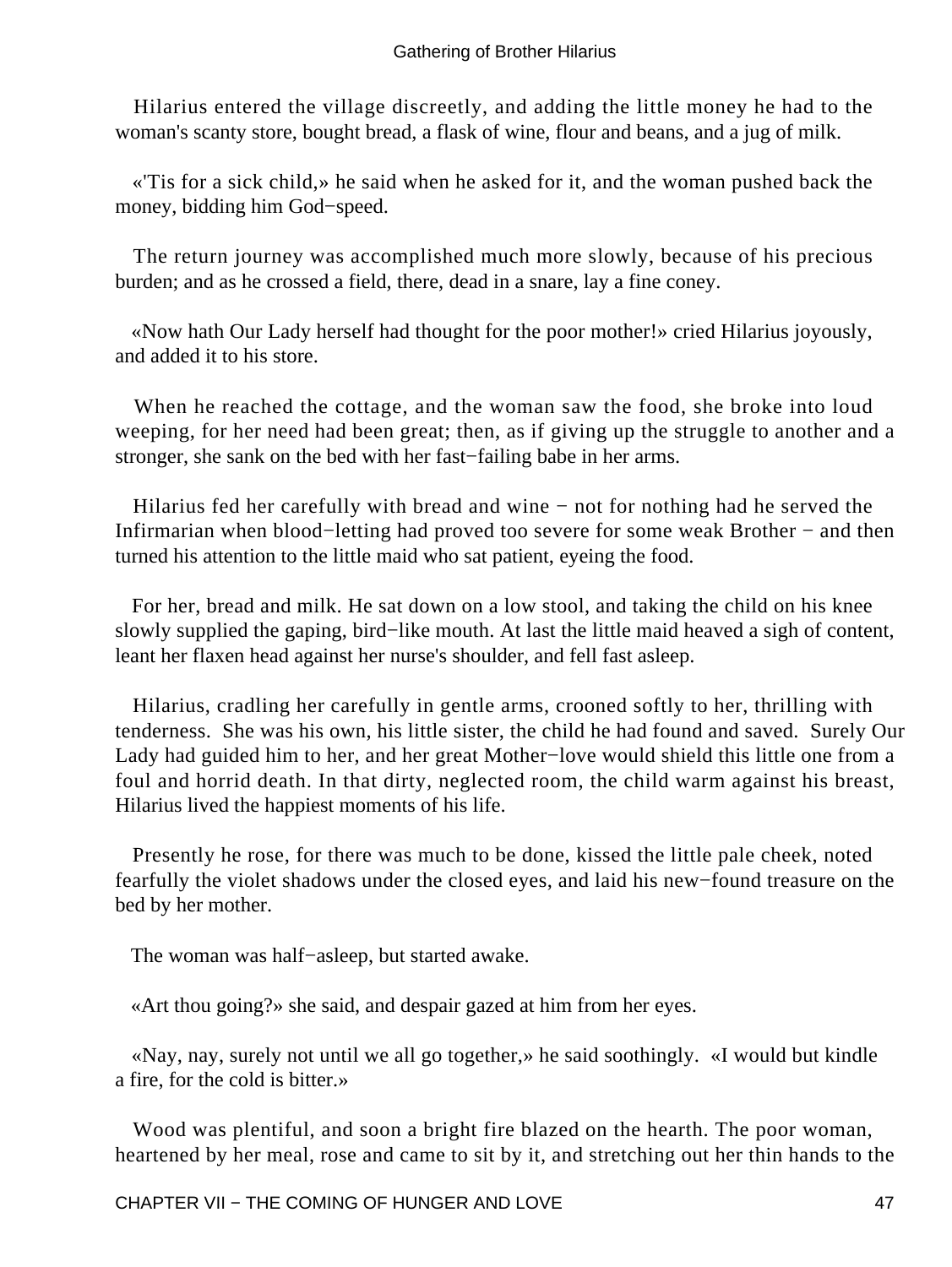grateful warmth, told her tale.

 «'Twas Gammer Harden's son who first heard tell of a strange new sickness at Caxton's; and then Jocell had speech with a herd from those parts, who was fleeing to a free town, because of some ill he had done. Next day Jocell fell sick with vomitings, and bleeding, and breaking out of boils, and in three days he lay dead; and Gammer Harden fell sick and died likewise. Then one cried 'twas the Plague, and the wrath of God; and they fled − the women to the nuns at Bungay, and the men to seek work or shelter on the Manor; but us they left, for I was with child.»

"And thy husband?' said Hilarius.

 «Nay, he was not my husband, but these are his children, his and mine. Some hold 'tis a sin to live thus, and perhaps because of it this evil hath fallen upon me.»

 She looked at the babe lying on her lap, its waxen face drawn and shrunk with the stress of its short life.

Hilarius spoke gently:−

 «It is indeed a grievous sin against God and His Church to live together out of holy wedlock, and perchance 'tis true that for this very thing thou hast been afflicted, even as David the great King. But since thou didst sin ignorantly the Lord in His mercy sent me to serve thee in thy sore need; ay, and in very truth, Our Lady herself showed me where the coney lay snared. Let us pray God by His dear Mother to forgive us our sins and to have mercy on these little ones.»

 And kneeling there in the firelight he besought the great Father for his new−found family.

 Five days passed, and despite extreme care victuals were short. Hilarius dug up roots from the hedgerows, and went hungry, but at last the pinch came; the woman was too weak and ill to walk, the babe scarce in life − there could be no thought of flight − and the little maid grew white, and wan and silent. Then it came to Hilarius that he would once again beg food in the village where he had sought help before.

 He went slowly, for he had eaten little that his maid might be the better fed, and he was very sad. When he reached the village he found his errand like to be vain. News of the Plague was coming from many parts, and each man feared for his own skin. At every house they questioned him: «Art thou from a hamlet where the Plague hath been?» and when he answered «Yea,» the door was shut.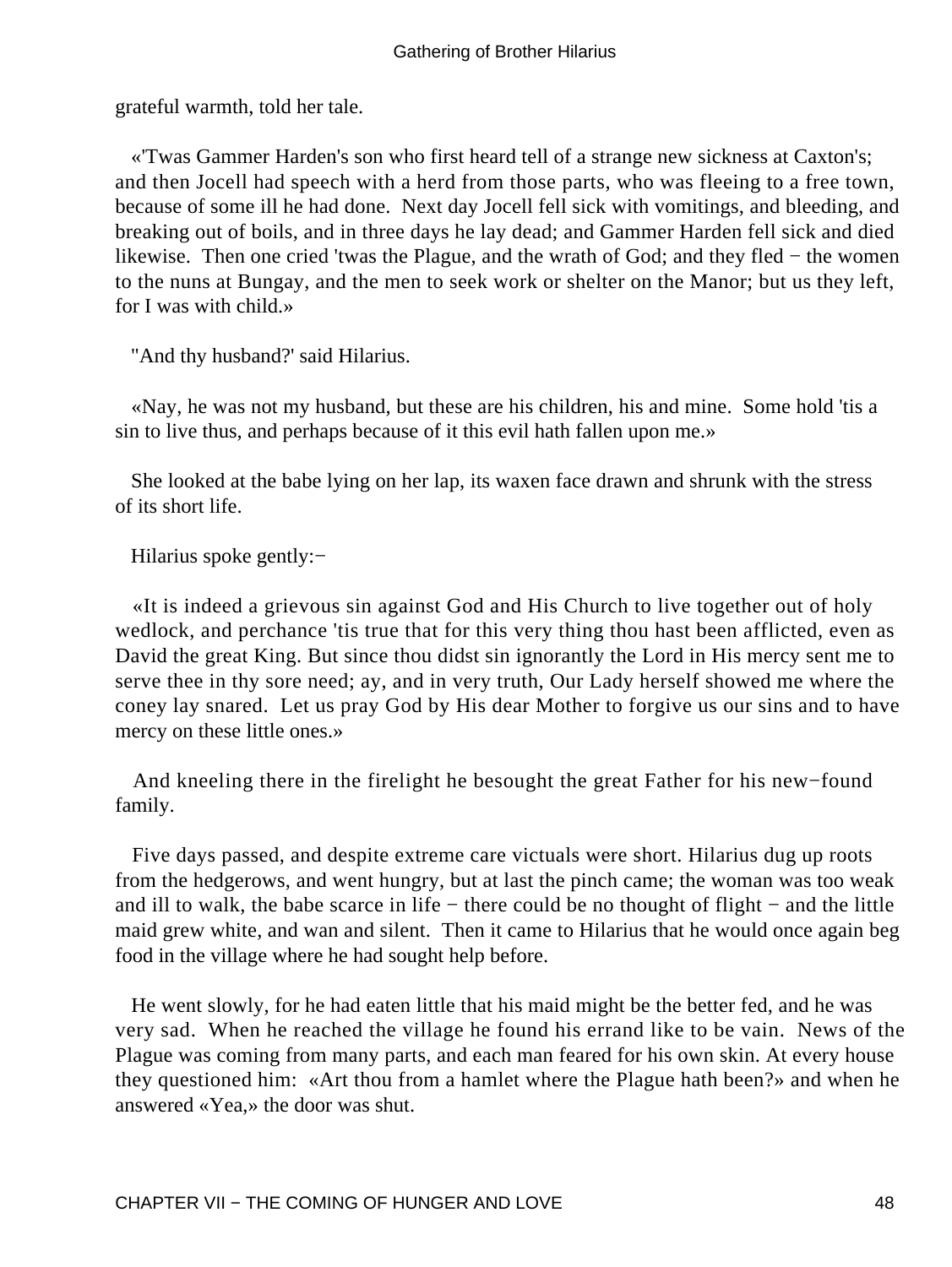Very soon men, angry and afraid, came to drive him from the place. He gained the village cross, and prayed them for love of the Saviour and His holy Rood to give him bread for his little maid and her mother. Let them set it in the street, he would take it and cross no man's threshold. Surely they could not; for shame, let a little child die of want?

 «Nay, 'tis better they die, so are we safe,» cried a voice; then they fell upon him and beat him, and drove him from the village with blows and curses.

 Bruised and panting, he ran from them, and at last the chase ceased; breathless and exhausted he flung himself under a hedge.

 A hawk swooped, struck near him, and rose again with its prey. Hilarius shuddered; but perhaps the hawk had nestlings waiting open−mouthed for food? His little maid! His eyes filled with tears as he thought of those who awaited him. He picked up a stone, and watched if perchance a coney might show itself. He had never killed, but were not his nestlings agape?

Nothing stirred, but along the road came a waggon of strange shape and gaily painted.

He rose to his feet, praying the great Mother to send him help in his awful need.

 The waggon drew near; the driver sat asleep upon the shaft, the horse took his own pace. It passed him before he could pluck up heart to ask an alms, and from the back dangled a small sack and a hen. If he begged and was refused his little maid must die. A minute later the sack and the hen had changed owners − but not unobserved; a clear voice called a halt; the waggon stood fast; two figures sprang out, a girl and a boy: and Hilarius stood before them on the white highway – a thief.

«Seize the knave!» cried the girl sharply.

 Hilarius stared at her and she at him. It was his dancer, and she knew him, ay, despite the change of dress and scene, she knew him.

 «What! The worthy novice turned worldling and thief! Nay, 'tis a rare jest. What of thy fine sermons now, good preacher?»

 But Hilarius answered never a word; overcome by shame, grief, and hunger, sudden darkness fell upon him.

 When he came to himself he was sitting propped against the hedge; the waggon was drawn up by the roadside, and the dancer and her brother stood watching him.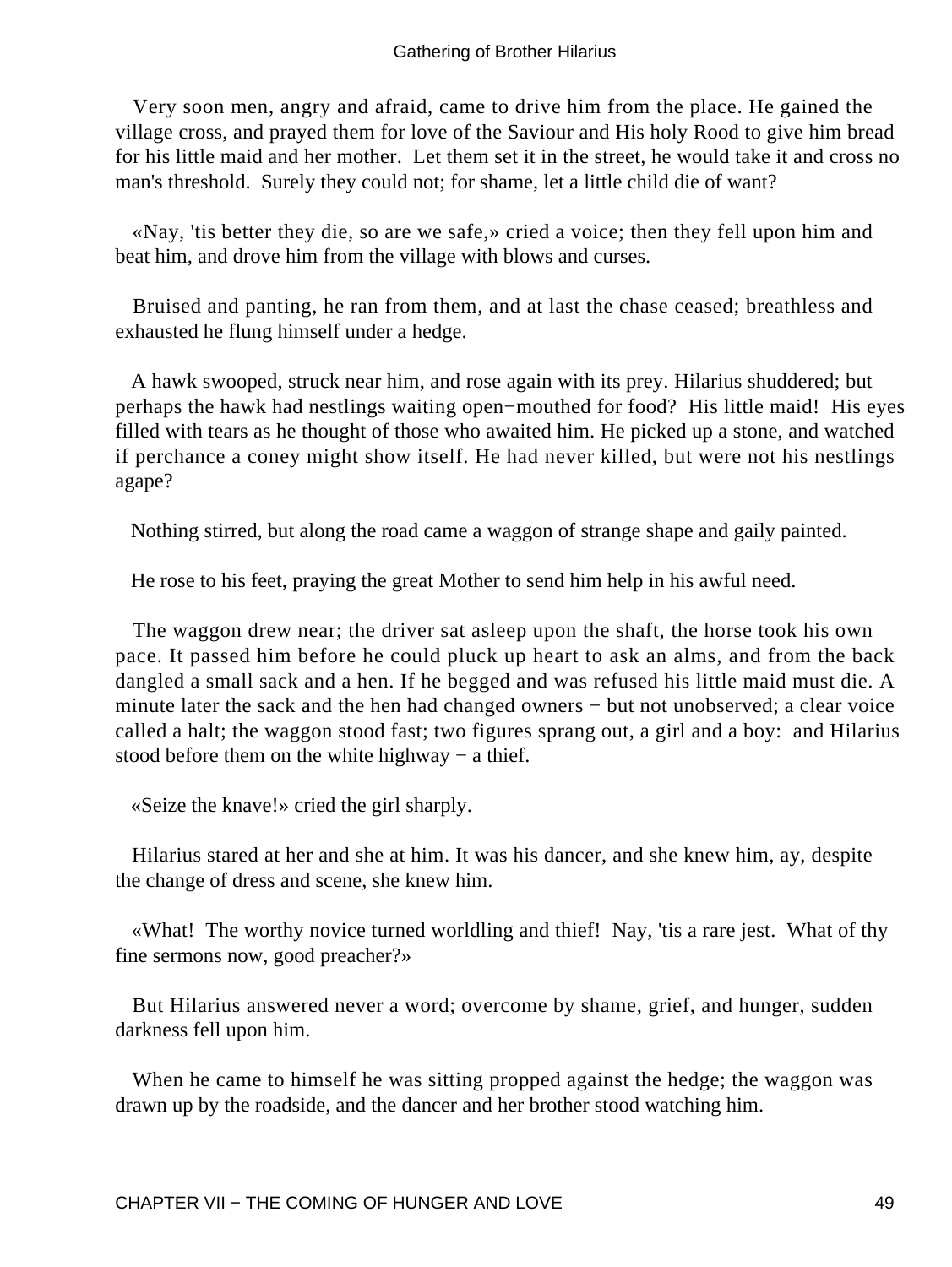«Fetch bread and wine,» said the girl, and to Hilarius who tried to speak, «Peace, 'til thou hast eaten.»

Hilarius ate eagerly, and when he had made an end the dancer said:−

 «Now tell thy tale. Prithee, since when didst thou leave thy Saints and thy nursery for such an ill trade as this?»

 Hilarius told her all, and when he had finished he wept because of his little maid, and his were not the only tears.

 The dancer went to the waggon and came back with much food taken from her store, to which she added the hen; the sack held but fodder.

«But, Gia,» grumbled her brother, «there will be naught for us to− night.»

 «Thou canst eat bread, or else go hungry,» she retorted, and filled a small sack with the victuals.

 Hilarius watched her, hardly daring to hope. She held it out to him: «Now up and off to thy little maid.»

 Hilarius took the sack, but only to lay it down again. Kneeling, he took both her little brown hands, and his tears fell fast as he kissed them.

 «Maid, maid, canst forgive my theft, ay, and my hard words in the forest? God help me for a poor, blind fool!»

 «Nay,» she answered, «there is naught to forgive; and see, thou hast learnt to hunger and to love! Farewell, little brother, we pass here again a fortnight hence, and I would fain have word of thy little maid. Ay, and shouldst thou need a home for her, bring her to us; my old grandam is in the other waggon and she will care for her.»

 Hilarius ran across the fields, full of sorrow for his sin, and yet greatly glad because of the wonderful goodness of God.

When he got back his little maid sat alone by the fire. He hastened to make food ready, but the child was far spent and would scarcely eat. Then he went out to find the woman.

 He saw her standing in the doorway of an empty hovel, and she cried to him to keep back.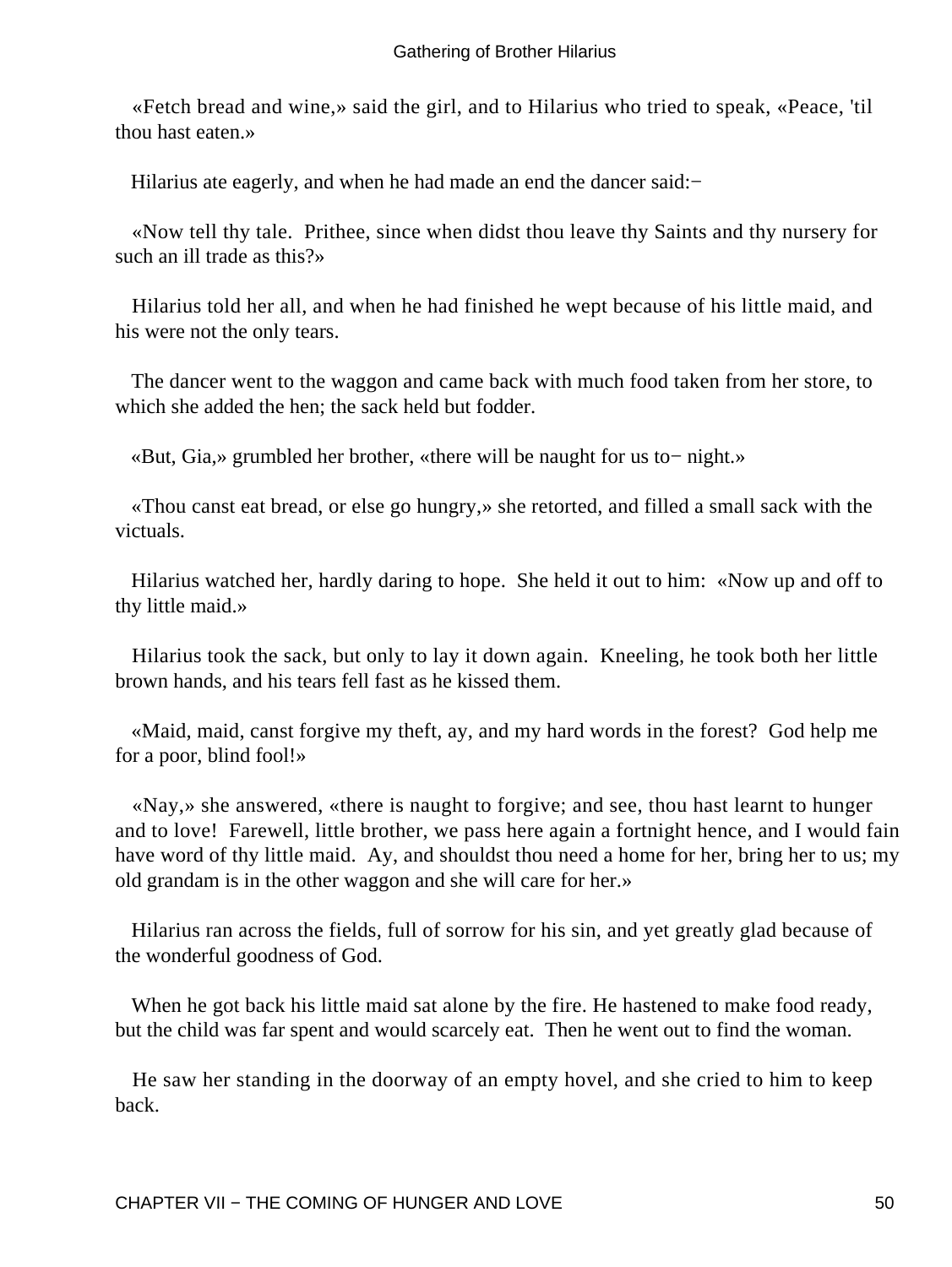«My babe is dead, and I feel the sickness on me. I went to the houses seeking meal, even to Gammer Harden's; and I must die. As for thee, thou shalt not come near me, but bide with the child; so maybe God will spare the innocent.»

 Hilarius besought her long that she would at least suffer him to bring her food, but she would not.

 «Nay, I could not eat, the fever burns in my bones; let me alone that I may die the sooner.»

 Hilarius went back with a heavy heart, and lay that night with the little maid in his arms on the settle by the hearth. Despite his fear he slept heavily and late: when he rose the sun was high and the child awake.

 He fed her, and, bidding her bide within, went out to gain tidings of the poor mother. He called, but no one answered; and the door of the hovel in which she had taken shelter stood wide. Then, as he searched the fields, fearing the fever had driven her abroad, he saw the flutter of garments in a ditch; and lo! there lay the woman, dead, with her dead babe on her breast. She had lain down to die alone with God in the silence, that haply the living might escape; and on her face was peace.

 Later, Hilarius laid green boughs tenderly over mother and babe, and covered them with earth, saying many prayers. Then he went back to his fatherless, motherless maid.

 She ailed naught that he could see, and there was food and to spare; but each day saw her paler and thinner, until at last she could not even sit, but lay white and silent in Hilarius' tender arms; and he fought with death for his little maid.

 Then on a day she would take no food, and when Hilarius put tiny morsels in her mouth she could not swallow; and so he sat through the long hours, his little maid in his arms, with no thought beside. The darkness came, and he waited wide−eyed, praying for the dawn. When the new day broke and the east was pale with light he carried the child out that he might see her, for a dreadful fear possessed him. And it came to pass that when the light kissed her little white face she opened her eyes and smiled at Hilarius, and so smiling, died.

 The dancer, true to her promise, scanned the road as the waggon drew near the place of Hilarius' first and last theft: he was standing by the wayside alone. The waggon passed on carrying him with it; and the dancer looked but once on his face and asked no question.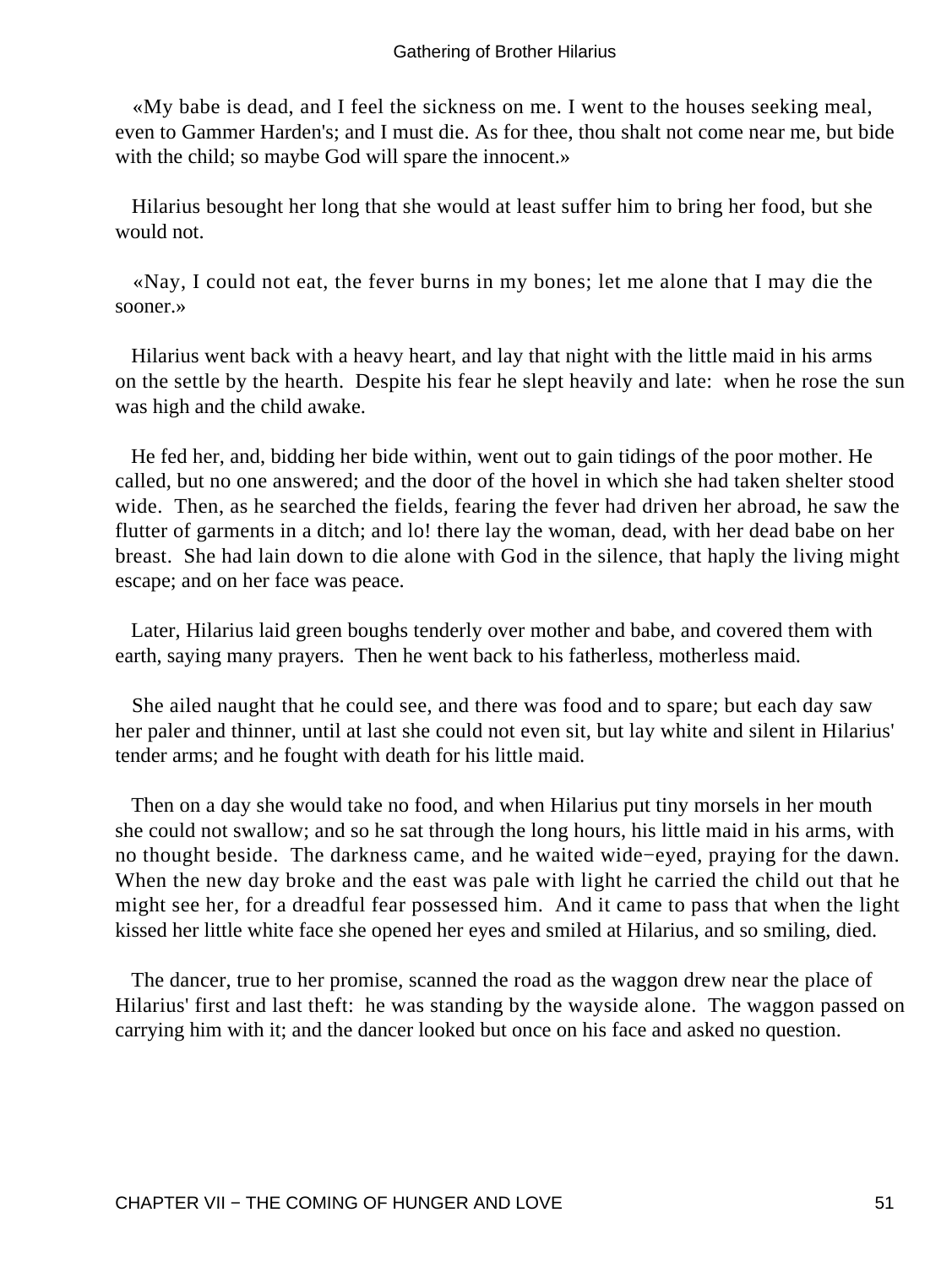# **[PART III − THE FRUIT](#page-78-0)**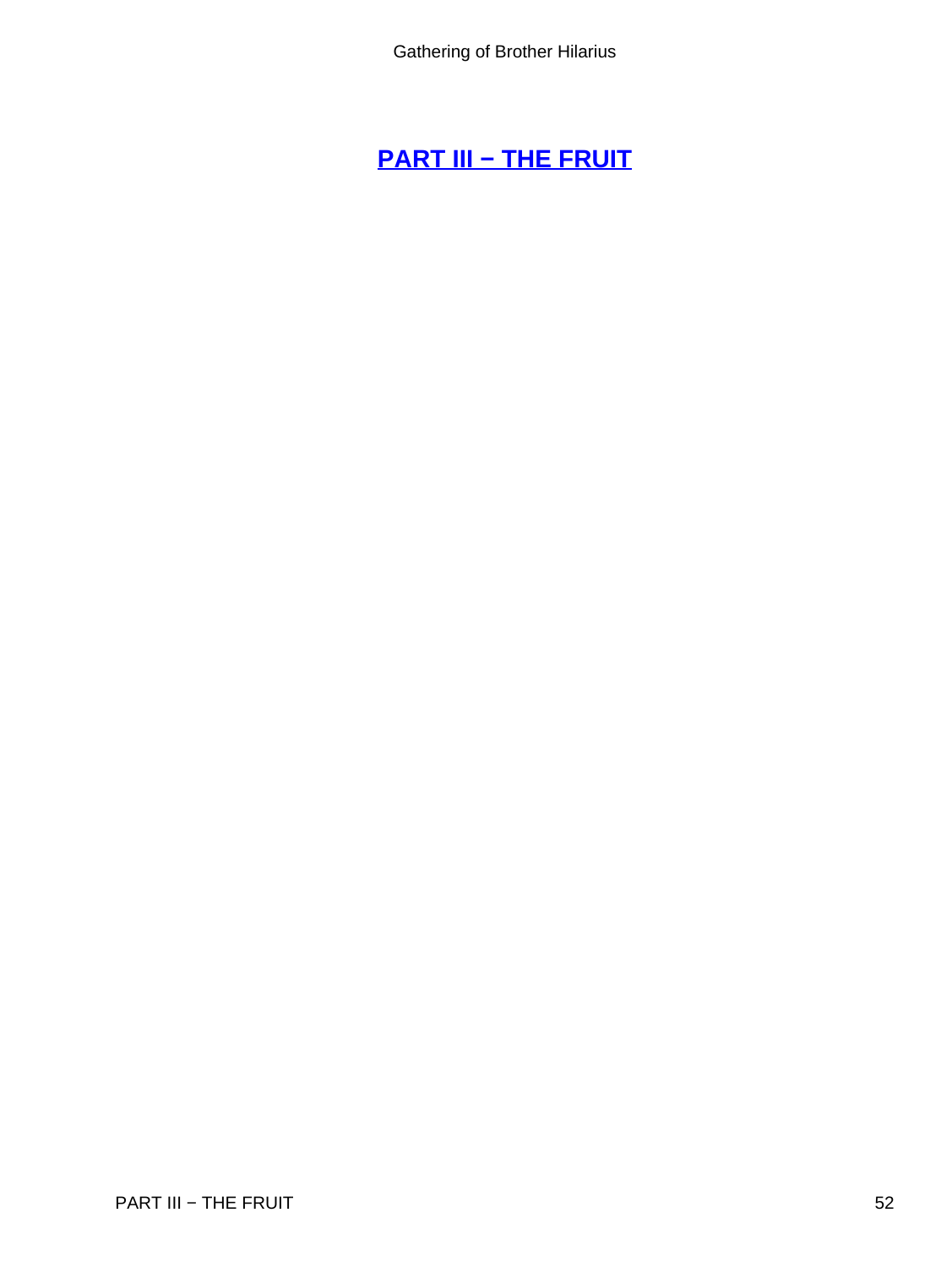# **[CHAPTER I − HOW LONG, O LORD, HOW LONG!](#page-78-0)**

**THE Monastery by the forest pursued an even existence, with no great event to trouble** its serenity, for it lay too far west for the Plague to be more than a terrible name.

 True, there had been dissension when Prior Stephen, summoned to Cluny by the Abbat, had perforce left the dominion to the Sub− Prior. For lo! the Sub−Prior, a mild and most amiable man in his own estate, had proved harsh and overbearing in government. Ay, and in an irate mood he had fallen upon Brother William, the Sacrist, in the Frater, plucked out his hair and beaten him sore; whereat the Convent was no little scandalized, and counselled Brother William to resign his office. He flouted the Chamberlain also, and Brother Roger the Hospitaller, and so affronted the Brethren that when he began to sing the Verba mea on leaving the chapter, the Convent − yea, even the novices − were silent, to show their displeasure.

 When Prior Stephen returned he was exceeding wroth, but said little; only he took from the Sub−Prior his office, and all that appertained thereto, and made him as one of the other monks; and Brother William, who was a gentle and devout servant of God, he made Sub−Prior in his stead; and the Convent was at peace.

 Brother Ambrose, he to whom the vision was vouchsafed, had slipped through the grey veil which once hid Jerusalem from his longing gaze; Brother Richard was now in the land where the blind receive their sight; and Brother Thomas the Cellarer − but of him let us say little and think with charity; for 'tis to be feared that he greatly abused his office and is come to judgment.

 Two of the older monks, Brother Anselm and Brother Paul, who had spent fifty years in the sheltered peace of the Monastery walls, sat warming their tired old limbs in the south cloister, for the summer sunshine was very pleasant to them.

«Since Brother Thomas died − » began Brother Paul.

«The Lord have mercy on his soul!» ejaculated Brother Anselm.

 «Since Brother Thomas died,» said Brother Paul again − a little impatiently, though he crossed himself piously enough − «methinks the provisions have oft been scanty and far from tempting, Brother.»

 «Ay, and the wine,» said Brother Anselm. «Methinks our Cellarer draws the half of it from the Convent's well.»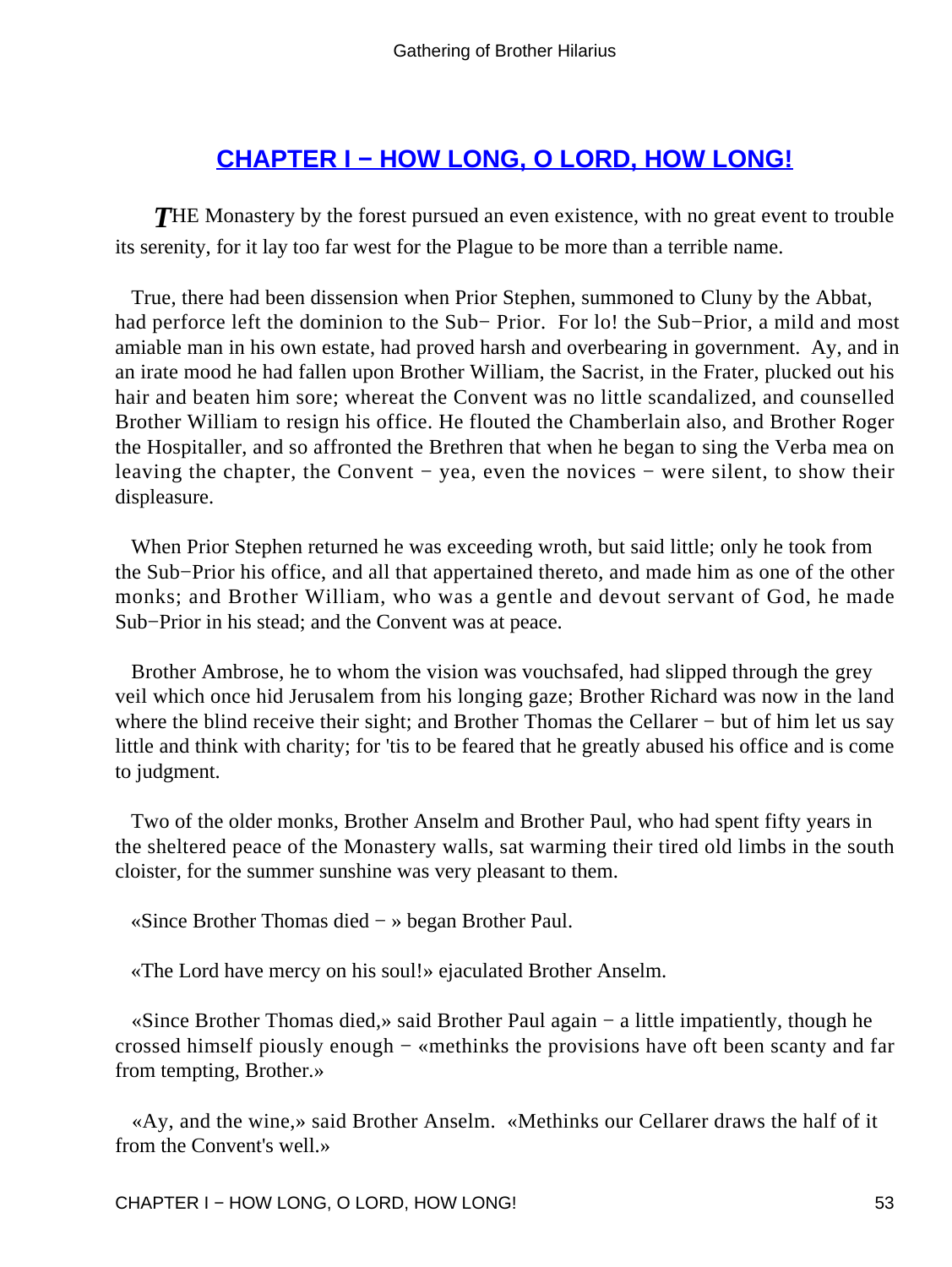They shook their heads sadly.

 «No doubt,» said Brother Anselm after a short silence, «our Cellarer is most worthy, strict, and honest in the performance of his office − while Brother Thomas, alack − »

 «Methinks Brother Edmund is somewhat remiss also in his duties,» said Brother Paul. «The Prior, holy man, perceives nothing of these things. On Sunday's feast one served him with a most unsavoury mess in the refectory, the dish thereof being black and broken; yet he ate the meat in great content, and seemingly with appetite.»

 «He is but young, he is but young − sixty come Michaelmas − sixty, and twenty−two years Prior − 'tis a long term,» and Brother Anselm nodded his head.

 «Ay, he is still young, and of sound teeth,» said Brother Paul, «whereas thou and I, Brother, are as babes needing pap–meat. Brother Thomas – God rest his soul! – was wont to give savoury mess easy of eating to the elder Brethren.»

 «Ay, he was a kind man with all his faults,» said Brother Anselm, fingering his toothless gums. «Think you 'twould be well to speak of this matter to the Prior?»

 «Nay, nay,» said the other, «he is ever against any store being set on the things of this world − ''tis well for the greater discipline of the flesh,' so saith he ever. Still he hath forbidden the blood−letting to us elder Brethren.»

 «Methinks there is little to let, since Brother Thomas died,» said Brother Anselm ruefully.

 «Nay, then, let us seek out the Cellarer and admonish him − maybe he will hear a word in season,» and the two old monks moved slowly away to the Cellarer's office as Prior Stephen came down the cloister walk.

 He looked little older, his carriage was upright as ever, but government sat heavy upon him; the keen, ascetic face was weary, and the line of the lips showed care. His thoughts were busy with Hilarius. It was now full six years that the lad had left the Monastery, and since the Christmas after his going no news had come of him, save that he never reached St Alban's. Had the Plague gathered him as it gathered many another well−beloved son? Or had the awakening proved too sudden for the lad set blind−eyed without the gate?

 He passed from the cloister into the garth where bloomed the lilies that Hilarius had loved so well. He looked at the row of nameless graves with the great Rood for their common memorial; last but one lay the resting−place of Brother Richard, and the blind monk's dying speech had been of the lad whose face he had strained his eyes to see.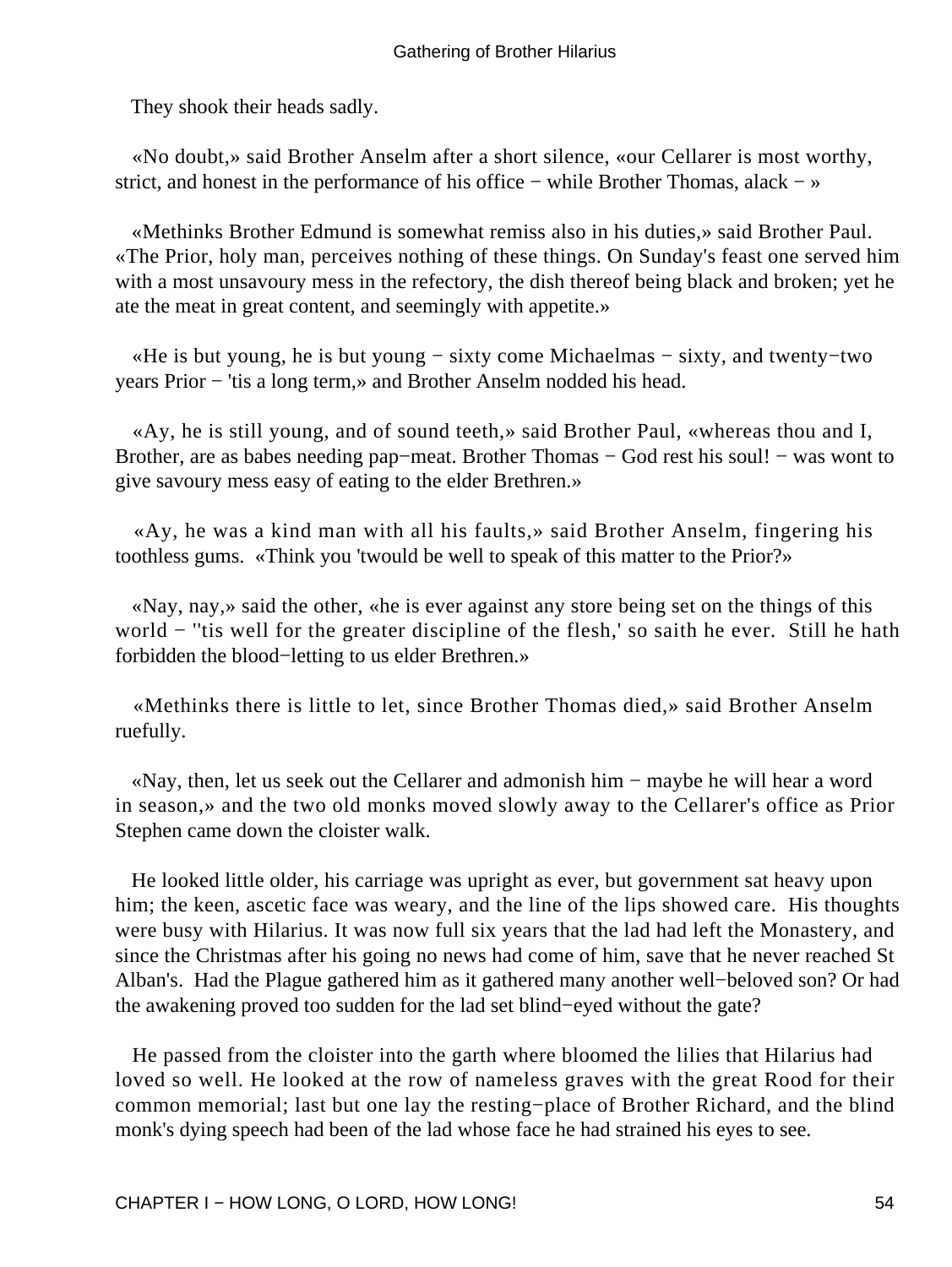Prior Stephen stood by the farmery door, and the scent of Mary's flowers came to him as it had come to Hilarius at the gate. He stretched out his hands with the strange pathetic gesture of a strong man helpless. It was all passing fair: the fields of pale young corn trembling in the gentle breeze; the orchards and vineyards with fast maturing fruit; the meadows where the sleek kine browsed languidly in the warm summer sunshine. Peace and prosperity everywhere; the old Church springing into new beauty as the spire rose slowly skywards; peace and prosperity, new glories for the House of the Lord; and yet, and yet, his heart ached for his own helplessness, and for the exceeding longing that he had for the boy whose mother once held that heart in the hollow of her little hand.

 Ah well, blessed be God who had called him from the things of this world to the service of Christ and the Church! Once again he offered himself in the flame of his desires: he would fast and pray and wait.

 The Office bell sounded sharp and clear across the still summer air calling to Vespers, and the Prior hasted to his place.

 «Qui seminant in lachrymis in exultatione metent,» chanted the deep voices of the monks, and Prior Stephen's voice trembled as he joined in the Psalmody.

 «Euntes ibant et flebant mittentes semina sua. Venientes autem venient cum exultatione portantes manipulos suos.»

He had sown in tears, ay, and was weary of the sowing; but the harvesting was not yet.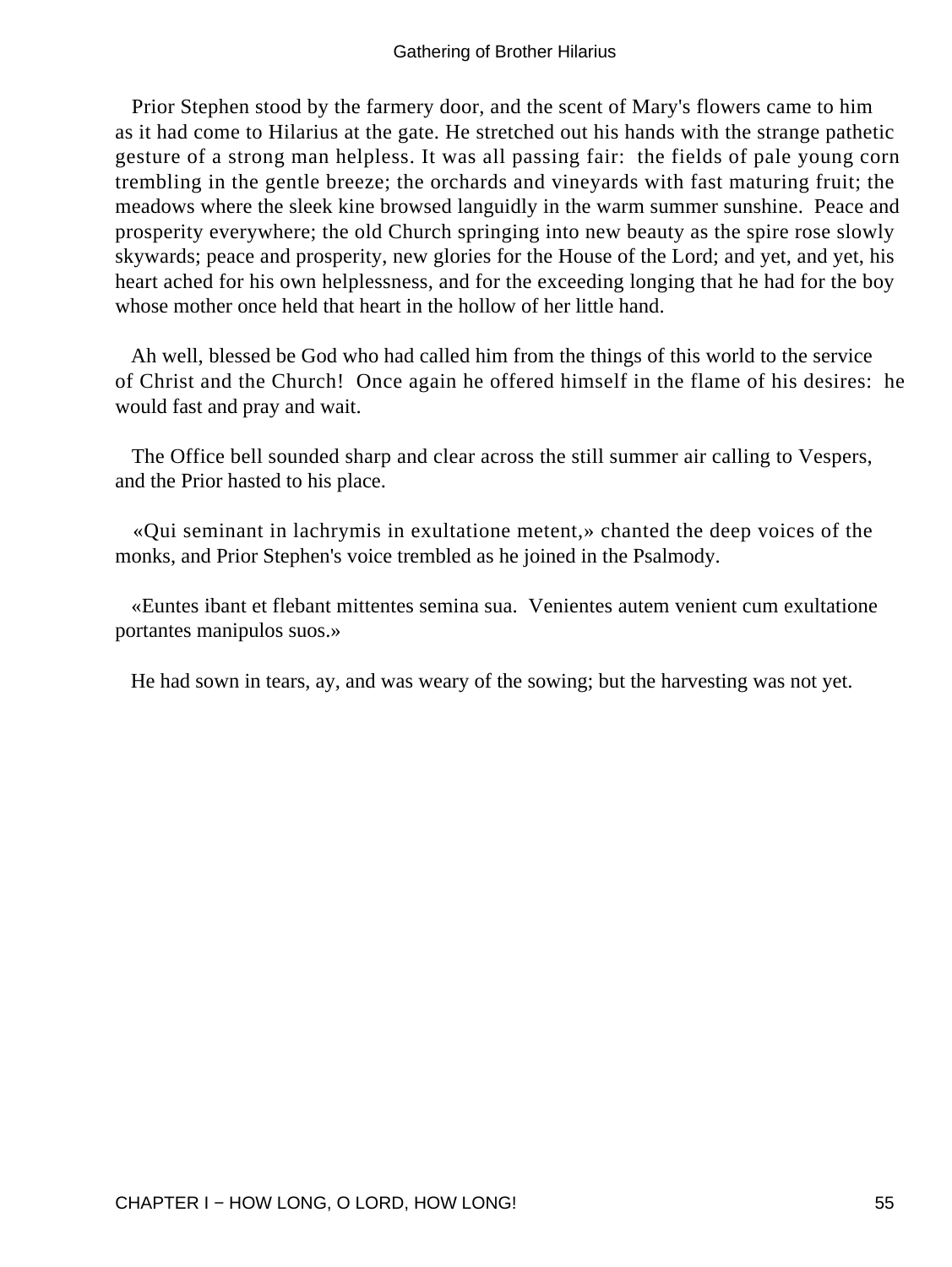# **[CHAPTER II − MARY'S LILIES](#page-78-0)**

*I*T came to pass upon a certain day scarce a se'nnight later, that Prior Stephen was troubled in his mind by reason of a dream which came to him.

 It happened on this wise. He was sitting by his window after the noon repast, musing, as he was wont, on his dear son. The song of the bees busy in the herb−garden was very pleasant to his ear, the warm, still air overcame him, and he slept. Suddenly he heard a voice calling − a voice he knew in every fibre of his being and yet could set no name to, for it was the voice of God. He arose in haste and went out into the garth, and lo! under the lilies Hilarius lay sleeping. The Prior stood fast in great wonder, his heart leaping for joy; yet he could not cross the little piece of grass that lay between the cloister and the farmery door.

 As he watched, a woman, light of foot and of great beauty, came swiftly from the gate to where Hilarius slept; and the Prior was grieved, and marvelled that the porter had opened to such an one; for it was a grave scandal that a woman should set foot within the Monastery precincts. He strove to cry, but his voice died on his lips, and his feet were as lead.

 The woman stayed when she came to the sleeping lad, and stooped to arouse him, but he slept on. She called him, and her voice was as the calling of the summer sea on a shelving beach; but Hilarius gave no heed. Then, in great impatience, she caught at the white lilies under which he lay; and, as she broke the flower−crowned stems, Hilarius stirred and cried out in his sleep, whereat she plucked the faster. Of a sudden Prior Stephen was as one set free. He strode to the woman's side: there was but one lily left. He laid his hand on her shoulder, for speech was still far from him: and she fell back from the one remaining blossom with a cry of fear − and Prior Stephen awoke, for behold! it was a dream; but he was sore troubled.

 «Maybe,» said he, «evil threatens the lad, such evil as slew his mother, on whom God have mercy!» And sighing heavily he took his way to the great Rood and made supplication for his son.

 Far away, under a southern sky, in one of the great palaces of Florence, there stood a woman of fair stature, with tight−clenched hands, whose many jewels bit the tender flesh. Her russet eyes flashed under threatening brows, her teeth held fast the curling upper lip. Great, alack! was her fame: men crept to her knee like spaniels craving favour. Great was her wealth: a golden piece for every ruddy strand that hung a shimmering mantle to her knee. Her beauty − nay, men had slain themselves gladly to escape the torment of her look. She stood in the curtained doorway, a heavy purple hanging at her back; and the man who awaited her paled as he saw her vengeful face.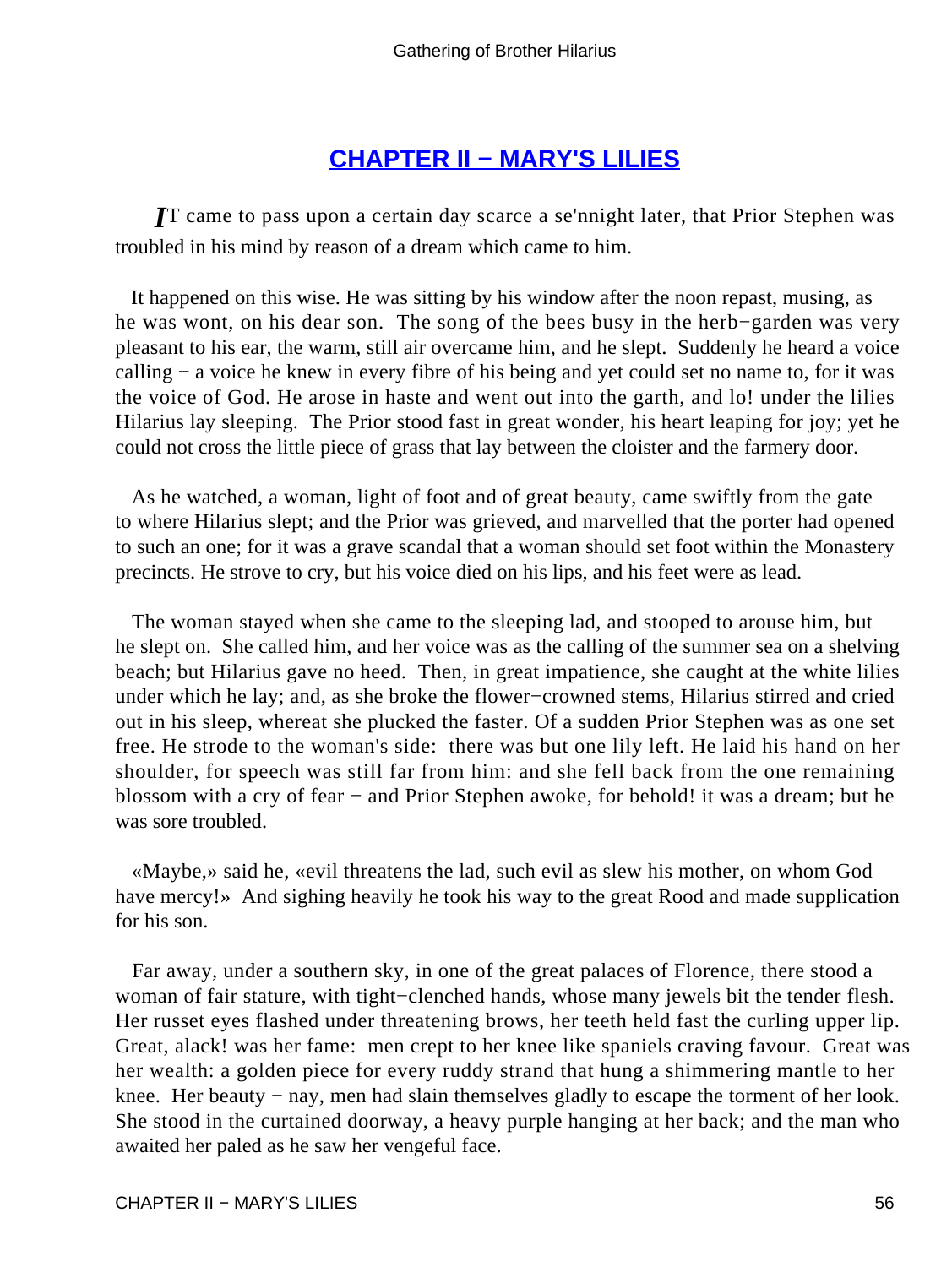It was Hilarius. He drew himself up to the full of his slender height, and bowed.

 Panting a little, the woman came towards him across the many−hued marble floors; and, as she passed, a vase of great white lilies caught in her draperies of cramoisie and fell. She gave no heed, but swept on, and faced him in the sunny silence. Across the pause the Angelus sounded from a church hard by: Hilarius crossed himself devoutly; and the stillness fled before a woman's scornful laugh.

 «Nay, then, Signor,» she cried mockingly, «is ours to be a war of signs and silence? I have heard thy lips were ready enough with judgment, though they halt at a love−phrase. By Our Lady, if all that is said of thee be true, I will e'en have thee whipped at the gibbet for thy gibes! Speak, fool, while thy tongue is left thee; 'tis a last asking. Wilt thou paint this face of mine that is, it seems, so little to thy liking? Strain not my patience over much − 'tis a slender cord at best, and somewhat tried already. Speak, is it yea or nay?»

 Hilarius looked away to where Mary's flowers lay bruised and scattered on the flag of blood−red marble; his answer came low and clear:−

«'It is nay.'»

 She thrust her head forward, and looked at him wondering; there was a stain where her teeth had been busy.

 «'It is nay,'» she repeated after him, and her eyes mocked him. «May a poor Princess ask the Signor's reason?»

Hilarius pointed past her to the fallen lilies.

«It lies there.»

 For an instant the hot colour splashed the angry whiteness of her cheek; then, pale to the lips, she turned on him; and she stammered in her wrath:−

 «And dost thou − dost thou dare, say this to my face − to me, who stooped to ask when I had but to command? I, with my unmatched beauty; I, who hold the hearts of men in thrall to the lifting of my eyes; I, to whom men kneel as to their God! Art thou mad, mad, that thou canst set aside such a behest as mine? 'Tis small wonder men say thy doublet hides a monkish dress; of a truth the tale they brought savoured of little else. Hear me, thou prating, milk−faced Modesty, I choose that thou shalt limn this face of mine: say me nay, and I will teach thee a lesson hard of forgetting; for I will silence thy preaching for aye, and lend my serving−men to whip thee through the streets. Men, said I? Nay, thou art too much a cur to make fit sport for men: rather my maids shall wield the rod and lace thy shoulders.»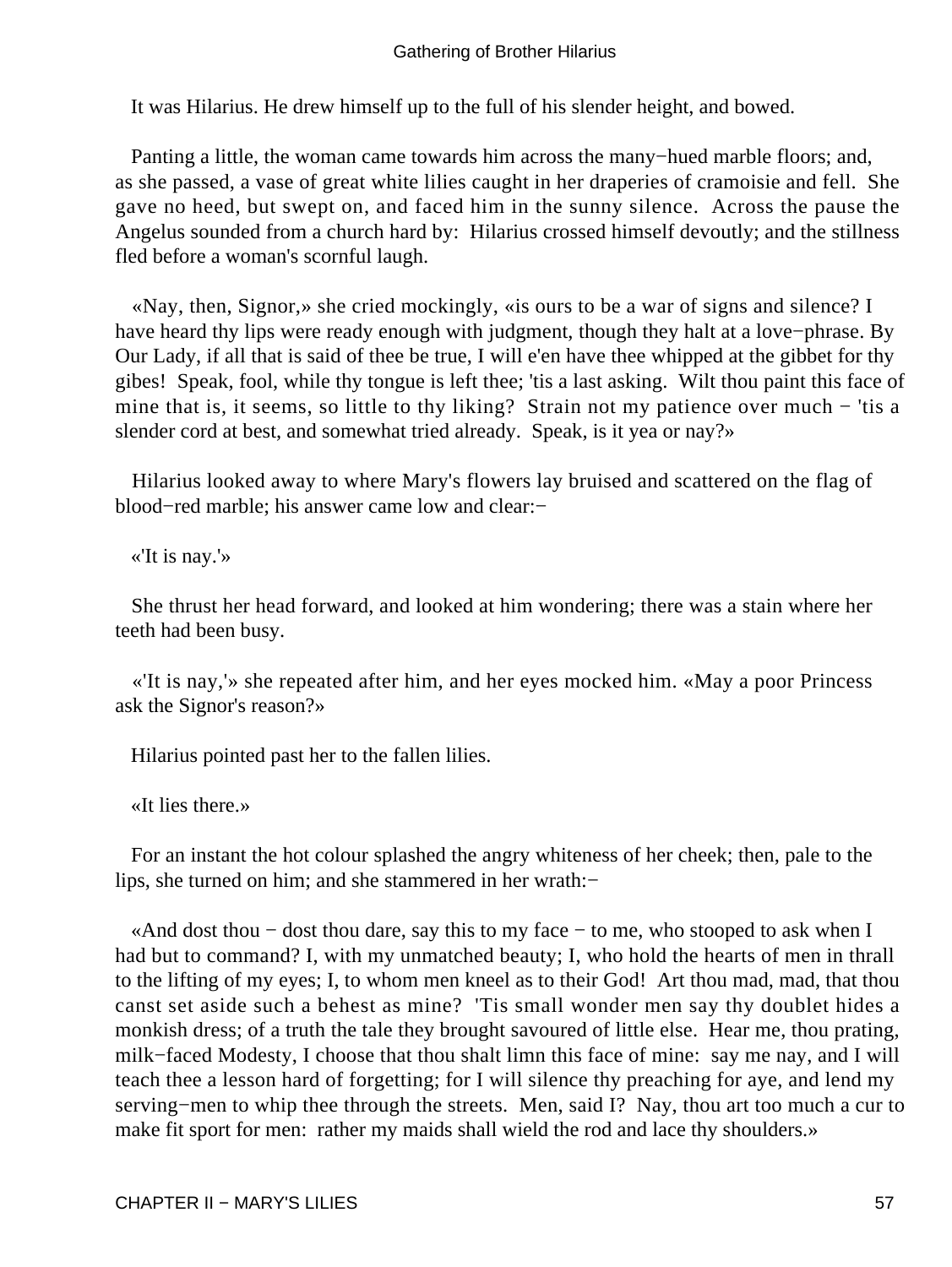She flung herself on a low couch by the open window, where the peacocks on the terrace strutted in the sun; and Hilarius waited, dumb as the dog to which she had likened him, for he had no word.

There was silence a while.

Then the Princess spoke, and her voice cut Hilarius like the sting of a lash:

«Bring me yon flowers.»

He obeyed.

«Set them at my feet.»

He bent his knee and did so, wondering.

 A moment, and she trod them under; their dying fragrance filled the air, as their living breath had flooded the senses of the blind− eyed lad at the Monastery gate.

 One by one she set her heel upon the blossoms, and the marble was yellow with stolen gold.

 Hilarius held his breath; it was as if she did to death some living thing, and yet he dared not bid her stay her insolent feet.

It was done; and she looked at him under questioning brows.

 «So much for thy lilies! Dost still think that it will soil thy brush to limn such an one as I? I, whom men call the Queen of Love − but thy lips, say they, burnt with another name! Bethink thee, faint heart, there is not a man in all this city but would count death a small price to pay for my favours; and I ask of thee one little service, and thou shalt name thine own reward. Surely 'tis churlish to gainsay!»

Her voice was suddenly sweet.

 Stooping, she gathered to her the destruction she had wrought, fingering the fallen petals tenderly, with a little sigh. She glanced up at Hilarius through her lashes' net. «Maybe I was over hasty,» she said softly, and a sob swelled the round of her wonderful throat − «and yet how couldst thou call me wanton?» Her mouth drooped a little − she was very fair.

 «Art thou still minded to set these poor pale flowers against the roses in love's garden? For I love thee,» she added, and then suddenly she was still.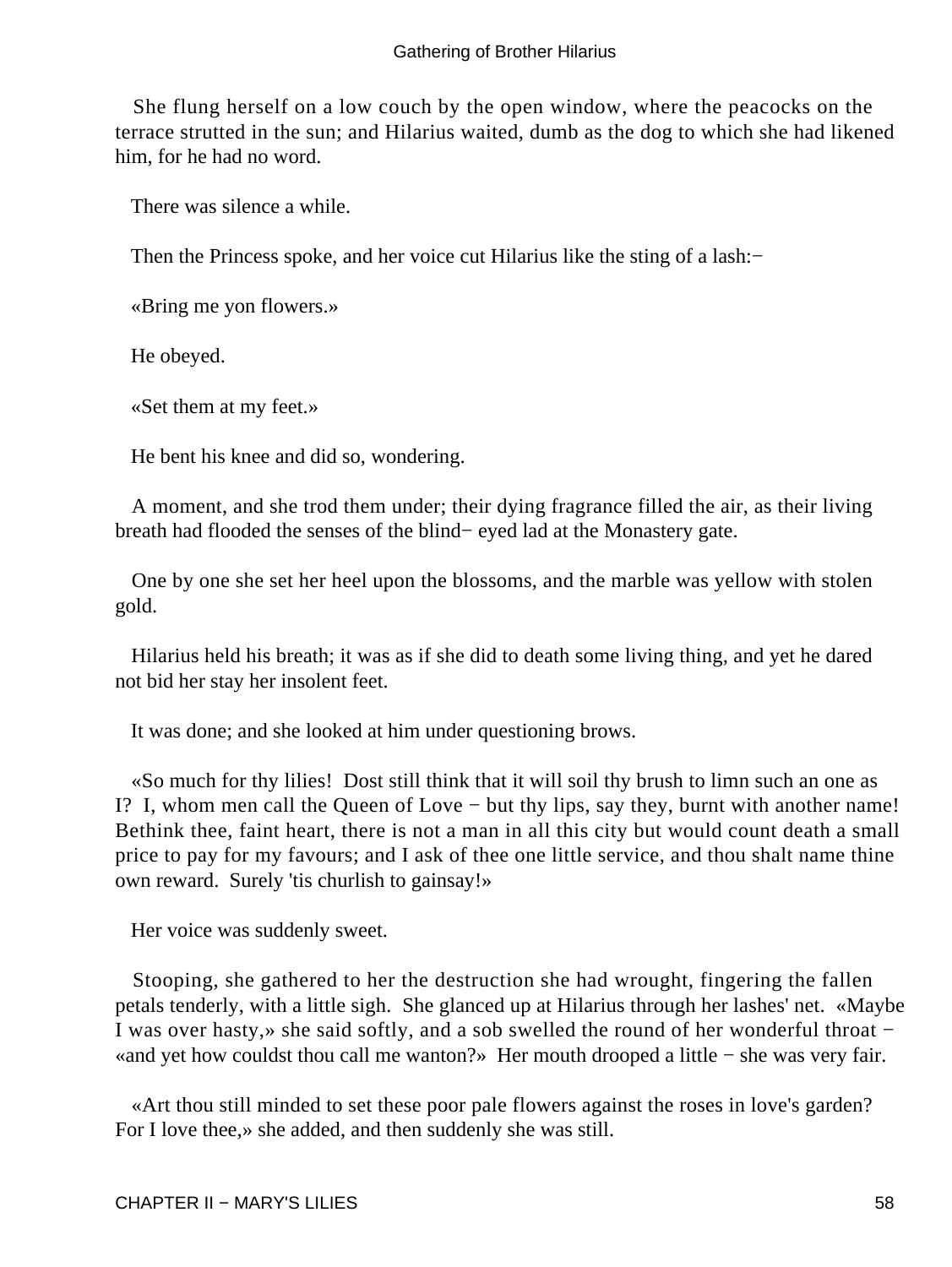Hilarius looked from the dead flowers to the woman in her over− mastering beauty, and all at once the passion that lies hid in the heart of every man leapt to his lips. He desired this woman as he had never before desired aught in all the world, and he knew, to his shame, that she was his for the asking. The blood thudded and rang in his veins; he feasted his eyes on the curve of her neck and the radiance of her sun−swept hair. He stretched out his hands, but ere he could speak she raised a white, terrified face, and glanced over her shoulder.

 «Who touched me?» she gasped, her voice shrill with fear, «who touched me?» And she sprang to her feet.

 There was no one: the two shared a common pallor as they stared into each other's eyes across the dying lilies. Hilarius shrank back and covered his face with his hands. Clear and distinct he heard the Prior's voice: «A light woman − a light woman.»

Then the Princess said hoarsely, «Go, go;» and without word or look Hilarius went.

 The Prior rose from his knees comforted. He had wrestled with the devil for his son's soul, and knew that he had prevailed.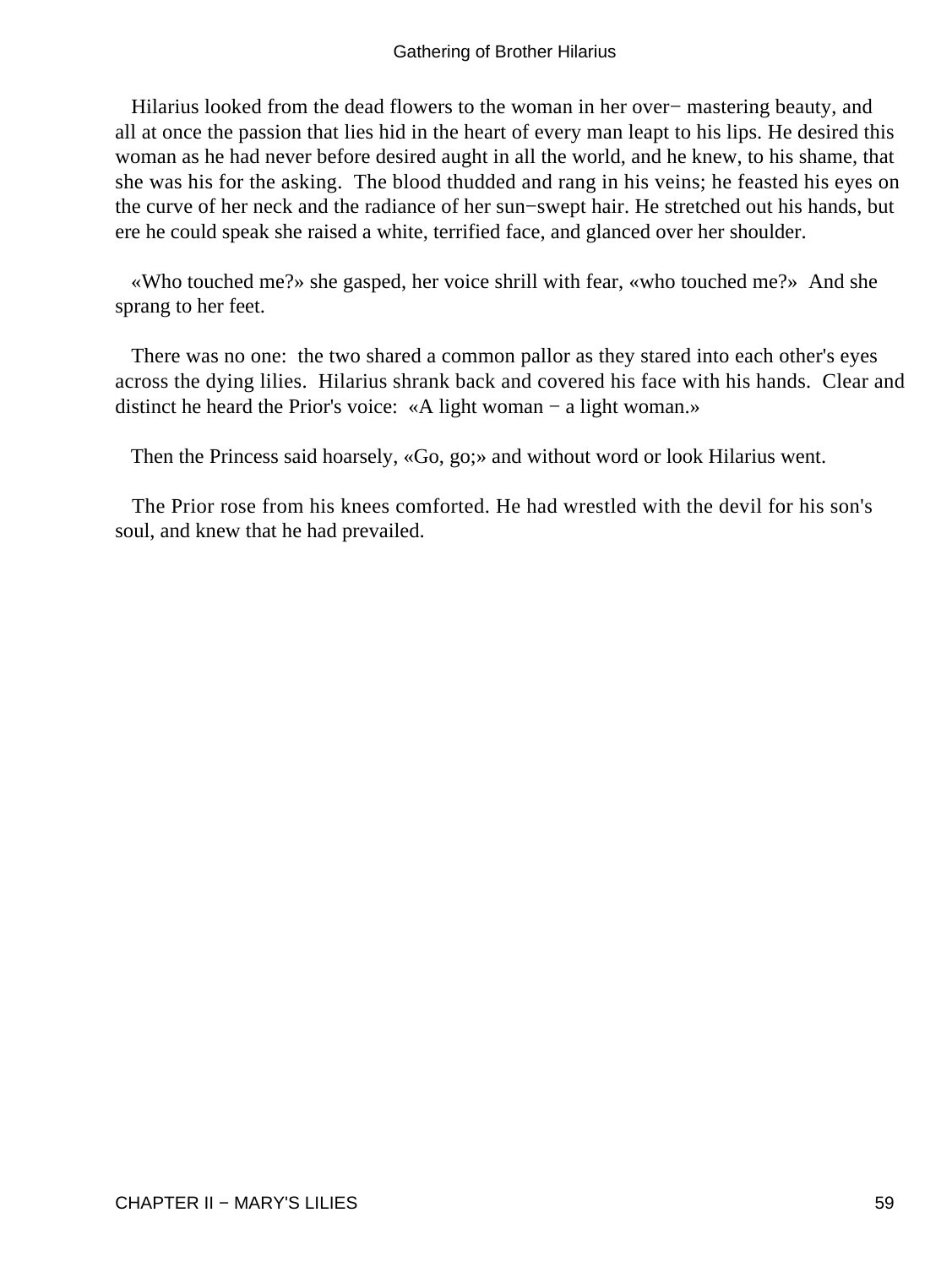# **[CHAPTER III − OPEN EYES AT THE GATE](#page-78-0)**

*A*NOTHER year wrote its record on forest and field. The weeks passed; summer sped to autumn, the ripe corn bowed to the sickle. The Convent's lands were rich and heavy, virgin soil reclaimed; and the Prior, watching the last great wain piled high with wealth of golden treasure, saw the porter coming to him.

 Now the porter was stout, short of breath, and of a hasty spirit; and the Prior knew something was amiss by reason of his hurried gait and wrathful countenance.

 «Domine,» he gasped, «Domine, there is a ragged man at the gate, a vagabond by his own showing, and he craves speech of thee. I bade him go to the guest−house, but he will not budge, and hath waited already an hour despite my − »

 The porter stayed, staring; he spoke to the wind; the Prior was already halfway to the gate.

 «This my son was dead and is alive again,» sang his heart. The porter, afraid, hasted after him with the keys, and had scarce time to do his office ere the sunburnt vagabond was clasped in the Prior's arms. It was a harvesting indeed.

 That night Hilarius went across to the Prior's house to tell the tale of his journeyings. He found him seated in a great oak chair by the open window; the sky was ablaze with stars, and the flame of the oil lamp jarred like a splash of yellow paint on the moonlight which flooded the room; the Prior's eyes smiled measureless content, and the murmured «Laus Deo» of his lips voiced the gladness of his heart. Thus, in the shelter of peace and a great love, Hilarius told his tale, while the forest waved a welcome to him over the Monastery wall, and the late lilies burned white in the garth below.

 The Prior sat with his chin in his hand, his eyes fixed on the lad's face, pale against the dark wainscot; and Hilarius told of his journeyings, and all that befell, even as it hath been recorded in this chronicle; and the Prior's eyes were wet as he heard of the little maid.

«And then, my son?» said the Prior.

 «Then, my Father, I companied with the caravan folk as far as the sea−coast; and, leaving them there, went overseas in the train of my lord Bishop Robert Walter of Norwich, who was hasting to Rome. He knew thee, my Father, and bade his people supply my needs.»

«Ay, he knows me,» said the Prior briefly. «The Lord reward him according to his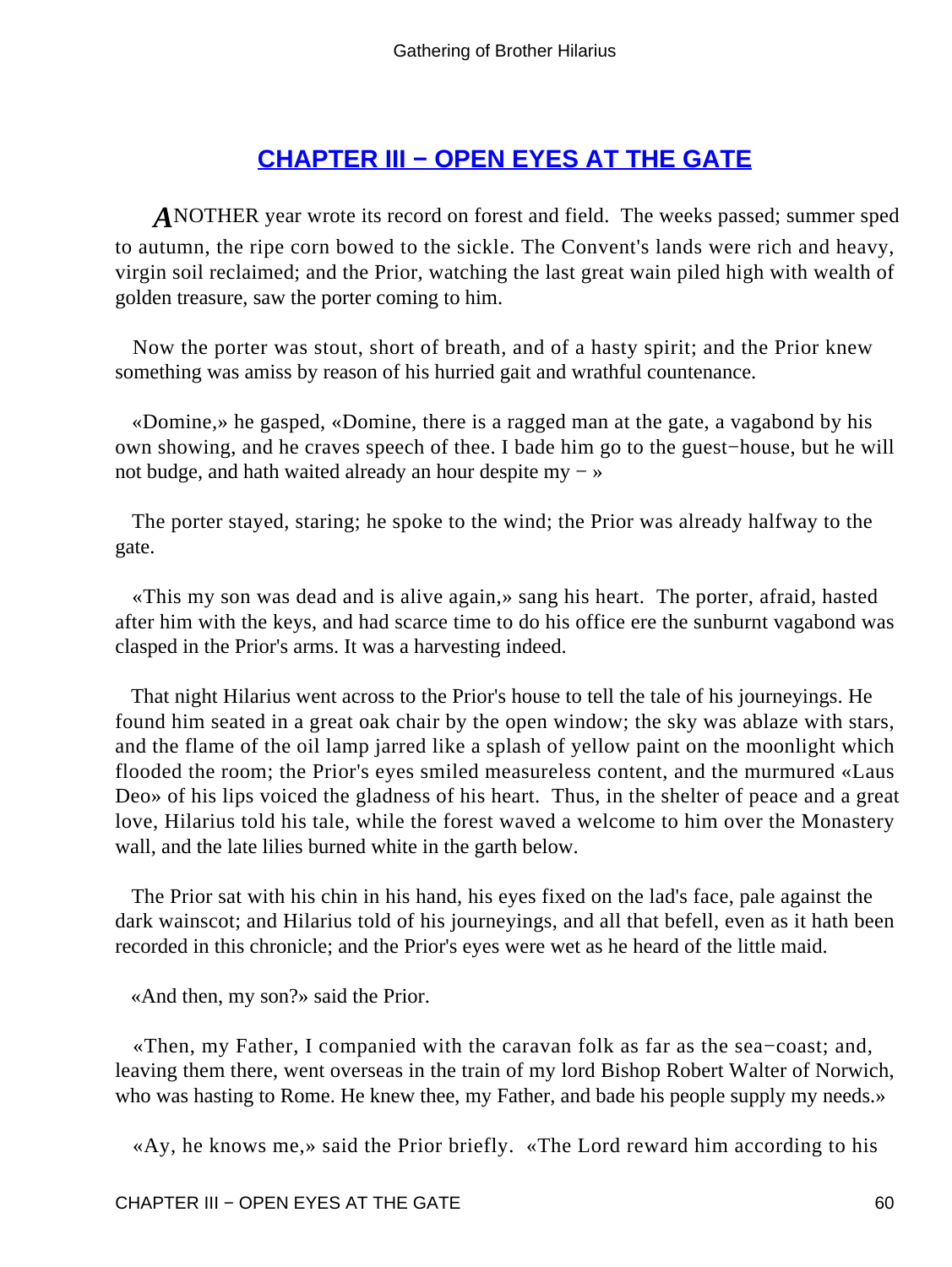works, but show him mercy forasmuch as he had compassion on my son!»

 «Then saw I Rome, my Father, that great and beauteous city full of treasure and many wonders; only the Holy Father I did not see, being let. Methinks life in that country is as one long pageant; but I marked that great holiness and an evil life, much riches and much penury, dwelt there side by side, and men reeked little of death but much of pleasure. Then one bade me go to Florence an I would be a limner; therefore I hasted thither, and gave my last coin for bread as I entered the city.»

The Prior's brows contracted; the lad had seen some schooling.

«But thou didst learn to be a limner, my son?»

 «Ay, my Father, in God's time: at first I must herd goats and sell melons in the market−place for a lump of bread. Day by day I strove to gain enough to buy colours, but could not, for the Lord sent me ever a neighbour poorer than myself. Nevertheless I was of good courage, knowing the Lord's ways are not as ours; and mindful how Brother Ambrose held that inasmuch as the Heavenly City is laid with fair colours 'twere no sin to deem that a man may limn perfect pictures there, for the gift is from the Lord.»

 «My son, 'tis a great lesson thou hast learnt,» said the Prior, «for the Word was made Flesh; and as Blessed John hath it, a man cannot love God unseen, if he love not the brother whom He hath given him. What next, dear lad?»

 «My Father, the Lord Himself sent a messenger to me. One day a great limner, the Signor Andrea di Cione, whom men call d'Orcagna, stayed by me where I stood with my melons in the shadow of the Shepherd's Tower, and bade me follow him to his house, for he would fain use me for an angel's head in the great Altar−piece he was e'en then concerned with for the Church of the White Friars. Later he heard my story; and when he found I had some small skill with the brush, he kept me with him, and taught me as only such an one can teach: him I served five years. And many times Satan desired my soul; nay, once I was in peril of hell−fire, but the Lord was with me, and plucked my feet out of the pit. But of that I will speak anon, at my shriving, as is meet.»

The Prior remembered his dream, but he said no word, and Hilarius took up his tale.

 «Then one day my master cried there was an end to teaching; nevertheless he would have me bide with him in honour for the work. But my heart was full of longing for home and the scent of the forest; and, above all, for thee, my Father; therefore I set my face north, that I might bring back my gift to St Benedict and our Church; and should have been here long ere this, but I was let by the way.»

The Prior looked up a little anxiously, and Hilarius smiled at the question in his face.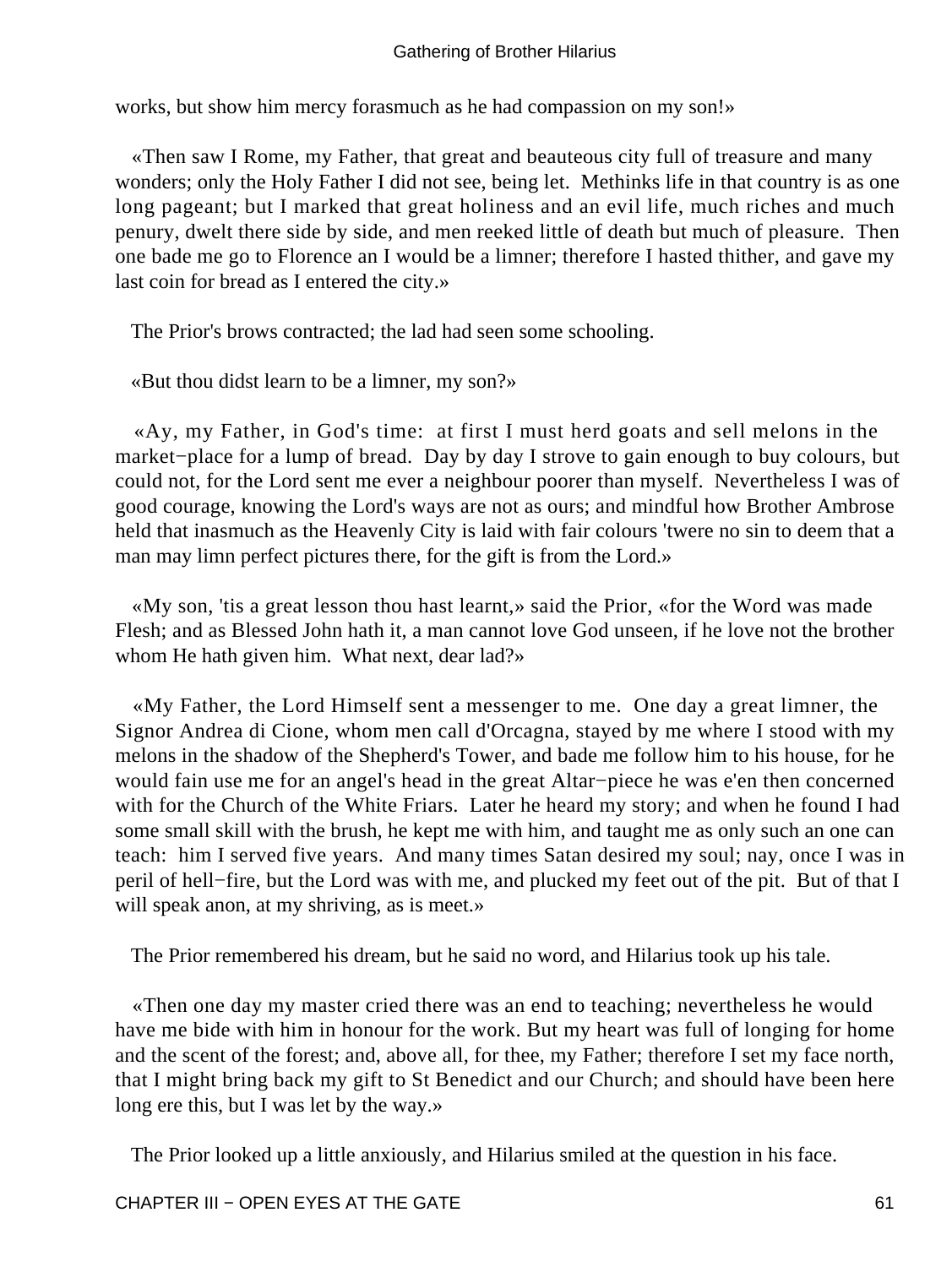"Tis a lawless tract, my Father, under the shadow of the great mountains beyond Florence; and I was taken by robbers, who bore me and others of our company to their fastness in the hills: there I lay in a little cave many days; but what befell the rest I know not. The robbers brought me forth to serve them, and by God's mercy handled me kindly, though they thought little of bloodshedding.

 «Then one of them was troubled in his spirit, and minded to forsake this evil manner of life. Therefore one night he fled, carrying me with him, when the others had gone forth; and we made good our way to Mantua. There Pietro, for so was the robber called, left me that he might give himself to the service of God and men, inasmuch as he had formerly abused them. Never saw I man so changed, my Father; his speech, formerly profane, was all of God and the Saints; he did penance and confessed his sins publicly; ay, by the Justice's order he received one hundred lashes in the market−place, and at every lash he cried with upturned face, 'Deo Gratias!' And I was there, because he besought of me to stand in the crowd and pray for him that his courage failed not. But it came to pass that even the people marvelled at his joyful endurance; and indeed 'twas more like a scourging of one of the blessed martyrs than of a poor sinful robber. After this the Brothers of the Poor took him, for such was his desire; and so I bade him farewell, and craved his blessing.»

«The Lord fulfil all his mind!» said the Prior with clasped hands.

«Amen,» said Hilarius.

«Didst thou not fear to journey further alone, my son?»

 «Nay, my Father, I found for the most part good and kindly men by the way, despite their somewhat evil seeming; but at Genoa I took service with a merchant then beginning his journey, and travelled with him through Flanders, a strange, flat country with many canals and tall poplar trees; and so we came to Bruges in safety, after a most prosperous course. There he commended me to a good friend of his, a wool merchant travelling to Salisbury; and at first all things went well with us; but later the winds proved contrary, and we were driven hither and thither in great peril of our lives, but at last made the Bristol Channel, and so came safe into port. Thence I have come hither afoot begging my bread.»

 When Hilarius had made an end, the Prior took him in his arms and blessed him for his dear son; praising God that the lad had come back a child at heart, but hungering, loving, open−eyed.

 Next morning, being shriven, Hilarius ate the bread and drank the wine of the «wayfaring man,» his heart merry for the joy of his home−coming. When the Lady−Mass was ended he knelt on in her Chapel.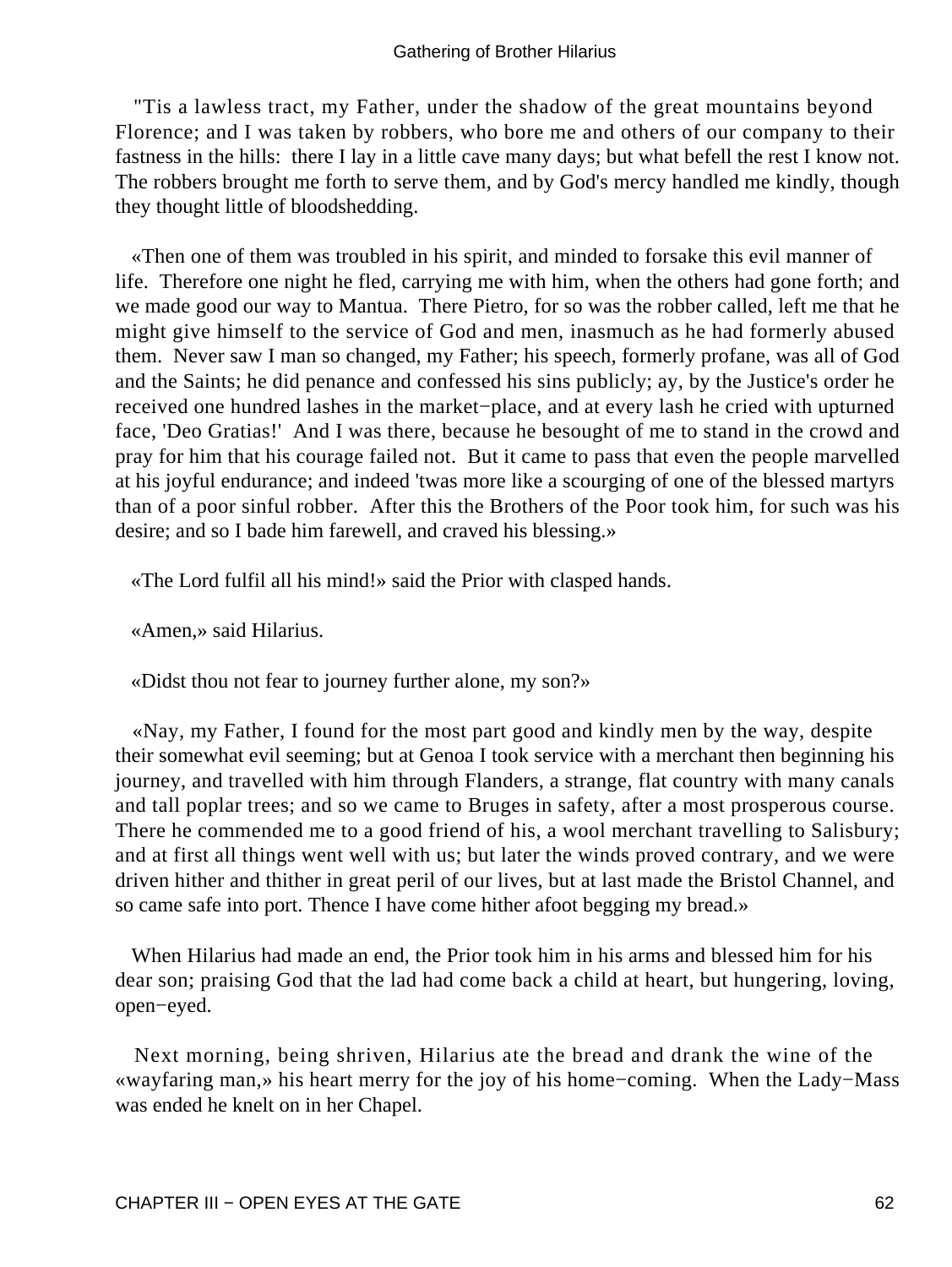«Great Light of Love, all praise and thanks be thine from thy poor son,» sang his heart; and then he prayed for his little maid.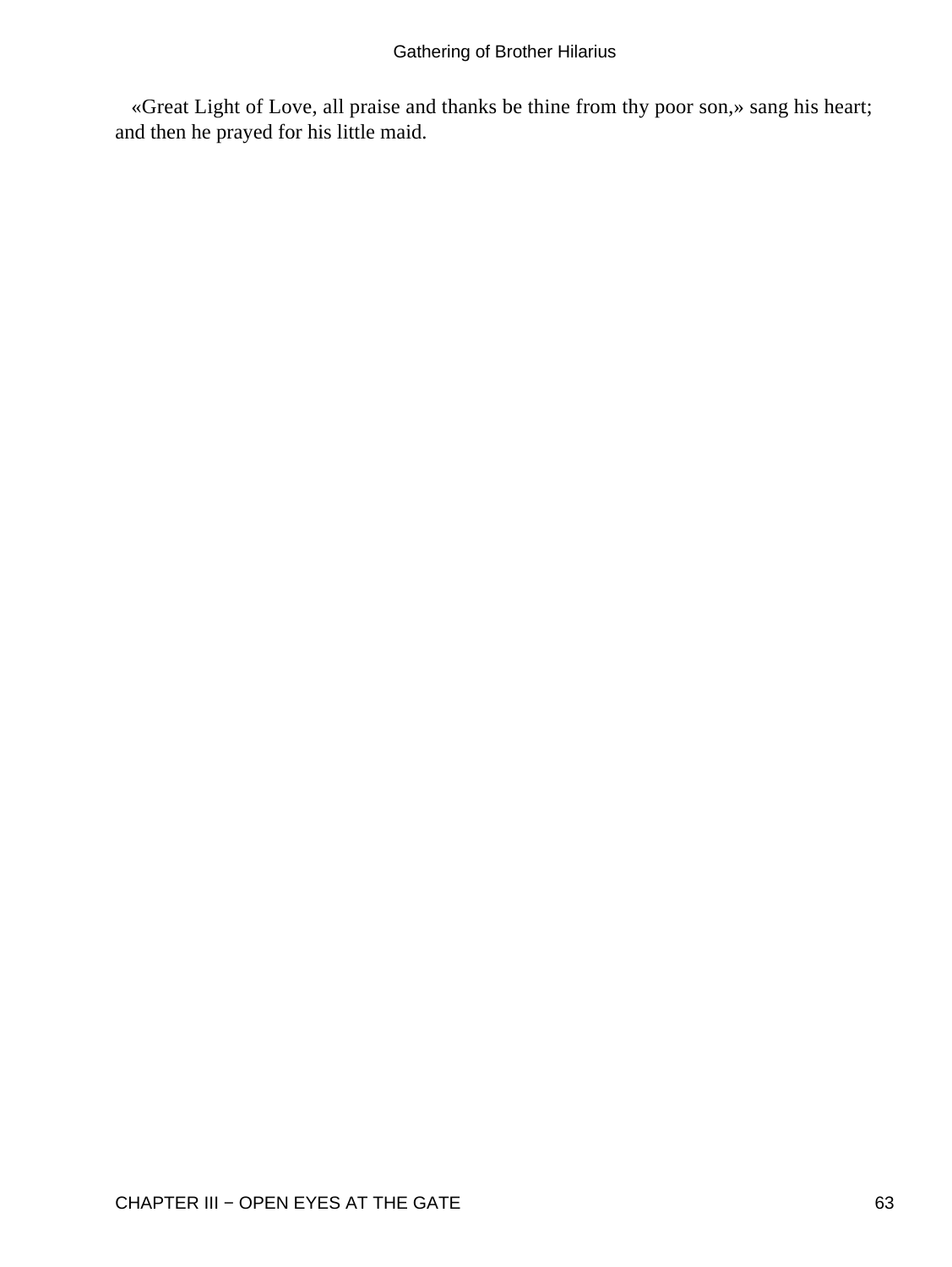## **[CHAPTER IV − THE PASSING OF PRIOR STEPHEN](#page-78-0)**

**THE Convent welcomed Hilarius gladly, and on the Feast of St Michael he made his** profession, for the Prior deemed that he had served his noviciate and been found faithful; and the Brethren assented eagerly, for they were fain to keep this wondrous limner for the service of their own Church.

 Then, by the Prior's command, Hilarius set himself to limn a great picture for the High Altar. It was a Crucifixion, and all his heart and all his love were in it. When the Brethren first saw the fair proportion and fine colours that Hilarius brought to the work, they rejoiced in that their Church should be glorified above other Churches of the Order; but when the picture was near completing, and they gazed up into the wondrous face of the Great King who looked down from the throne of His triumphant suffering, with a world of hunger and love in His eyes for those who had so enthroned Him, they hung their heads for shame because of the emulation in their hearts; and lo! the Cellarer, for very love, was careful for the needs of the elder Brethren; and the monks, for very love, laid hold gladly of suffering, and so the Convent was blessed, and lived together in unity.

 In one of the groups very near the Cross, Hilarius set a grey−eyed girl, a woman with a babe at the breast, and clinging to her skirts, a little flaxen−headed maid. None but the Prior knew the meaning of these three, and their names, with that of a poor light− o'−love, were ever on his lips when he offered the Holy Sacrifice.

 Gentle Brother Hilarius painted and loved, and was beloved of all his world. The years sped, and he became in turn Almoner, Novice− master, and Sub−Prior: and no man envied him, for he reckoned himself ever as least of all and servant of all.

 Prior Stephen attained his fourscore years, ruling the Convent wisely and well to the very end: ay, and never ailed aught, his call coming as it might be straight from the mouth of the Lord.

 On the Feast of Blessed Stephen he went into the chapter and said as always: «The souls of the deceased brethren and believers rest in peace!» to which the Convent replied, «Amen.» Then with his hands raised to bless he cried, «Benedicite,» and again with loud and joyful voice «Domine,» and again, «Domine!» as of one who answers to his name − and so passed to his place in the Kingdom of Christ.

 The Convent elected Hilarius to be Prior in his stead, which election the Abbat of Cluny confirmed with good grace.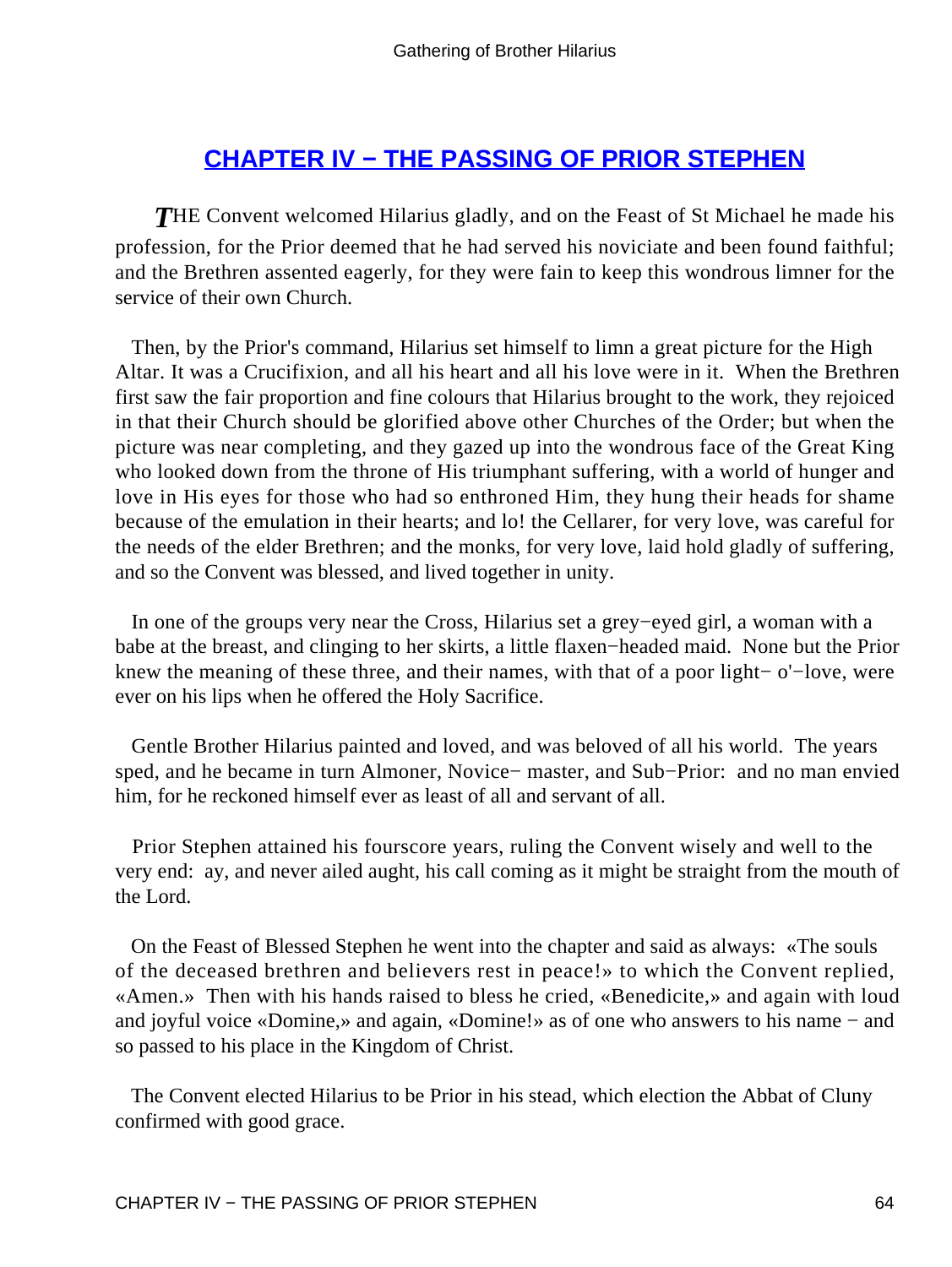Time passed, and the fame of the Monastery grew because of the exceeding beauty of the Church, for Hilarius, with those whom he taught, set fair pictures on the walls, and blazoned the roof with the blue of heaven and gold of the wakeful stars. In the span over the High Altar he set Blessed Benedict himself with the face of Prior Stephen, and round him the angel virtues; even as one Giotto, a shepherd lad, had limned them in the Church of the Little Brothers.

 Now Prior Hilarius desired greatly to set a picture of Our Lady above the Altar in her Chapel. Long did he pray with ever− increasing fervour and much fasting that this boon might be vouchsafed him for her glory and the Convent's greater good. And one day − 'twas her Nativity – he set his hand to the work, for it seemed to him that she would have it so; and he was greatly humbled that such heavenly kindness should attend so vile a sinner. Day by day he set apart some hours for this service; and he limned a face so fair and radiant, with woman's love and light of heaven, that it was whispered in the cloister walks that the Prior had surely been blessed by a vision, else had he never pictured the Maid−Mother in so wondrous a fashion: and of a truth a man might well give credence to such a story, for the joy that shone in the Prior's eyes and might not be hid.

 Many other tales did the Brethren tell of Hilarius, but softly, for he would hear no word of his own deeds or the favours vouchsafed him.

 When he walked in the garth the pigeons circled round him crooning their peace−note; and it was told that the kine in the meadows ceased browsing when he passed, and needs must company with him a little way.

 Once it befell that a lay−brother was afflicted with heavy sickness by reason of the sun's great heat; and Satan strove with him for his undoing, so that the poor soul foamed at the mouth and roared out blasphemy; yea, verily, and must be held with cords also, lest he do himself or his fellows some grievous hurt. But when the Prior laid his hand between the man's troubled eyes sweet sleep came upon him, and his madness forsook him.

 The poor also crowded to the Monastery gate and were fed, ay, even if the Brethren went hungry; and if any man in all the villages round had aught against his neighbour he would come to the Prior for a just hearing.

 Nevertheless, despite these things the Convent's peace began to be troubled. Men sought the Monastery for its famous name, caring but little for religion; there were many young novices within its walls, and the strong hand of Prior Stephen was lacking. Hilarius was of gentler build; he would speak ever in love, thinking no evil, whereas it is not given to all men to understand that tongue. So it came to pass that the younger Brethren waxed fat and kicked, and the elder Brethren murmured.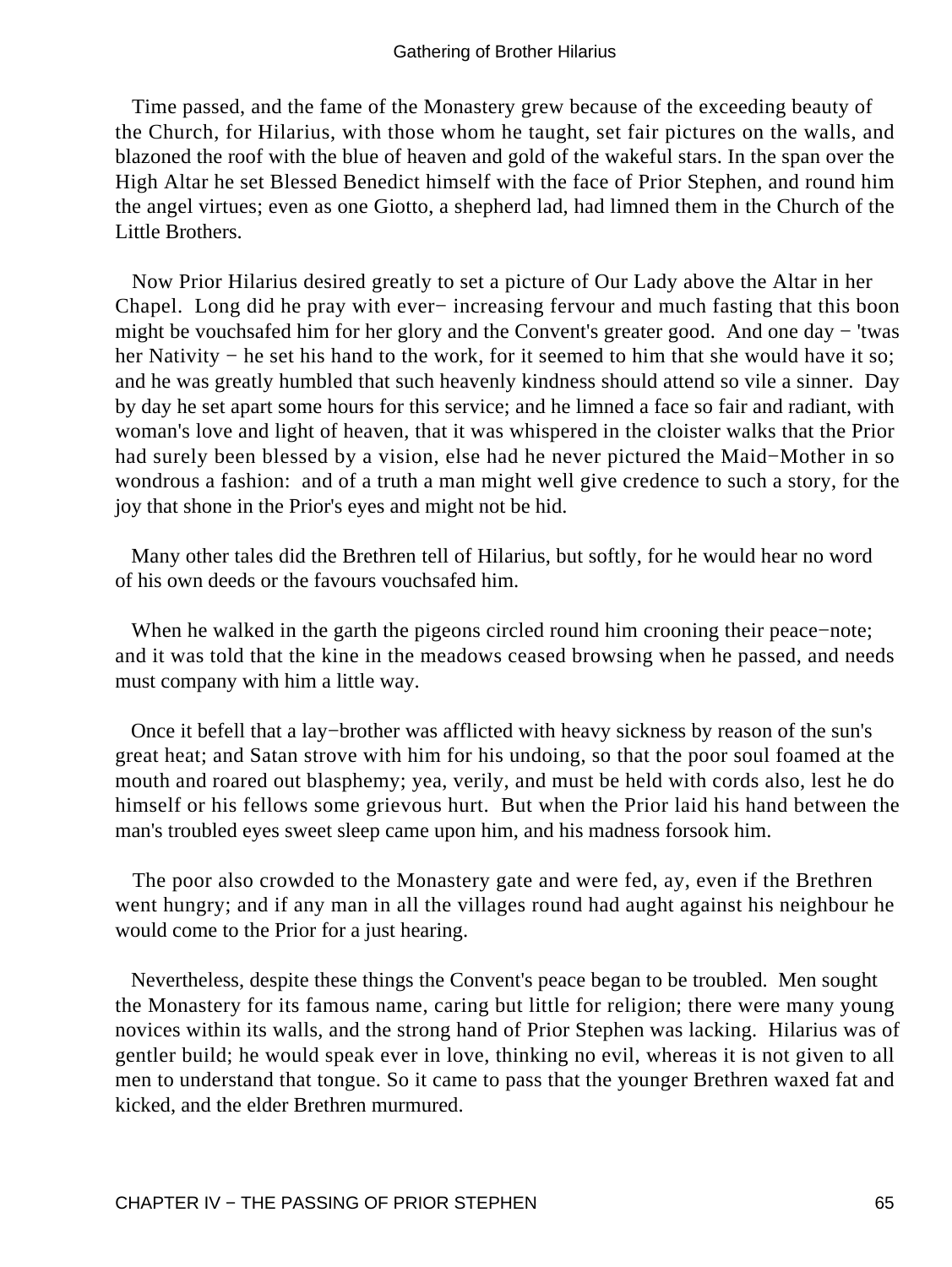# **[CHAPTER V − «GABRIEL, MAKE THIS MAN](#page-78-0) [TO UNDERSTAND THE VISION.» −](#page-78-0)**

*DAN.* viii. 16.

 ONE day the Novice−master, Brother Adam, a most worthy man, came in sore trouble to the Prior and would resign his office.

 «Surely never before did such an ill−conditioned brood find shelter in a monastery!» he cried. «They grow fat, idle, insolent, quarrelsome−never at peace among themselves; never a Pater or an Ave too many, or a task fulfilled, save for fear of stripes. I would that the time of blood−letting were here that their high stomachs might be brought low. I am no longer young, my Father, and this burden tries me sorely. Prithee, let it be shifted to another and a stronger back.»

 The Prior listened with many an inward mea culpa. «'Tis a sad hearing, Brother Adam, but young blood is hard of mastering; maybe this ill mood will pass. The lad Robert is surely ever gentle and decorous? He hath a most beauteous voice.»

The Novice−master threw up his hands.

 «Nay, Father, nay, he hath indeed the voice of an angel, but methinks his body is surely the habitation of Satan. He will sing an it please him − or when thou art by, my Father, − but, an it please him not, he is silent; ay, even under grievous stripes. The Precentor giveth him as negligent and ill−conditioned; and in choir, when he looketh most like to one of God's Saints, he is but plotting mischief for the day.»

The Prior heard him sadly.

 «And Hubert?» he said. «Hubert methinks hath a great love of colour and a fine hand with the brush.»

Brother Adam was almost speechless.

 «Hubert! Nay Father, forgive me, Father, but even this very Hubert but yesterday slipped a handful of pebbles into Brother Edmund's mess, whereby he was like to break his teeth or take some more grievous hurt. And indeed the peace of the Brethren is much troubled, wherefore they complain bitterly.»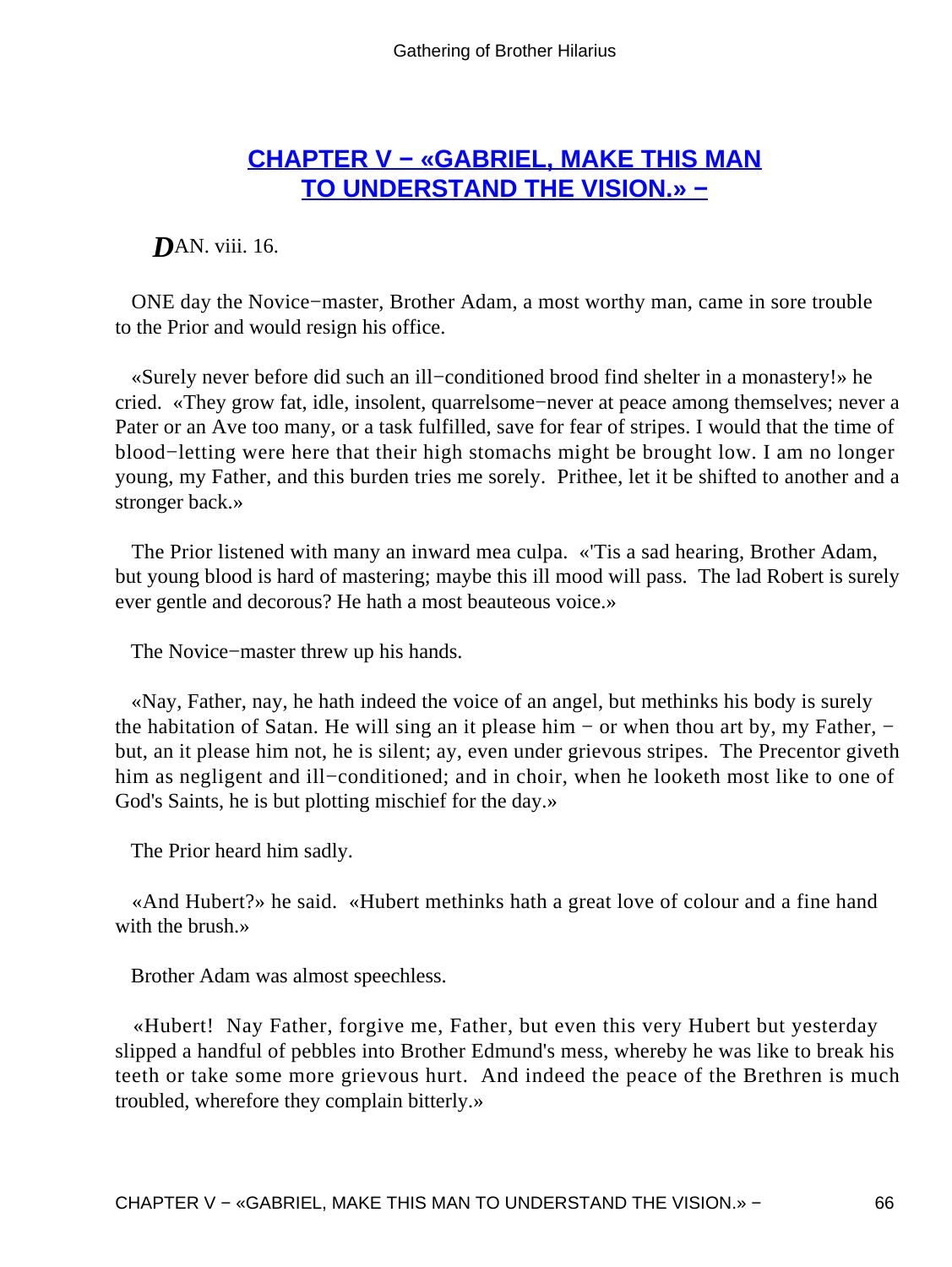«Young blood, young blood, but not of necessity evil,» said the Prior. Then, seeing the Novice−master's aggrieved face, he bade him have patience yet a little, for he himself would speak to the novices; and with this Brother Adam must fain be content.

The next day in the Chapter the Prior spoke.

 It comes to pass oftentimes that men seeing a sign are made curious by it; and then forgetting, find the clue thereto, it may be, long after. Even thus it happened on this day in the Chapter; and when Prior Hilarius was gathered to his rest the Brethren remembered how they had marked and marvelled at the strange beauty of his face, the beauty as of one who sees the face of the Lord.

 «My children,» he cried − "for my children ye are, though I see among you many it were more fitting I should hail as father, but that the ruling of the Lord cannot be gainsaid − my children, I am minded to think that I have this day a message on my lips that is not mine own.

 "Last night a vision came to me as I slept. Blessed Benedict, our Father, stood at my side, and his face was troubled.

"'Arise, my son,' he cried, 'arise, for the Lord is at hand and hath need of thee.'

 "And I, deeming it was of judgment that he spake, sprang up in shame and fear that the Master should find me sleeping.

"Then cried Blessed Benedict again:−

 "'If thou wilt serve the Lord, make haste, for He hath called thee these many times,' and so saying passed from my sight.

 "Brethren, I went forth as one bewildered, and made haste to the Church lest peradventure I should find Him; but the lamps burnt dim and all was silent. Then I turned aside and went out into the night, and it was very dark, with no sound but the wind in the forest trees.

 "My heart was a−hungered, and I sought in cloister and garth; and as I hasted to the gate I cried aloud, even as she cried who sought Him in a garden − 'They have taken away my Lord.'

 "At the gate I stayed me, and besought the Lord for a sign; and lo, in the darkness one came and led me by the hand away from the gate, across the garth and up the dormitory stair, nor loosed me until I passed within where the Brethren lay sleeping, and the chamber was bright with exceeding radiance.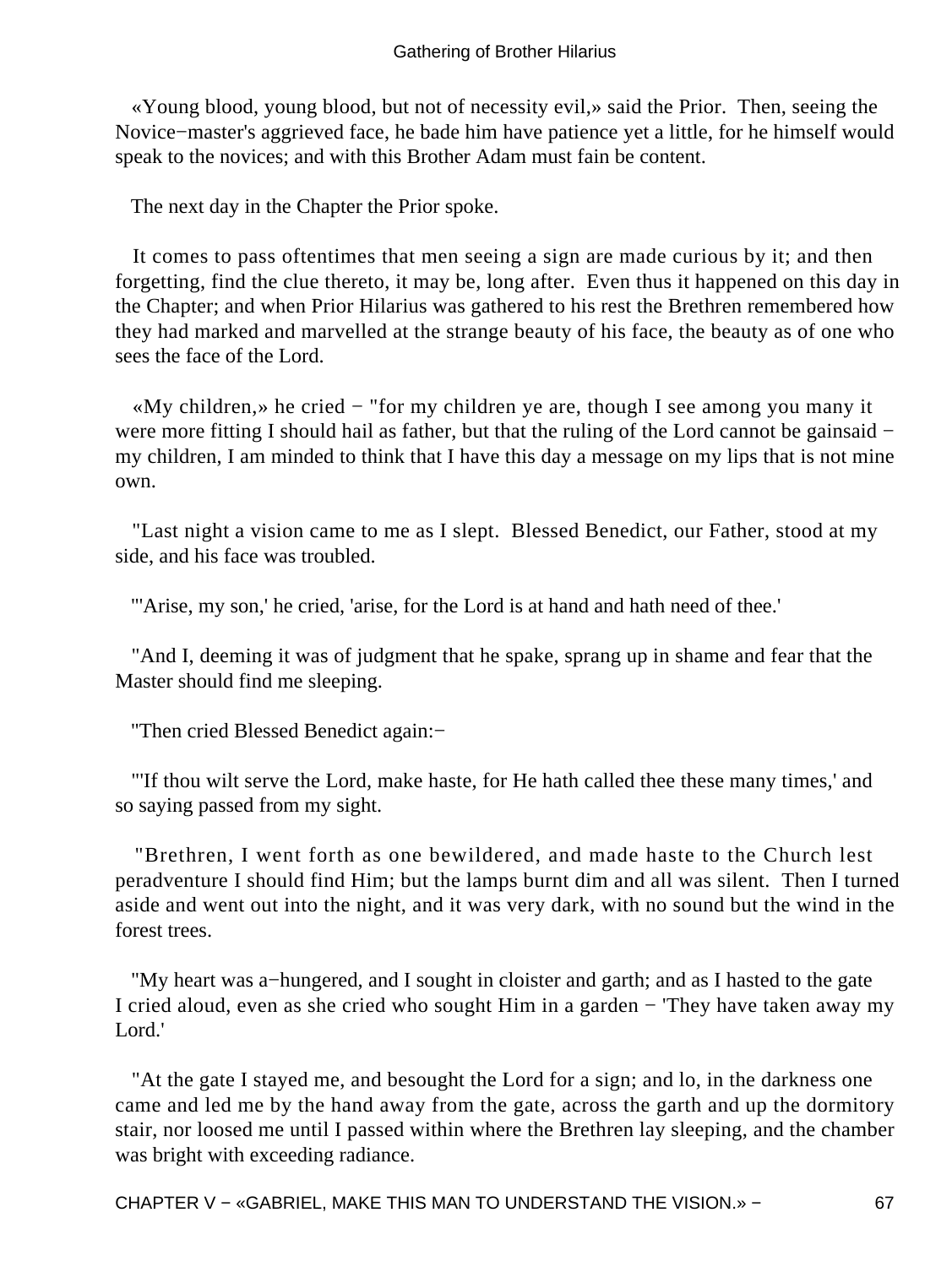"I found myself by the pallet of my dear son Robert: his face was wet with tears; and as he lay I saw upon his shoulder the mark of many stripes.

 "Again, one took my hand and led me from one to another of our Brethren, and on every face lay the shadow of a great need, but in every face there was somewhat of the Christ; and the lesson burnt in my heart.

 "Then One came swiftly and laid healing hands on the boy Robert; but I fled, for I might not see Him; and I awoke sore troubled − ay, and the trouble is on me still.

 "My Brethren, I can but tell the vision as it came to me. Great is the rule of Benedict, our Father, and in it stripes, grievous and many as our sins, have their rightful place; but mayhap we forget that love, and love alone, should strike. Ay, and I mind me how Prior Stephen, my Father, said that to be monk a man must learn before all things to hunger and to love. Love should draw the water and build the fire, till the field and attend the sanctuary; and hunger we should cherish in our hearts, hunger for righteousness and for the souls of our brethren, for this is the hunger of God.

 "Men come over lightly to the Lord's work; and lo! pride and emulation, jealousy and discontent, spring up and thrive, and the end is shame and confusion.

 «I speak as to my children; it is in my heart that the Lord is at hand: let us see that we love while there is yet time.»

 Then he turned to the novices and stretched out his hands to where they stood amazed, and it may be ashamed − not after this manner was Brother Adam wont to rebuke them.

 "And ye, who are, as it were, the babes of our Order, give heed to your ways, neither bring unwilling hands to this service. Better far go forth, yea, even to death, than mock the Lord with froward feet and a heart that is full of vanity. Remember the sacrifice which Cain offered and the Lord rejected, for he gainsayed the voice of the Lord and disobeyed His Commandment; wherefore the wrath of God fell upon him.

 «I who speak now, speak in love; give ear to my words, and let fear befriend you; for the coming of the Lord is as a thief in the night, and lo! stripes bitter and many await that servant whom the Master finds sleeping.»

 Then the Prior, having made an end of speaking, raised his hand to bless, and went forth in silence; and no man stirred in his place, for they knew that the Lord had spoken and were afraid.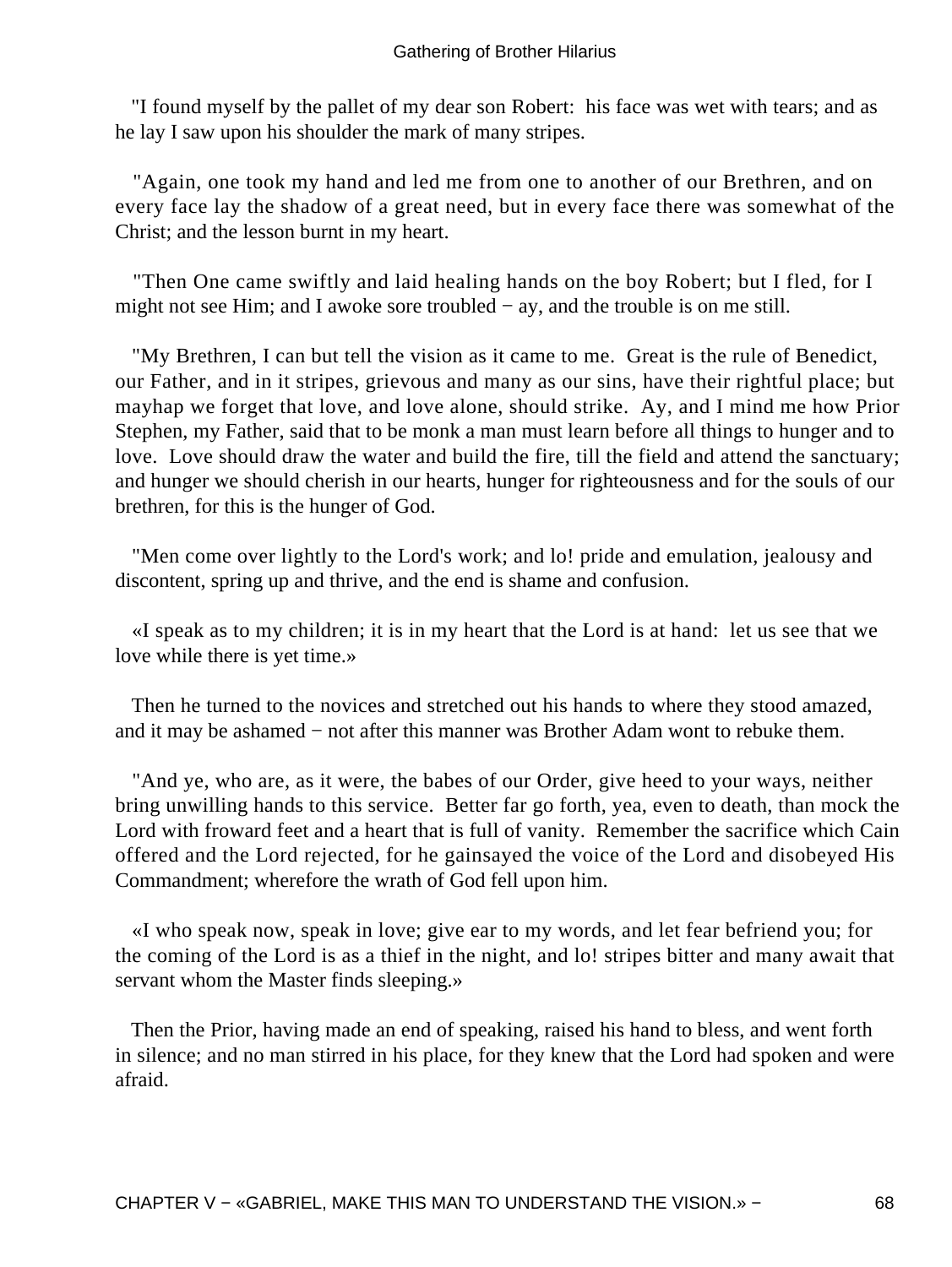## **[CHAPTER VI − THE HUNGER OF DICKON THE WOODMAN](#page-78-0)**

*J*UNE was at an end, and men cried aloud for rain. The hedges were white, the fields scorched and brown; the leaves fell from the trees as at autumn's touch; the fruits scarce formed hung wry and twisted on the bough; the heavens burnt pitiless, without a cloud.

 Dickon, the woodman, sat by the wayside gnawing a crust and a scrap of mouldy bacon. There was no sound but the howl of a dog from some neighbouring farmstead, and he sat in sullen mood, his bill− hook beside him, brooding over his wrongs; for the world had gone contrary with him.

 His wife was dead; she had died in childbed a month gone, leaving six hungry, naked brats on his shoulders; and now a worse thing had befallen him; his gold was gone − his gold to which he had no right, for 'twas blood−money, the food of his children, ay, and something beside; but Dickon loved that gold piece above all the world – above Heaven and his own soul – and it was gone.

 A neighbour had surely done it; marked the hiding−place which he had deemed so safe, and made off with the prize; and i' faith 'twas easy carrying. There was but one piece, and Dickon minded how he had changed his petty hoard to gold scarce a month back at the fair. Maybe it was Thomas the charcoal burner had served him this ill turn; or William Crookleg, the miller's man; he was a sly, prying fellow, and there had been ill blood between them.

 He was fain to seek the Monastery that lay the other side the forest, and crave justice of the Prior, but that the Prior might say 'twas ill−got gain and well rid of.

Dickon rose to his feet and shambled homewards; he was ragged, ill− fed, unkempt. The day's work was done, and on the village green he found men and women, for the most part as ill−clad as himself, standing about in groups gossiping. The innkeeper lounged at the ale−house door, thin and peaked as his fellows; there was no good living for any man in those parts, by reason of the over−lord who sore oppressed them.

 A little man, keen−eyed and restless, holding a lean and sorry horse by the bridle, was talking eagerly.

 «Nay, 'tis true eno', and three crows saw I this very day on the churchyard wall − it bodes ill to some of us.»

 «Well, well,» said the innkeeper, «have it thine own way. Methinks the ill hath outrun the omen, for there will be naught for man or beast shortly − but fine pickings for thy three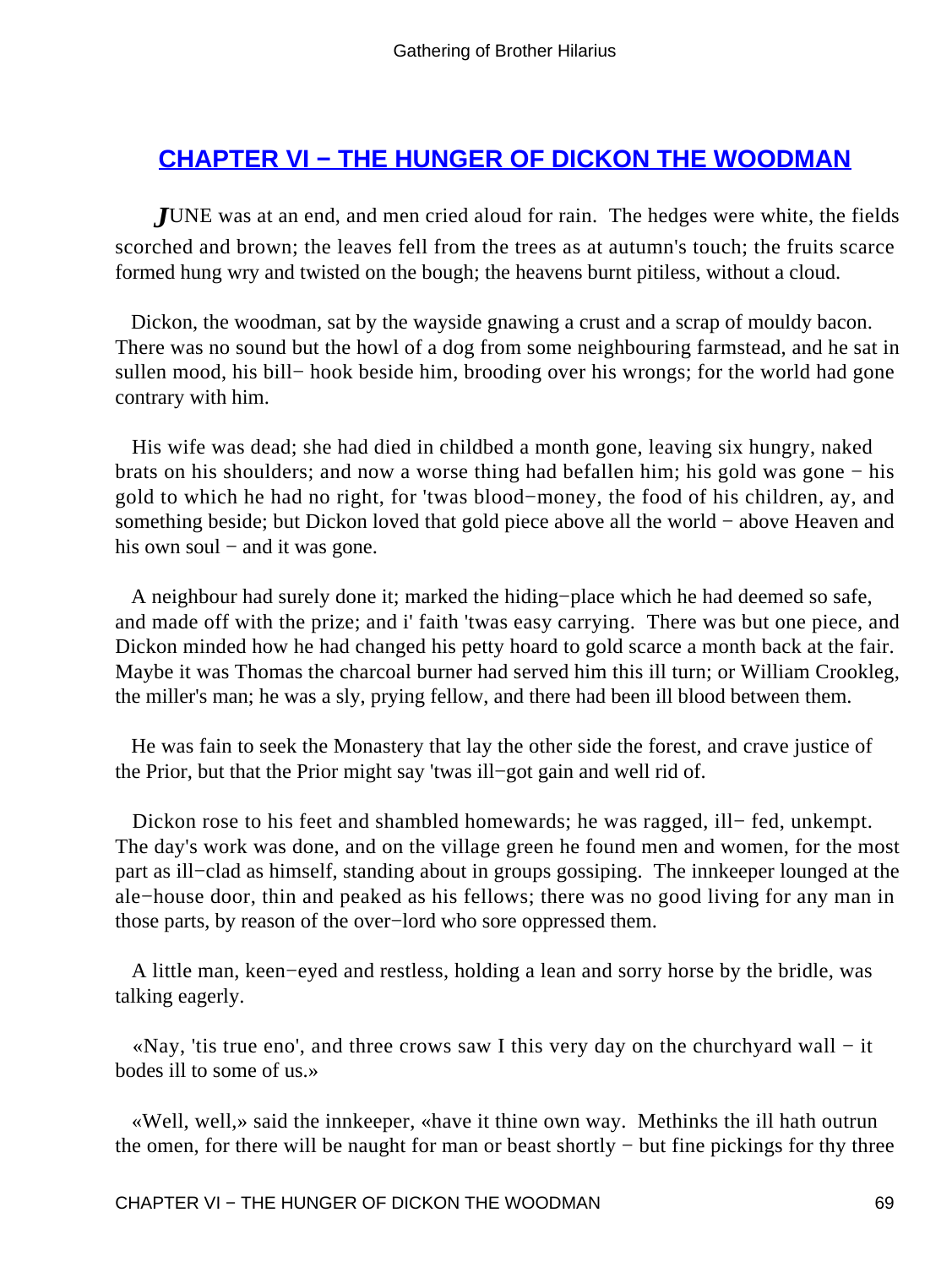crows.»

The little man scowled at him: Dickon came up.

«What's to do?» he said curtly.

 «Nay,» said mine host, «Robin will have it that some further evil is upon us − tho' methinks we have got our fill and to spare with this drought – ay, and 'twas at thy house, Dickon, he saw the corpse−light.»

 «Better a corpse−light than six open mouths, and naught to fill them,» said Dickon surlily. «Whither away, Robin? 'Tis not far this beast will travel.»

 «Right thou art, but my master will turn an honest penny with the carcass,» answered the little man; «give me my reckoning, friend John. I must needs haste if I would see the Forester's ere nightfall.»

 He pulled out a few small coins and a gold piece. When Dickon saw it his eyes gleamed. Robin paid the reckoning and put the piece in his cheek.

 «Hard−earned money − 'tis blood out of a stone to draw wages from my master. Better it should light in my belly than in a rogue's pocket. 'Tis as well for me that John o' th' Swift−foot swings at the cross−roads. Godden, my masters!» And leading his weary beast, he took the road that skirted the forest.

 The moon was at full, and he had yet a good stretch of lonely way before him, when the horse stumbled and fell and would not rise.

 «A murrain on the beast!» muttered Robin angrily, tugging in vain at the creature on whom death had taken pity. «I must e'en leave him by the wayside and tell Richard what hath befallen.»

 He stooped to loose the halter, and as he bent to his task a man slipped from the shadow of the hedge into the quiet moonlight. There was a thud, a dull cry, and Robin fell prone across the horse's neck − a pace beyond him in the moonlight shone the gleam of gold.

 Next day Dickon's child died, ay, and the other five followed with scant time between the buryings. Another had fathered them and filled the gaping mouths; but men shuddered at his care, for it was the Black Death that they had deemed far from them.

Pale and woebegone they clustered on the green. News had come of Robin – he was dead when they found him − but no man gave heed. Death was in the air, death held them safe in walls they might not scale. The heavens were brass, food failed for man and beast,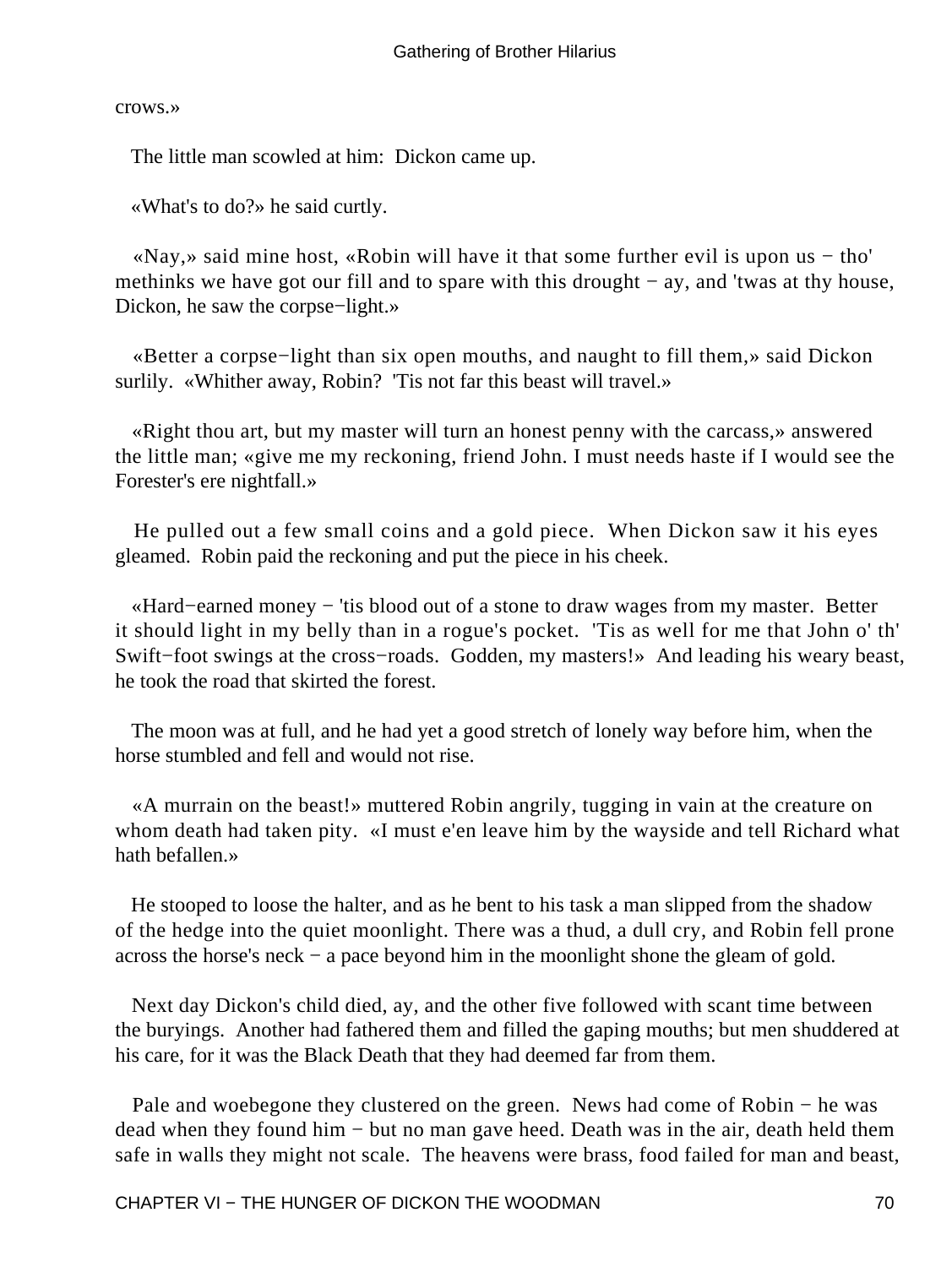God and man alike had forsaken them. The forest lay one side, the river, now but a shallow sluggish stream, lay the other; 'twas a cleft stick and the springe tightened.

 No evil had as yet befallen Dickon. He stood with the rest and murmured, cursing. All at once he made for the ale−house.

 «Fools that we are to stand like helpless brats when there is liquor enough and to spare in yon cellars. He who is minded to go dry throat to Heaven had best make haste; for me I will e'en swill a bucket to the devil's health, and so to hell.»

 Half−a−dozen men followed him, pushing aside mine host who strove to bar the door. Some of the women fell on their knees and clamoured in half delirious prayer; the rest slunk dismayed to their pestilent homes.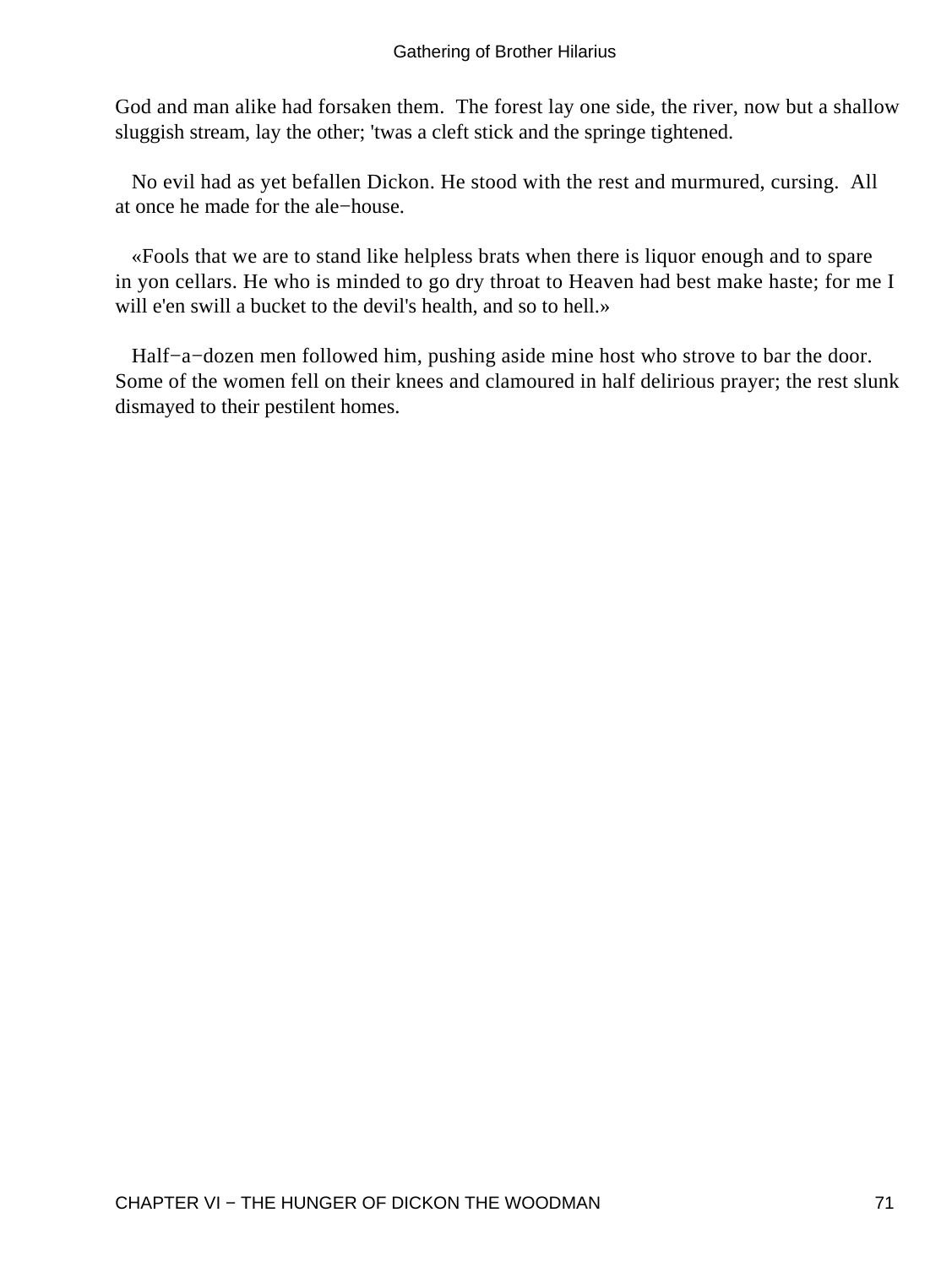### **[CHAPTER VII − THE VISION OF THE](#page-78-0) [EVENING AND THE MORNING](#page-78-0)**

<span id="page-72-0"></span>*M*EANWHILE, news came to the Monastery of the ill case of the village, for it lay scarce a league away across the forest; but the pine−trees stood as guardian angels in between.

 The Prior summoned the whole Convent, according to the ruling of Blessed Benedict when the matter is a grave one, and told the tidings.

Then he went on to give reason for their assembling.

 «My Brethren, it is in my heart that we dare not leave these poor, stricken sheep to die alone without shepherding; moreover, in their fear and desolation, they may flee to other villages, and so the terror and pest spread ever further. And I deem that, inasmuch as Charity is greater than Faith or Hope, so it is greater than obedience also. Wherefore I purpose to set aside the Rule of our Order in the letter that I may hold to it in the spirit, and go forth to serve these perishing brethren; and I will take with me whosoever hears the call of God in this visitation.»

 When he had made an end, there was silence in the Chapter. Break cloister, the Prior himself urging them thereto? The Convent might scarce credit its ears.

 Prior Hilarius watched his children with a tender smile on his white face, and a prayer on his lips that love might have its triumph.

 Five monks stood up, among them the Sub−Prior, and seven novices sprang also to their feet.

 «Nay, Brother Walter,» said Hilarius, turning to the Sub−Prior, «this flock must have its shepherd also; thy place is here. But I will take with me Brother Simon and Brother Leo, who will doubtless suffice at first for the ministry, and  $-$  » smiling at the novices  $-$  «all these dear lads to tend the sick and bury the dead.»

The Sub−Prior ventured on a remonstrance.

 «Good Father, it is not fitting that thou should'st go on such an errand; send me in thy stead, for my life is a small thing as compared with thine. Moreover these novices, 'tis but the other day the Master gave them as lazy and ill−conditioned, and − »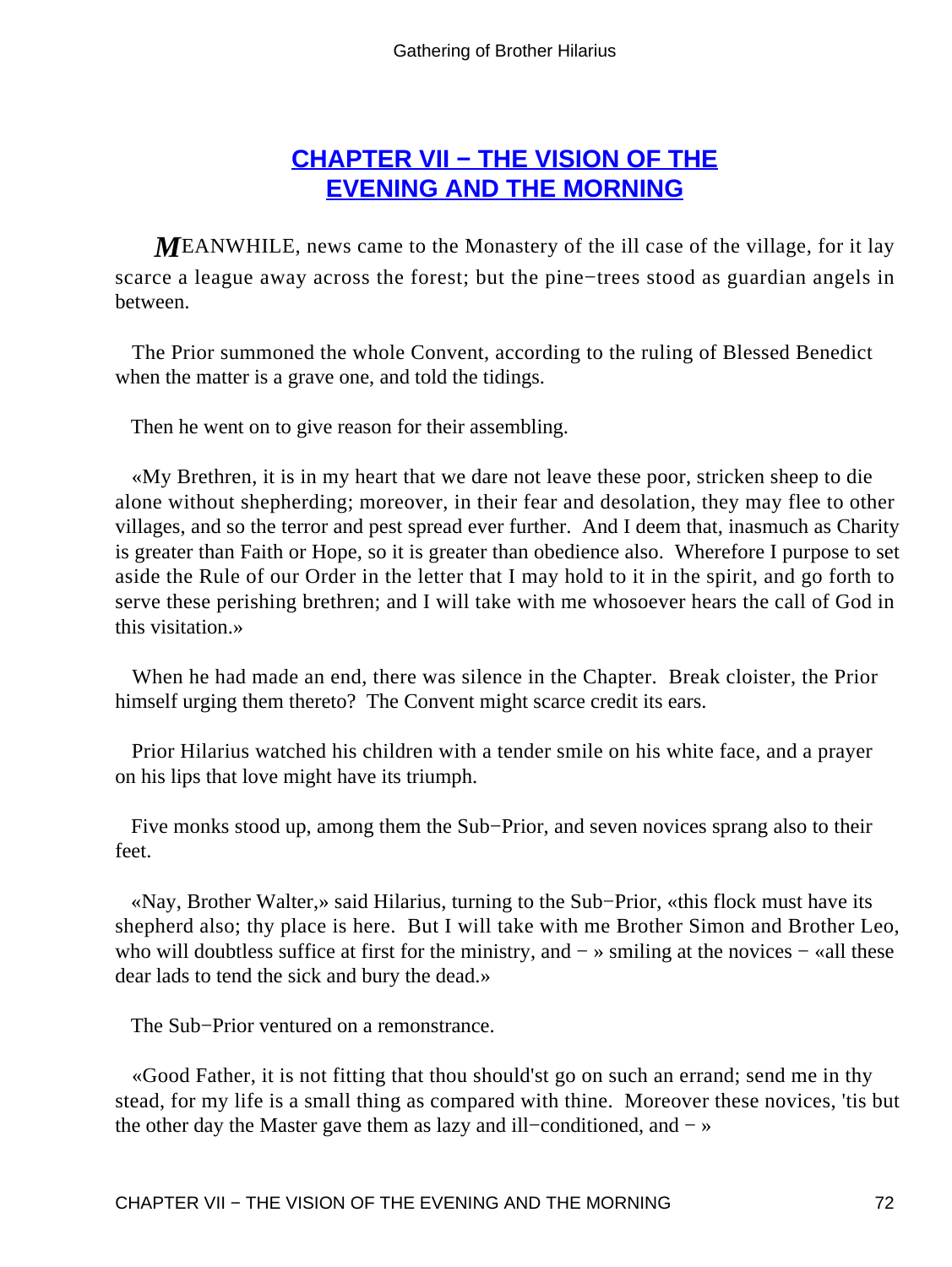The Prior held up his hand.

 «Dear Brother, I thank thee for thy love and care for me; but my call has come. As for these − » he stretched out his hand towards the waiting novices − «maybe they are in the wrong school, and the Lord hath even opened the door that they may serve Him, perchance die for Him, elsewhere. And shall I count myself wiser than Prior Stephen, who set me without the gate to learn my lesson? Let us go in peace, my children, for we are about the Lord's business.»

 Very early next day, having eaten of Heavenly manna, the little band embraced their brethren and set out, laden with food and wine and herbs from the farmery; and the Prior appointed a place to which the Convent should send daily all things needed.

 The shade of the forest was very welcome in the hot, breathless sunshine, and the scent of the pine−needles, odorous, pungent, rose at each footfall from the silent path. The Brethren chanted the Gradual Psalms as they paced two and two through the sun−lit aisles, full of the Prior's memories; and he looked up again to see Our Lady's robe across the tree−tops. Then all at once the Psalm broke, and Brother Simon, who was leading, stayed suddenly.

 Under a bush beside the track lay a man, naked save for filthy rags; his hair and beard matted with moss and leaves; his eyes sunk, his lips drawn apart in a ghastly grin. Hilarius made haste to kneel beside him, and lo! sudden remembrance lighted the fast− glazing eyes, but his own answered not.

 «My son, my son,» said the Prior, and his voice was very pitiful, «thou art indeed in evil case; let me shrive thee ere it be too late.»

 He motioned the others to stand back, and raising the heavy head upon his shoulder, bent close to catch the whisper of the parched lips.

At first no sound came, and then a hoarse word reached him.

«The Convent's hens!»

The Prior stared amazed; then once more the laboured voice −

«Hast forgot thy theft, and the dancer?»

Hilarius needed no further word; in a moment the years were wiped away.

 «Lad, lad, to find thee again, and in such sorry plight! But see, stay not thy shriving, for the time is short, and the Lord ever ready to pardon.»

CHAPTER VII – THE VISION OF THE EVENING AND THE MORNING 73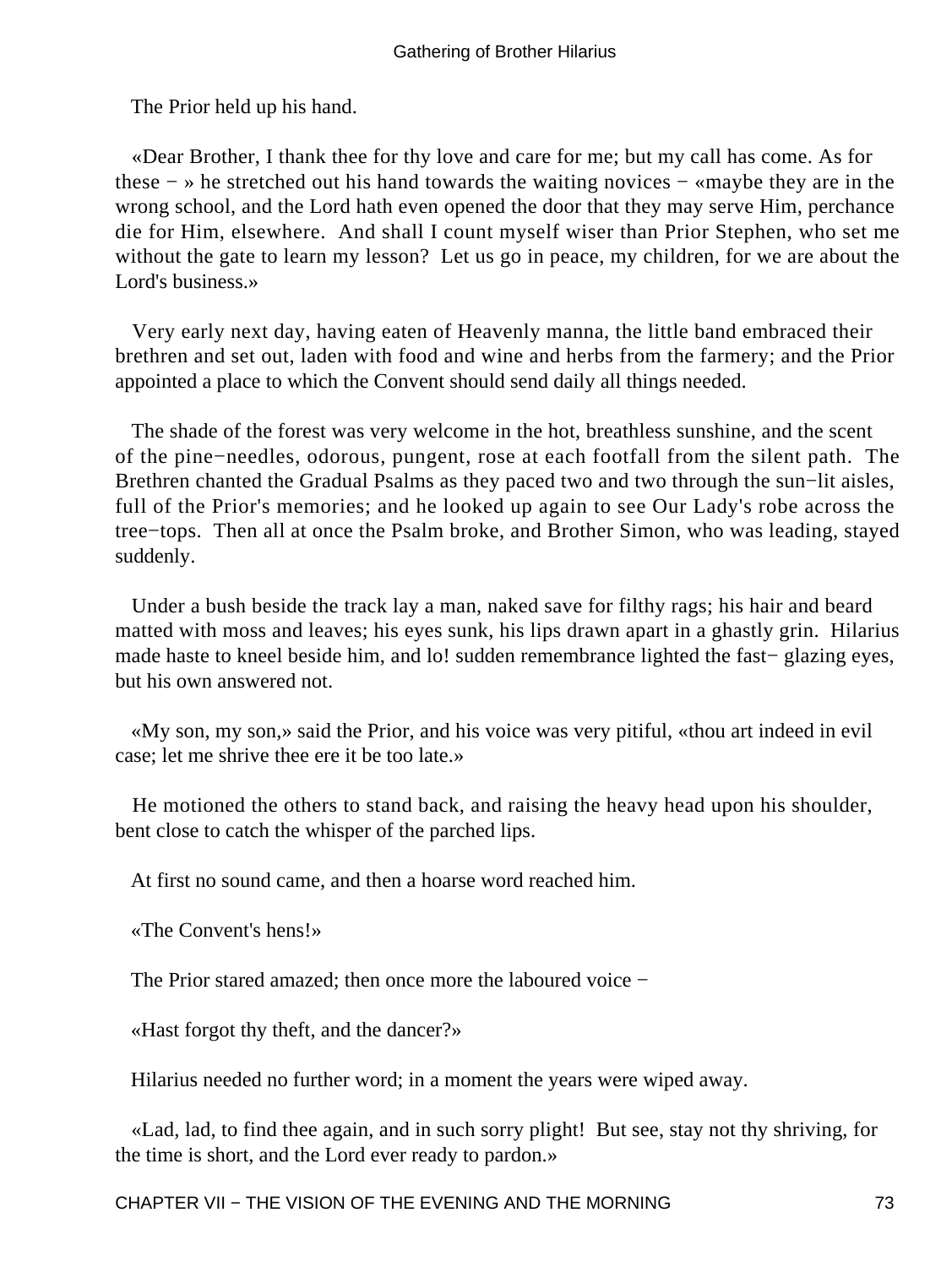The man strove in vain to speak. At last he said quite clearly: «I hunger,» and so saying died.

 The Prior was greatly moved, and for a while he knelt in prayer, while the Brethren, amazed, waited his pleasure. Then he rose, and lo! before him lay the open glade where his schooling had begun, and he had seen a flower incarnate dance in the wind.

 He bade them lift the dead, and lay him in the hollow of the glade under fallen branches until they could return and give him burial. Then, as they went on their way, he told the tale of his little maid; and when the telling was ended, the village they had come to succour was in sight, and lo! they saw it through a mist.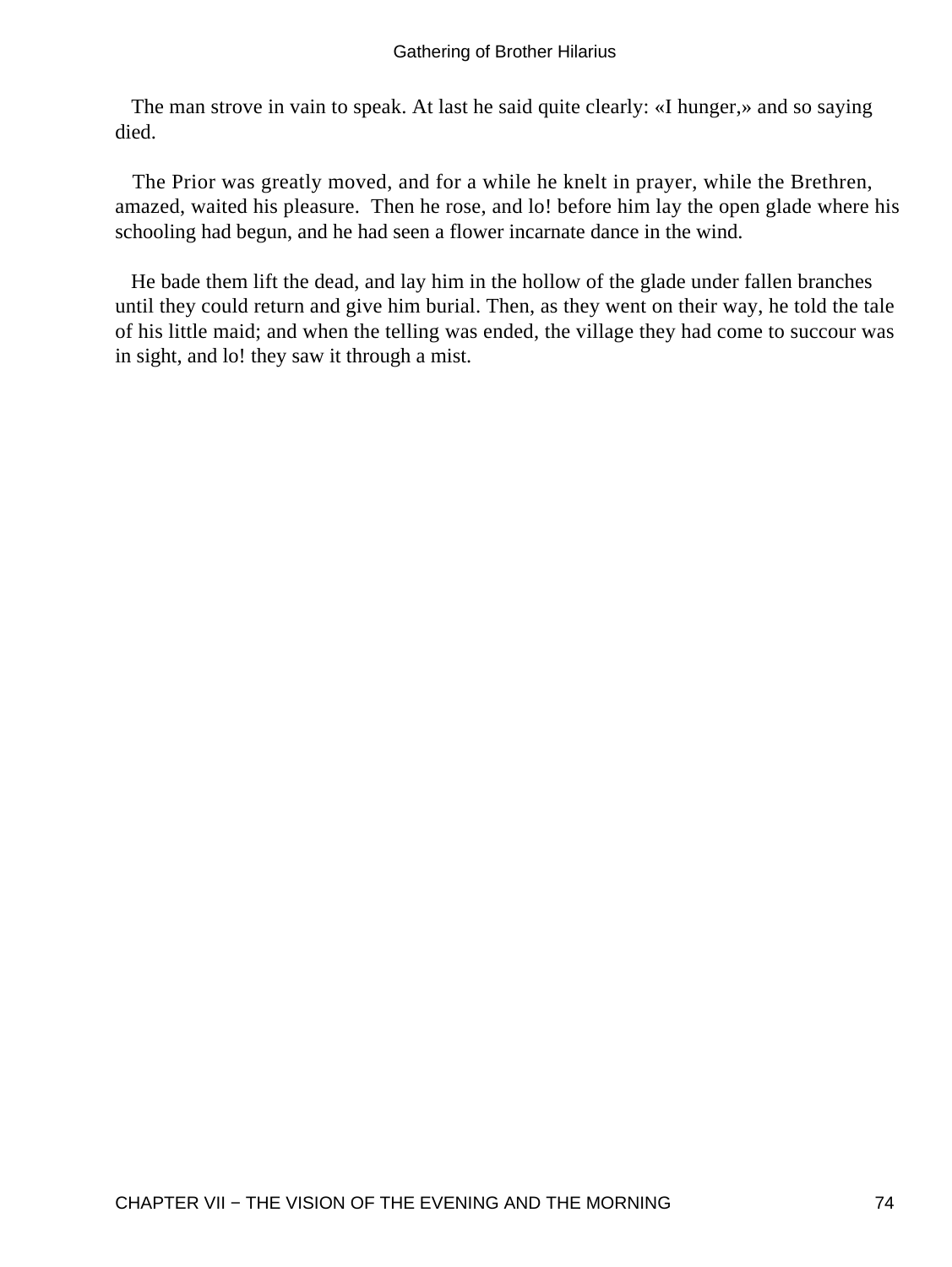### **[CHAPTER VIII − «BEHOLD THE FIELDS ARE WHITE»](#page-79-0)**

<span id="page-75-0"></span>**THE Prior's heart was ready, and it seemed to him as he passed up the village and saw** the huddled, helpless people, that his little maid led him by the hand.

 Brother Simon, Brother Leo, and the novices turned aside to speak comfort and carry succour to the sick and fearful, and to bury the dead; for three unshriven souls had passed to judgment and mercy. Hilarius made straight for the ale−house.

 As he crossed the green, the door opened and Dickon stumbled blindly down the steps. At sight of a monk he cried out, and suddenly sobered, dropped on his knees, while the topers and roysterers staring from the open doorway fell into silence.

 Hilarius pushed back his cowl and stood bareheaded in the scorching sun of that windless day; it came to his mind that he was very weary.

 «Hear, O my children, the Lord hath sent me to succour you, lest ye go down quick into the pit. Return, every one of you, for the arms of His love are still stretched wide upon the Rood, and the very hairs of your head are numbered. Repent ye, therefore, and confess each one of you his sins, that I may prepare him for the work of the Lord; and take comfort also, for they that are with us are mighty.»

 One by one the men, sobered by the shock of great surprise, confessed and were shriven under the summer sun: only the man Dickon was not among them. Then the Prior bade them get to work as he should direct; and he set a watch that no man should flee the village; and all obeyed him.

 Early and late the Prior toiled with the Brethren and his band of workers, nursing the sick, burying the dead, and destroying the pestilent dwellings.

 Brother Leo was the first to whom the call came: he answered it like a soldier at his post.

 As the Prior rose from the pallet of his dead son, one bade him come quickly, for a dying man had need of him. It was Dickon.

 The Prior, bearing with him the Body of the Lord, made haste to the hovel where he lay, and shrived him though he scarce could hear his muttered words; but lo! when he would place the Host he could not, for a gold piece lay on the man's tongue. The Prior drew back dismayed, and behold, the Lord's hand struck swiftly, and Dickon died with a barren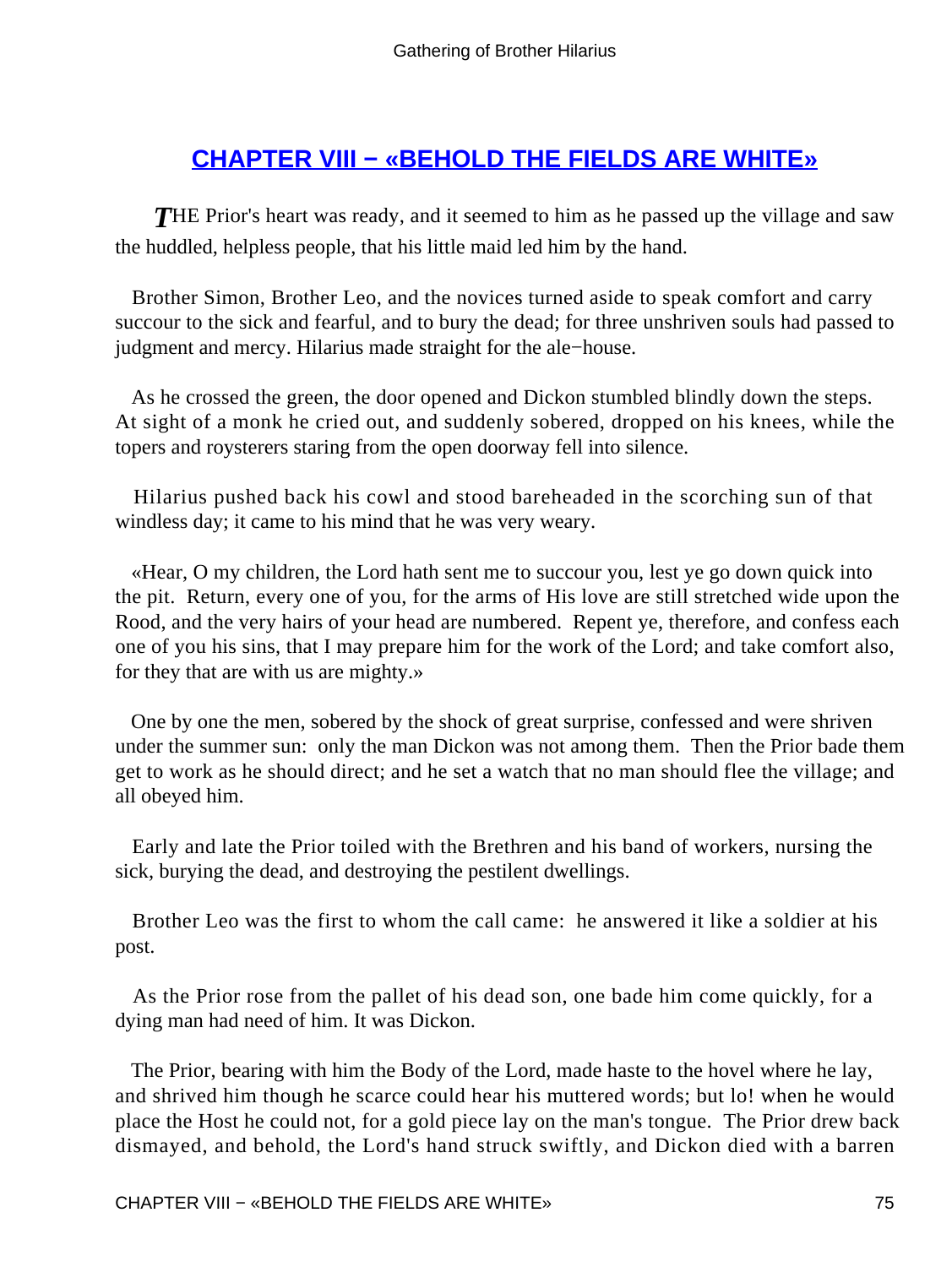shriving − on whom may Christ take pity!

 Next day great grey clouds curtained the arid, staring sky; and at even came the rain. All through the night it fell; and one of the novices, who lay a−dying in the Prioir's arms, heard it as he passed, and fell back, joy on his lips and a radiant smile on his young face.

«'Esurientes implevit bonis,'» said the Prior, as he laid him down, blessing God.

 A second novice died, then a third, and yet another; but there was no need to call further help from the Monastery, for the Plague was stayed. Never had cloistered monks spent such a strange season; rarely such a blessed one.

 The Feast of the Transfiguration was nigh at hand, and the Prior was minded to return on that day to the waiting, anxious Convent, for his work was done.

 Great was the joy and preparation at the Monastery when the tidings reached them; joy too for those who lay not in the shelter of the cloister garth, but, as it were, on the battlefield where they had given their lives for their brethren.

 The holy day dawned without a cloud. A strong west wind bowed the pines in the forest, and they worshipped and sang for joy, because of the face of the Lord. The sun burnt bright in the great blue dome, and earth shone with pale reflection of his glory.

 The monks paced the cloister walks, and waited and watched to catch the signal from the lay−brother posted without. At last the word came that voices were heard in the distance; and monks and novices hastened two and two to the gate. On the wind was borne the sound of a chant.

 «'Tis a dirge for those that are gone,» said Brother Anselm; and crossing themselves, the Brothers chanted out the sonorous response:

«Et lux perpetua luceat eis.»

 As they reached the open gate, the little band they waited for came slowly down the forest pathway.

 Four Brothers, only four; and lo! on their shoulders they bore a rude bier of pine−branches.

 This was the gathering of Brother Hilarius. Sweet−scented boughs for his last bed; Mary's lilies aglow for tapers tall; the censer of the forest swung by sun and wind; and the glory of the face of the Lord.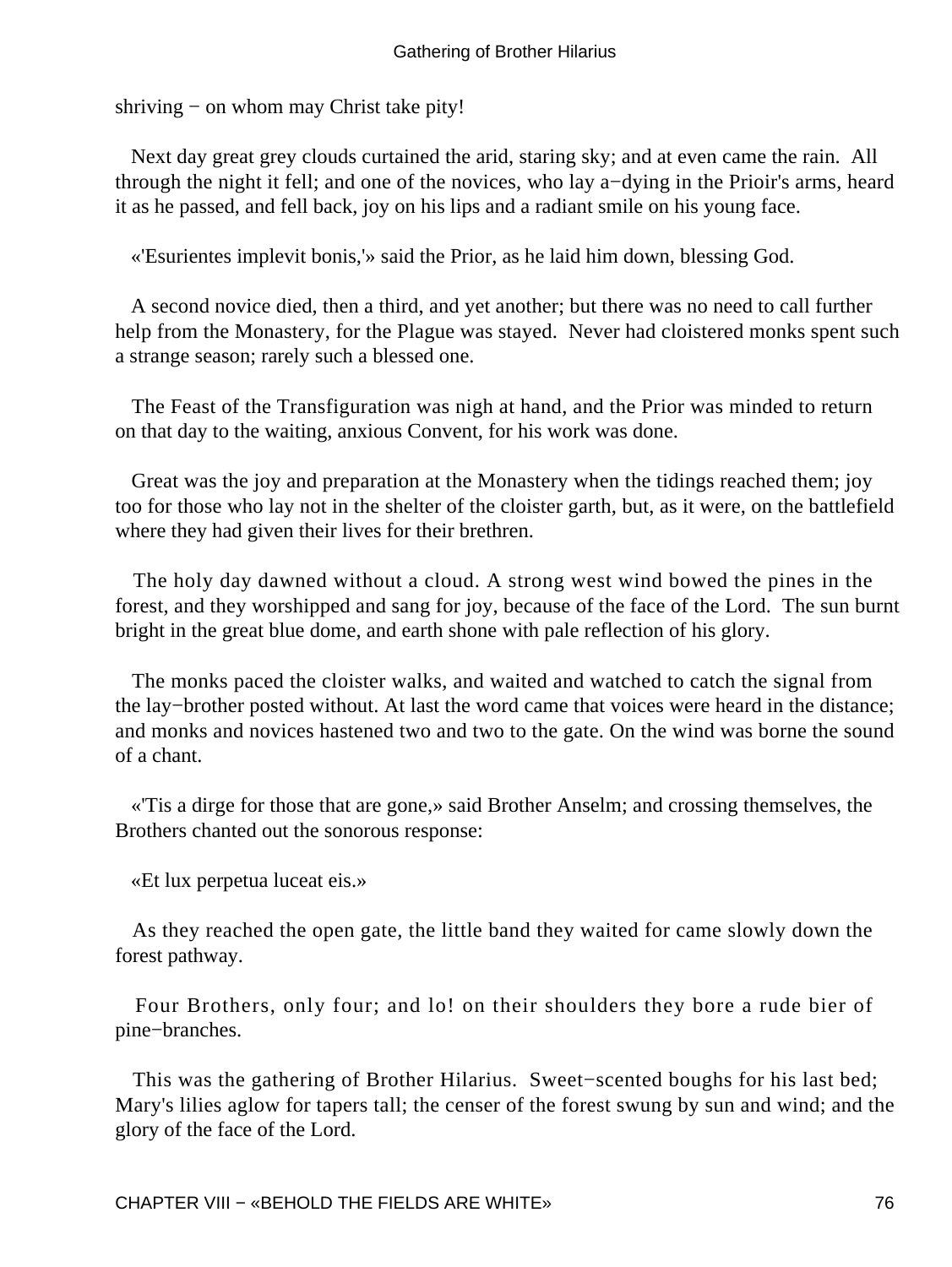He had called his children to him in the late night−watches, and having kissed and blessed them, he bade them turn him to the east, for his time had come; and they obeyed in sore grief and perplexed. Prior Hilarius lay and watched for the light, and as dawn parted night's veil with the long foregleam of the coming day, he shut his eyes like a tired child and went home.

It was his heart, Brother Simon thought; but the Sub−Prior cried through his tears:−

«Nay, nay, it was God a−hungered for His dear son.»

 They bore the Prior into the white−clad Church, and laid him on his forest−bed under the great Christ; and the novices, seeing the tender smile on the beautiful face, whispered one to another, «The Prior hath found his little maid.» And the Convent made Hilarius a wondrous fair tomb of alabaster inlaid with gold, and carved him lying thereon with Mary's lilies across his breast.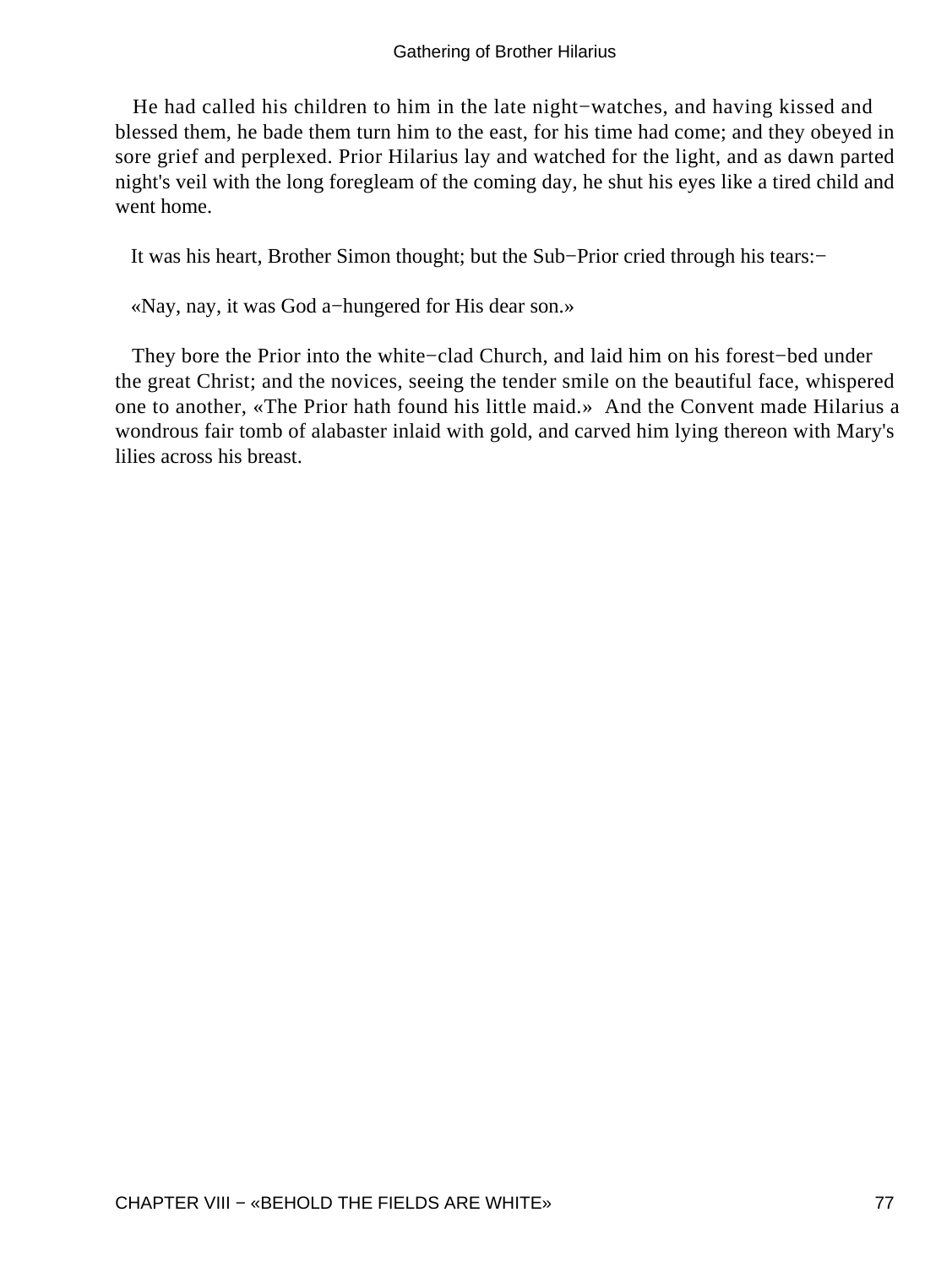Gathering of Brother Hilarius

# **Table Of Content**

#### **[PART I − THE SEED](#page-3-0)**

<span id="page-78-0"></span>**[CHAPTER I − BLIND EYES IN THE FOREST](#page-4-0)**

**[CHAPTER II − THE LOVE OF PRIOR STEPHEN](#page-10-0)**

**[CHAPTER III − THE KING'S SONG−BIRD](#page-13-0)**

**[PART II − THE FLOWER](#page-19-0)**

**[CHAPTER I − THE CITY OF PURE GOLD](#page-20-0)**

**[CHAPTER II − THE CITY THAT HILARIUS SAW](#page-24-0)**

**[CHAPTER III − A SENDING FROM THE LORD](#page-27-0)**

**[CHAPTER IV − BLIND EYES WHICH COULD SEE](#page-31-0)**

**[CHAPTER V − THE WHITE WAY AND WHERE IT LED](#page-34-0)**

### **[CHAPTER VI − A DARK FINDING](#page-39-0)**

**[CHAPTER VII − THE COMING OF HUNGER AND LOVE](#page-45-0)**

### **[PART III − THE FRUIT](#page-52-0)**

**[CHAPTER I − HOW LONG, O LORD, HOW LONG!](#page-53-0)**

### **[CHAPTER II − MARY'S LILIES](#page-56-0)**

### **[CHAPTER III − OPEN EYES AT THE GATE](#page-60-0)**

**[CHAPTER IV − THE PASSING OF PRIOR STEPHEN](#page-64-0)**

**[CHAPTER V − "GABRIEL, MAKE THIS MAN TO UNDERSTAND THE VISION."](#page-66-0) [−](#page-66-0)**

### **[CHAPTER VI − THE HUNGER OF DICKON THE WOODMAN](#page-69-0)**

**[CHAPTER VII − THE VISION OF THE EVENING AND THE MORNING](#page-72-0)**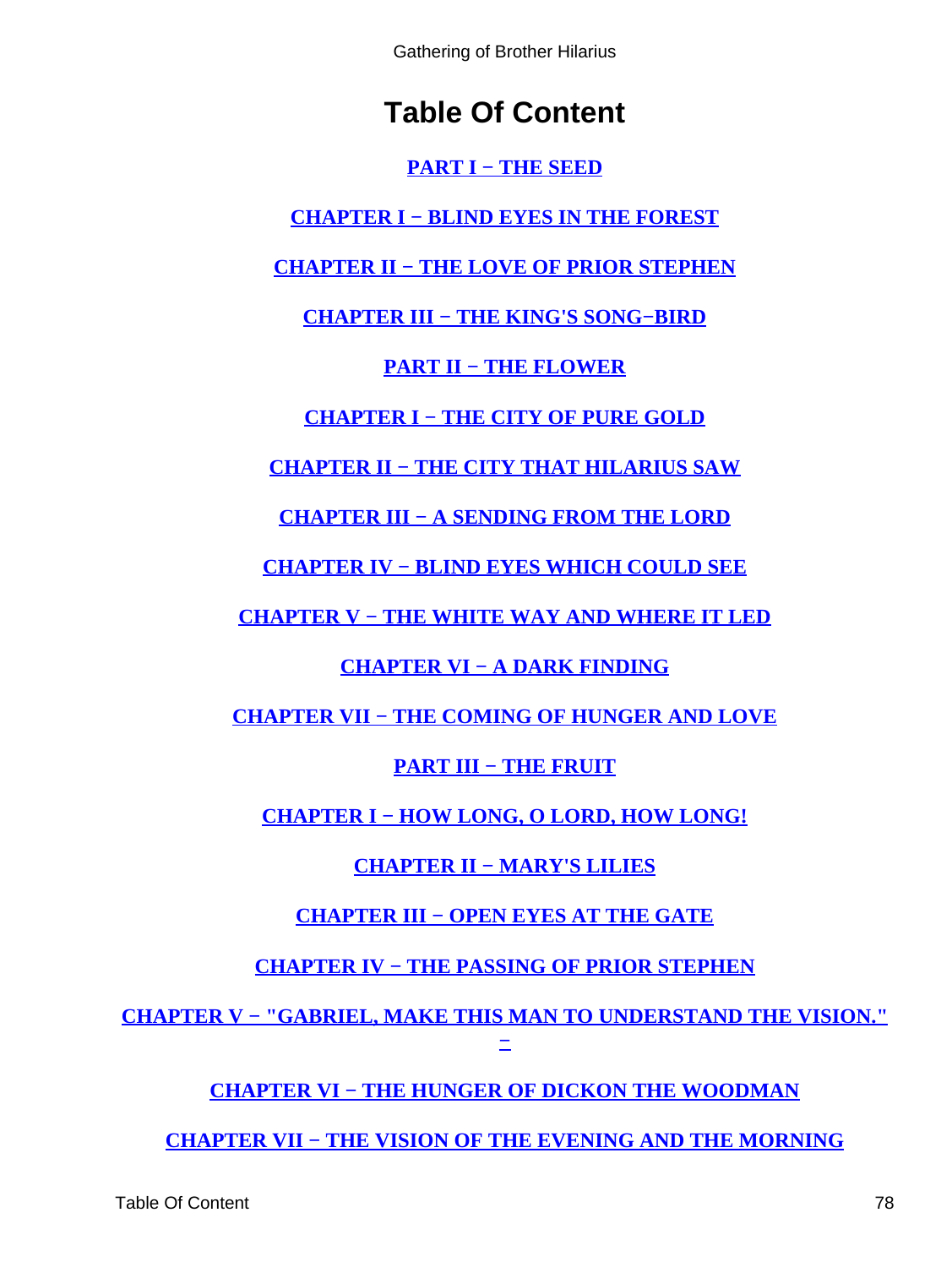Gathering of Brother Hilarius

<span id="page-79-0"></span>**[CHAPTER VIII − "BEHOLD THE FIELDS ARE WHITE"](#page-75-0)**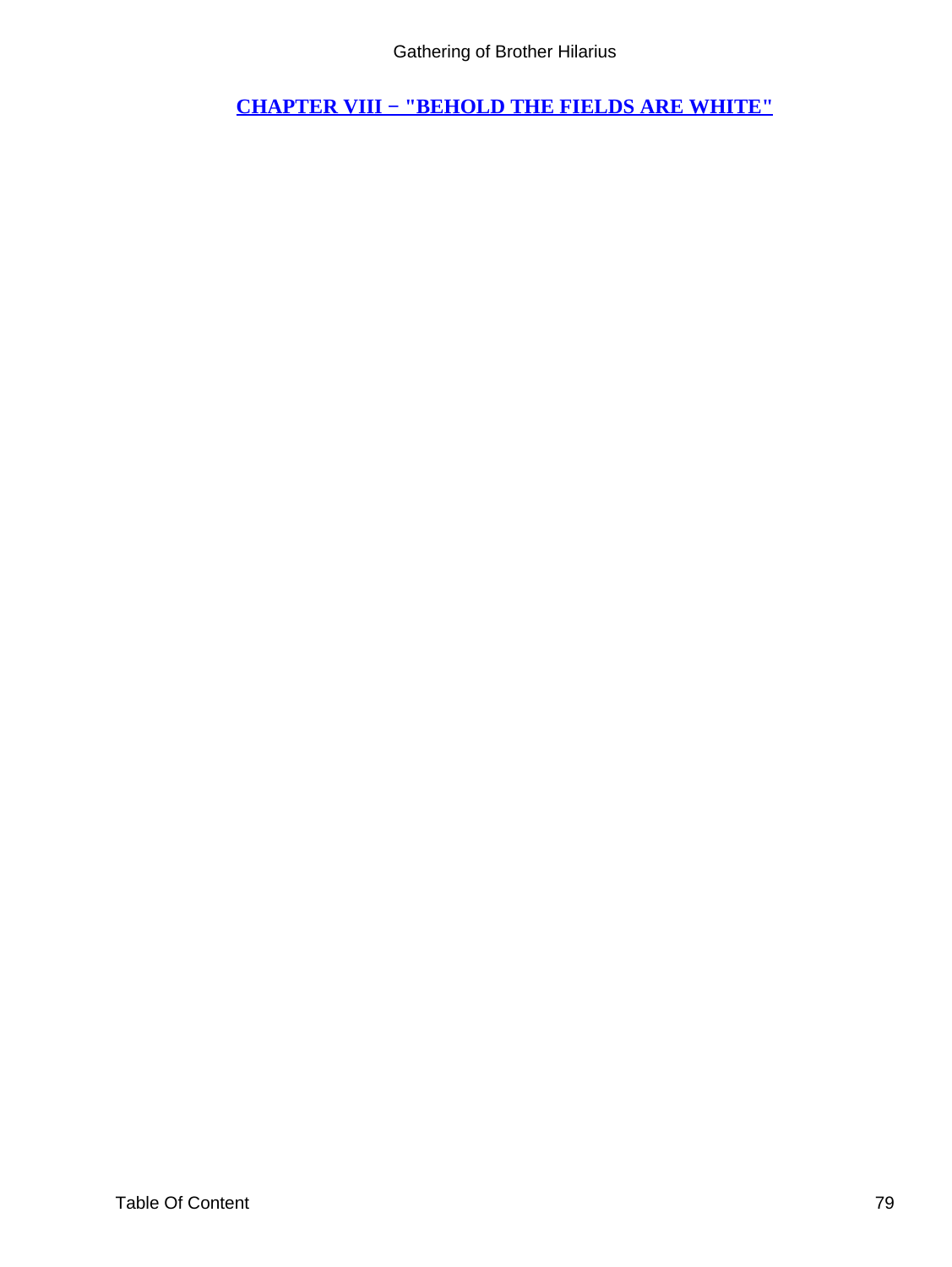# **You are reading a Phoenix Edition:**

It was converted from clean and standard xhtml/xml files. It uses metatags to identify content, and other data. The available resources specific to each ebook format were used to give the reader a pleasant reading experience.

More detais available at Phoenix−Library.org website.

Any suggestion that helps us to improve these editions are welcome.

**The Phoenix−Library Team**